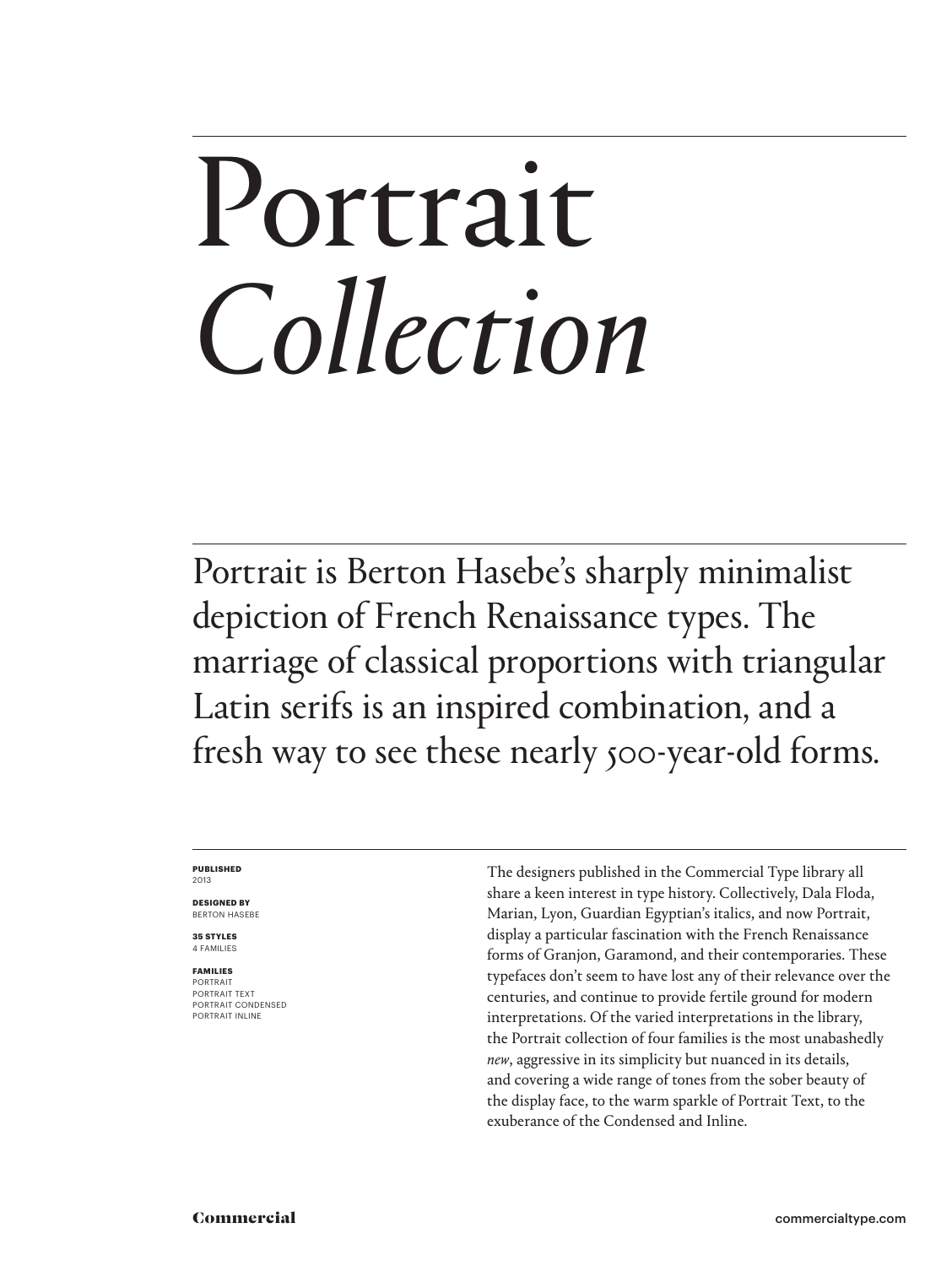# Portrait

Portrait started out as an experiment in drawing a display typeface that manages to be both beautiful and brutal, and both classical and modern in its minimalism. While its lighter weights are quietly elegant, the heavier weights show the influence of chiseled woodcut forms.

### **PUBLISHED** 2013

**DESIGNED BY** BERTON HASEBE

**12 STYLES** 6 WEIGHTS W/ ITALICS

**FEATURES** PROPORTIONAL OLDSTYLE/LINING FIGURES SMALL CAPITALS (ROMANS) FRACTIONS SUPERSCRIPT/SUBSCRIPT

Portrait draws its primary inspiration from the Two-line Double Pica Roman, equivalent to 32pt in contemporary sizes, attributed to the French punchcutter Maître Constantin (known as the 'Estienne Master') around 1530 for the printer Robert Estienne in Paris. This was the earliest Roman typeface with a lowercase to be cut in such a large size, and its light, delicate forms were a major influence on the large types cut by many punchcutters of the era, including Augereau and his apprentice Garamont. Portrait replaces the delicately modeled serif treatment of Constantin's original with simple, triangular Latin serifs, reimagining the Renaissance forms in a contemporary light. The italic is a departure from the historical models, touching on hallmarks of the style, like the slightly ascending *p* and looped *k*, while remaining minimalist in nature, turning hooks into triangles and regularizing the slope angle.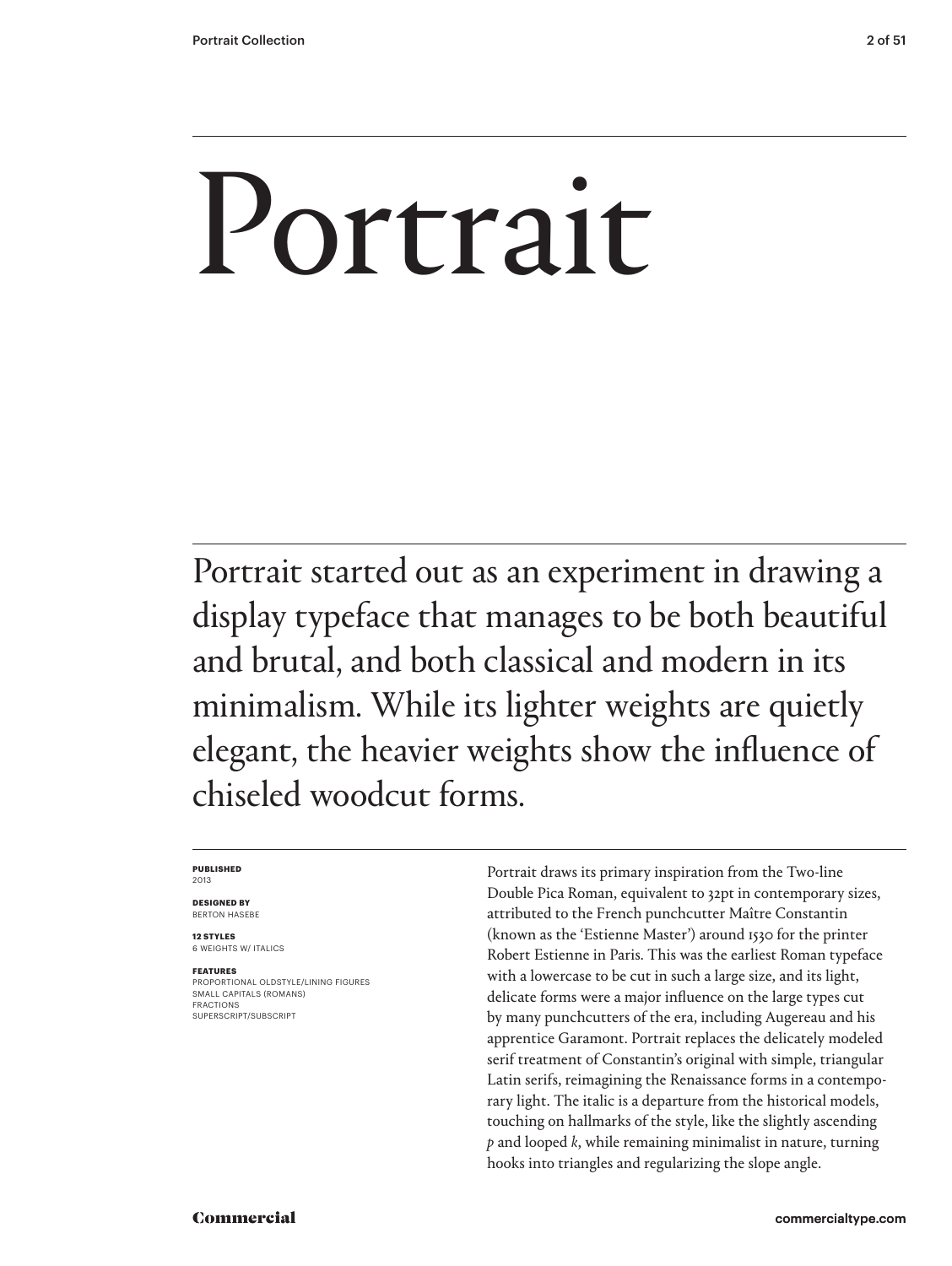Portrait Light *Portrait Light Italic* Portrait Regular *Portrait Regular Italic* Portrait Regular No.2 *Portrait Regular No.2 Italic* Portrait Medium *Portrait Medium Italic* **Portrait Bold** *Portrait Bold Italic* Portrait Heavy *Portrait Heavy Italic*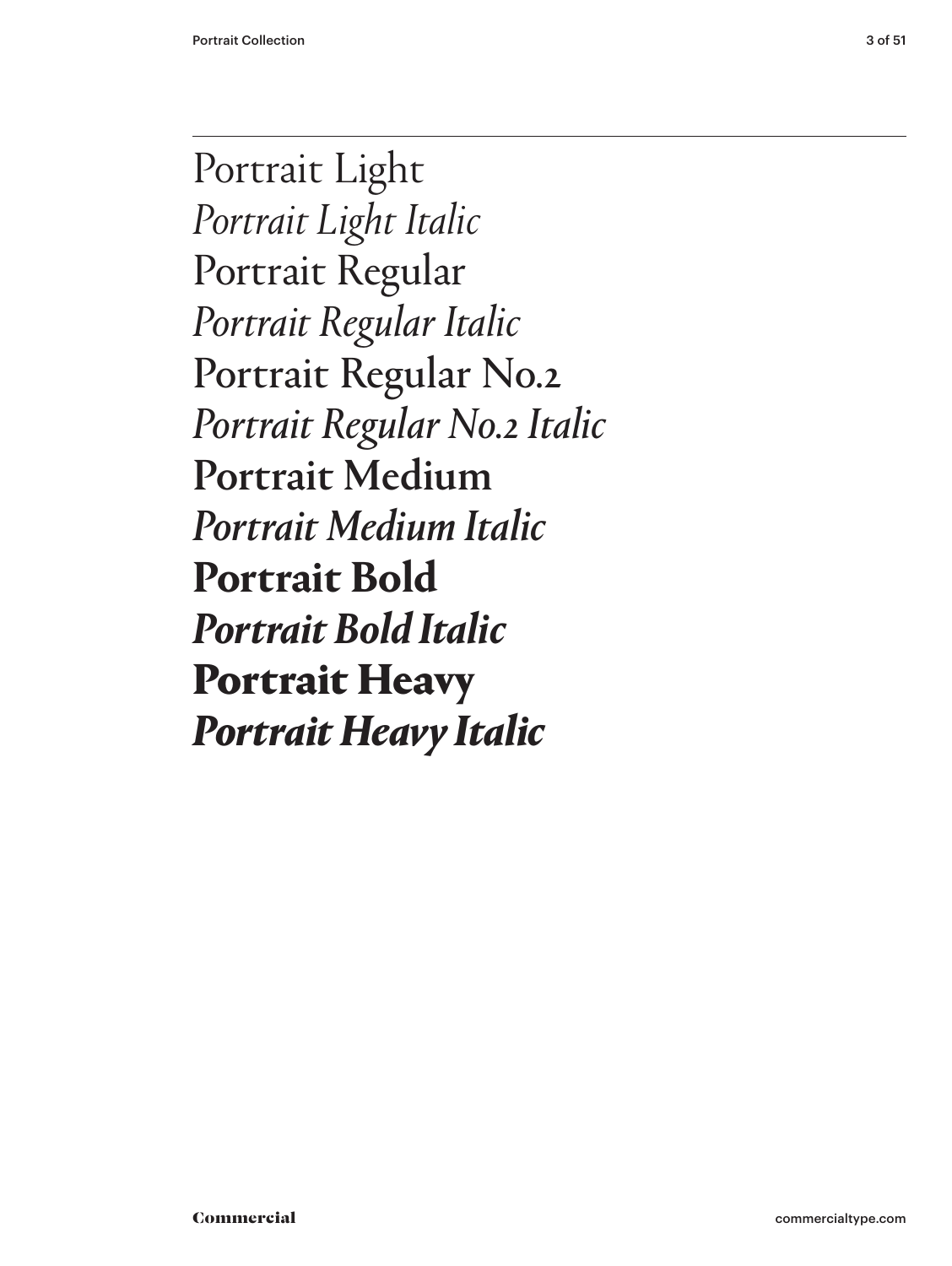# Absolutizes UPSCALE Shuttle 2.74

PORTRAIT LIGHT 100 PT [LINING FIGURES]

# *Earflappings KINGDOM Radiocarbon*

PORTRAIT LIGHT ITALIC 100 PT [STYLISTIC 1: K, LIGATURE: fl]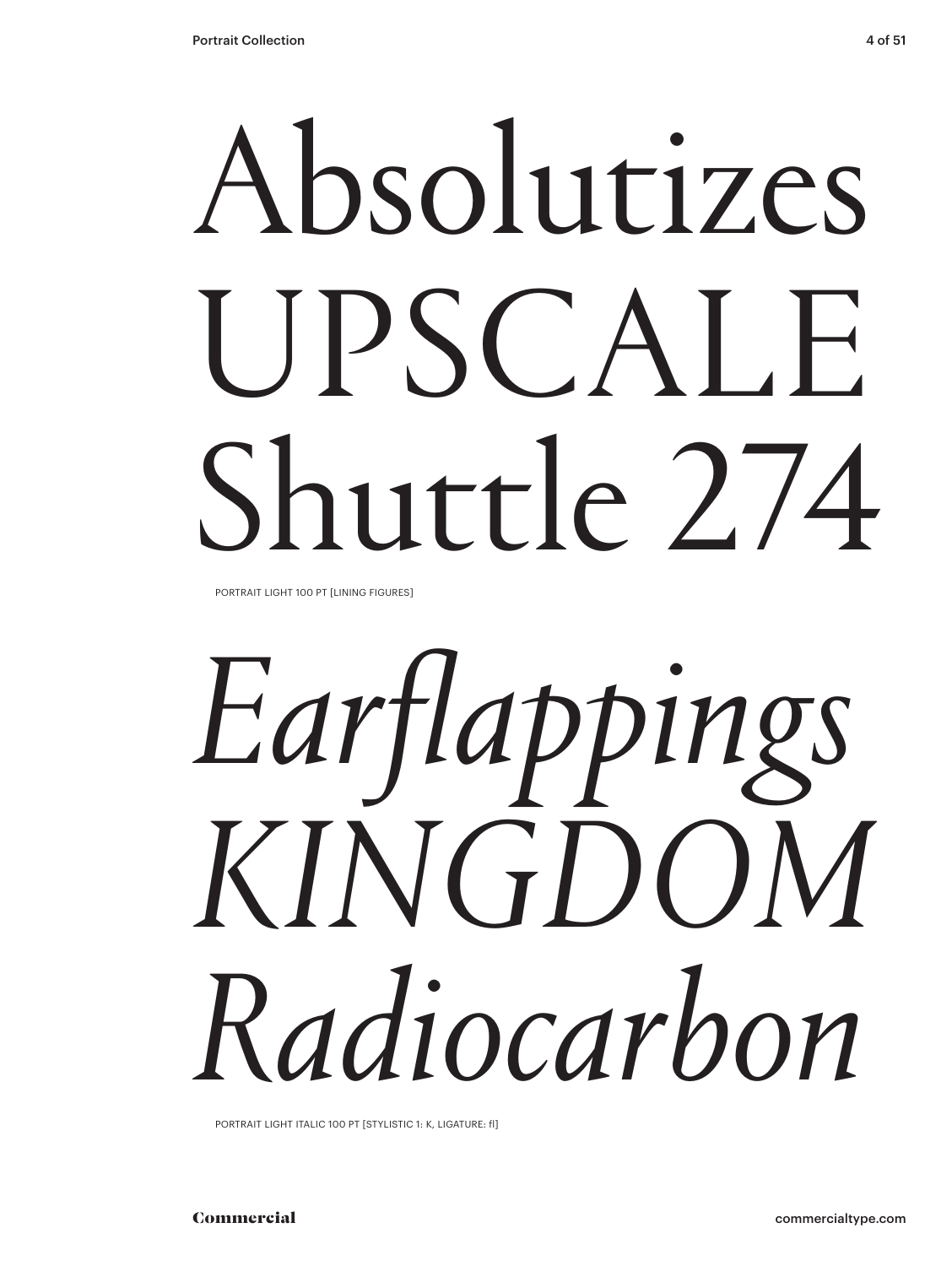# Cabin boys BOUNCE Macédoine

PORTRAIT REGULAR 100 PT

# *Łódź & Kęty OBESITIES Fired Games*

PORTRAIT REGULAR ITALIC 100 PT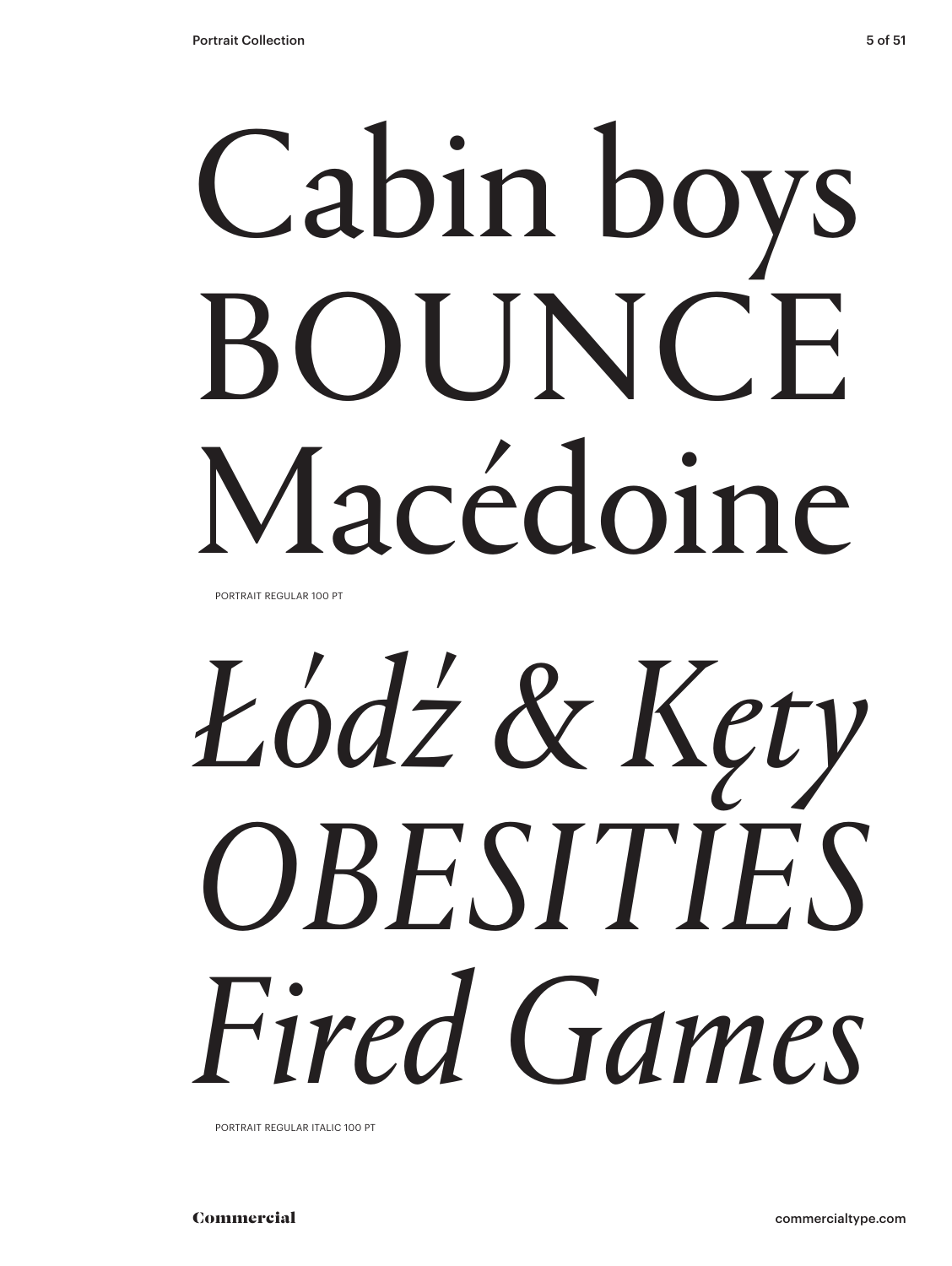## Girouettes ÉTROITS Backfilling PORTRAIT REGULAR NO.2 100 PT [LIGATURE: fi]

# *Weißwürstel HALLOWS Joie de Vivre*

PORTRAIT REGULAR NO.2 ITALIC 100 PT [STYLISTIC 3: W]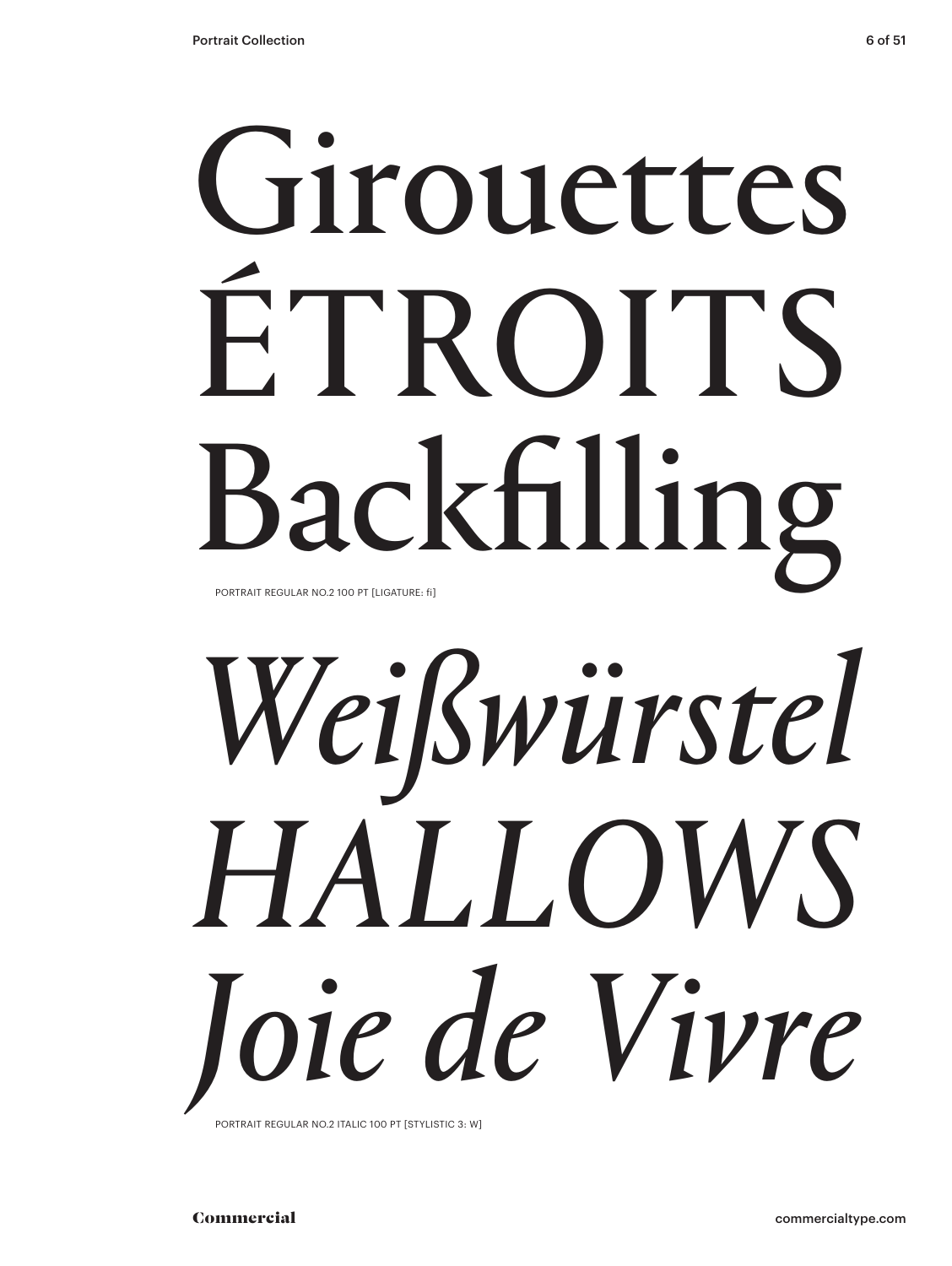## Dandelion YAWNER Porquerías PORTRAIT MEIDUM 100 PT

# *Tuscan Sun EQUINOX N'est-ce pas*

PORTRAIT MEDIUM ITALIC 100 PT [SWASH: Q]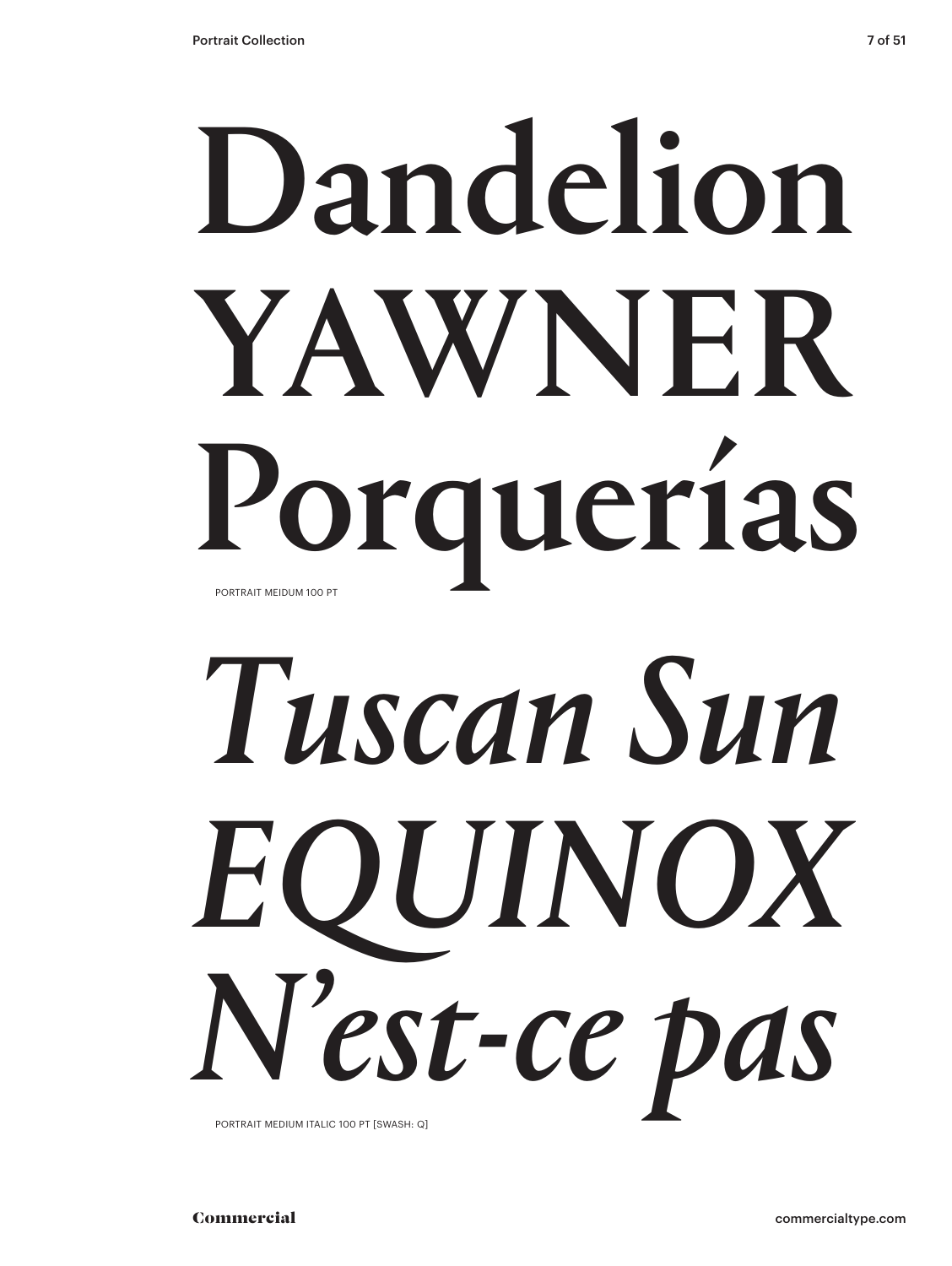# **Ultimates X-RATED Tabulator**

PORTRAIT BOLD 100 PT



PORTRAIT BOLD ITALIC 100 PT [LIGATURE: ffi]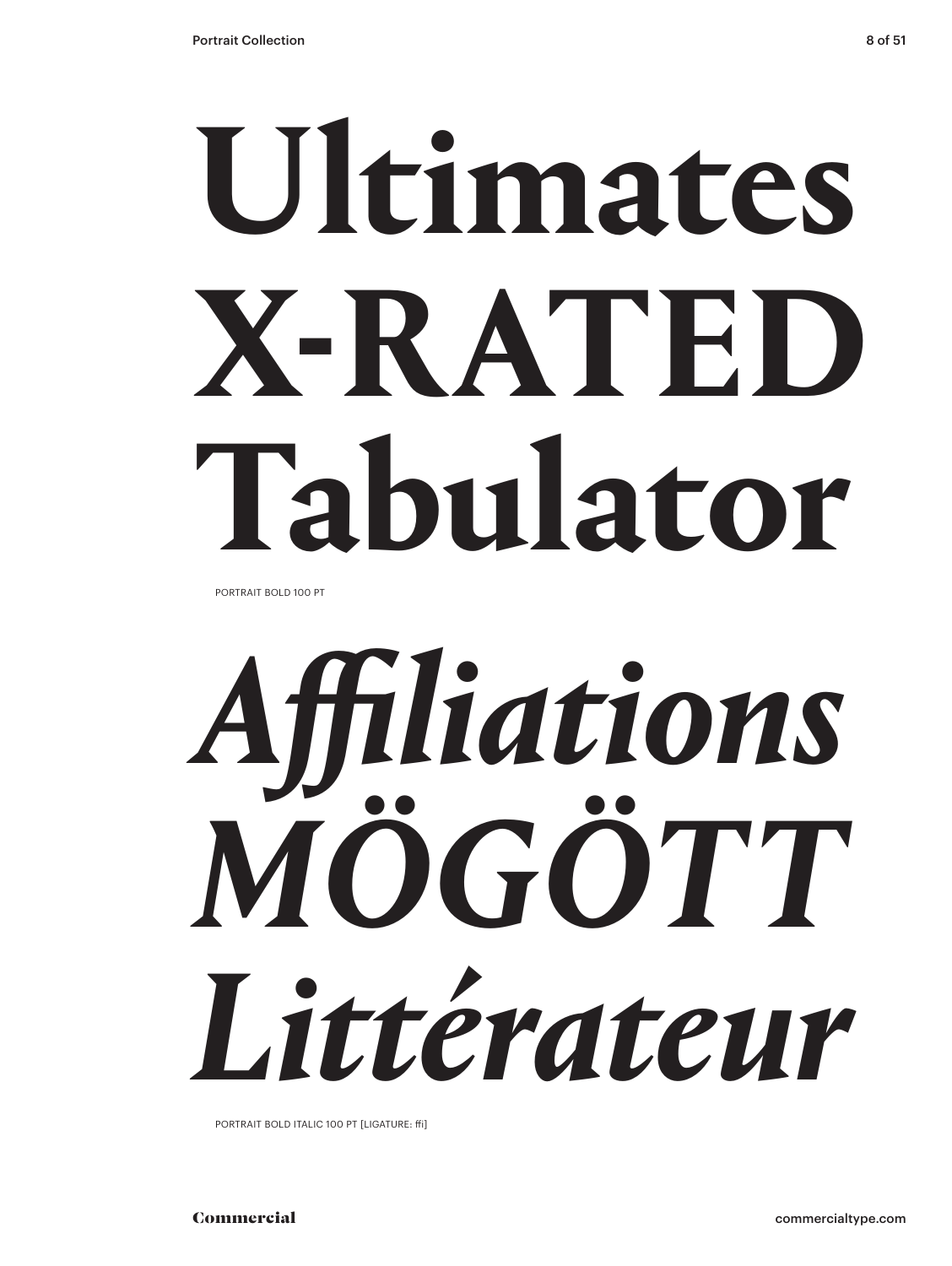## Irrelevant ŒUVRES Zoophilic PORTRAIT HEAVY 100 PT

# *Valediction QUINTET Des Mêlées*

PORTRAIT HEAVY ITALIC 100 PT [SWASH: Q]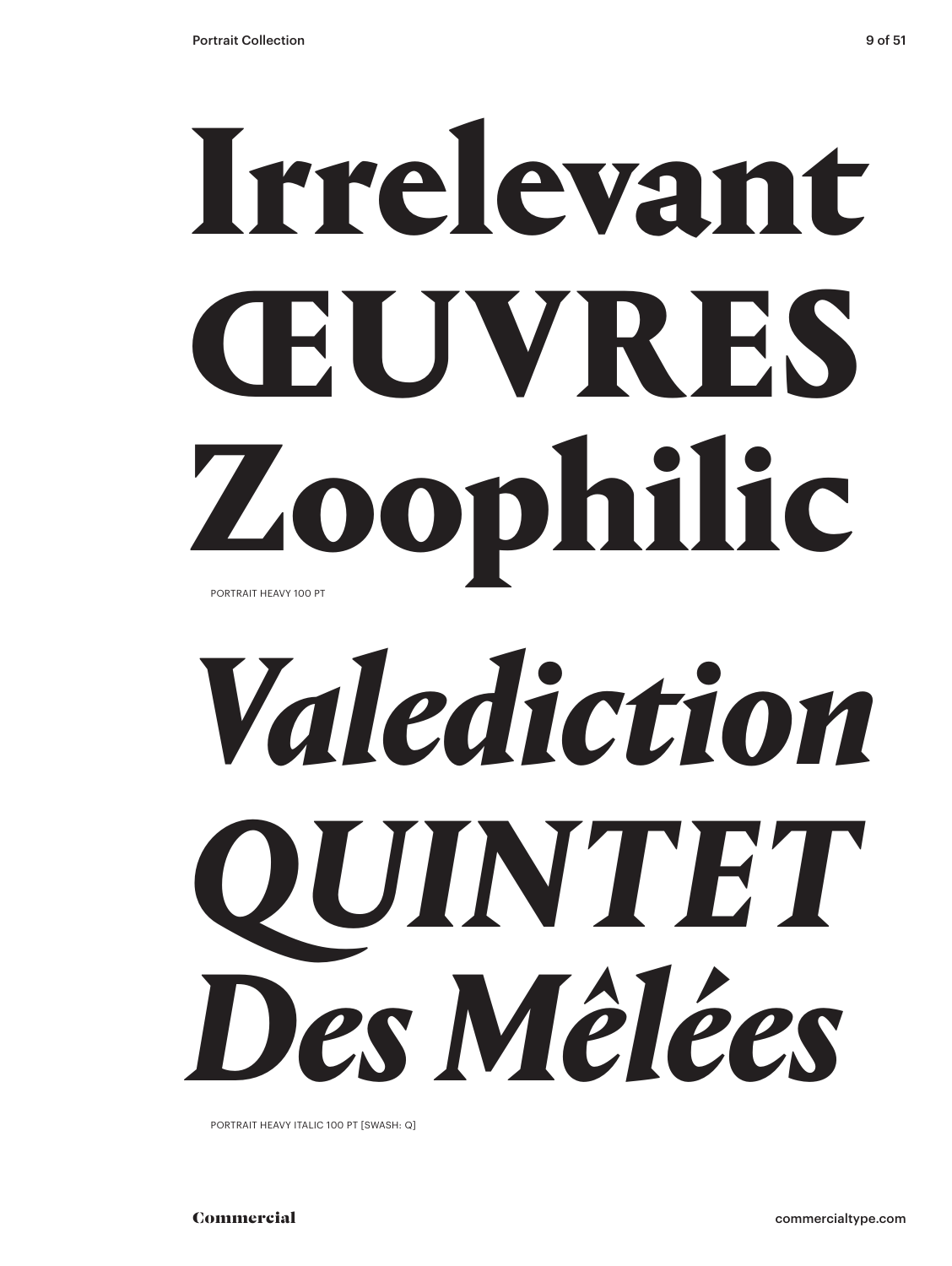### VALIDATION Antihistamínico TÜZÉRÜTEG Jackson Heights PORTRAIT LIGHT 72 PT

## *LAMBSWOOLS Ma Raison D'être CORPÚSCULO Højtidelige Sætte*

PORTRAIT LIGHT ITALIC 73 PT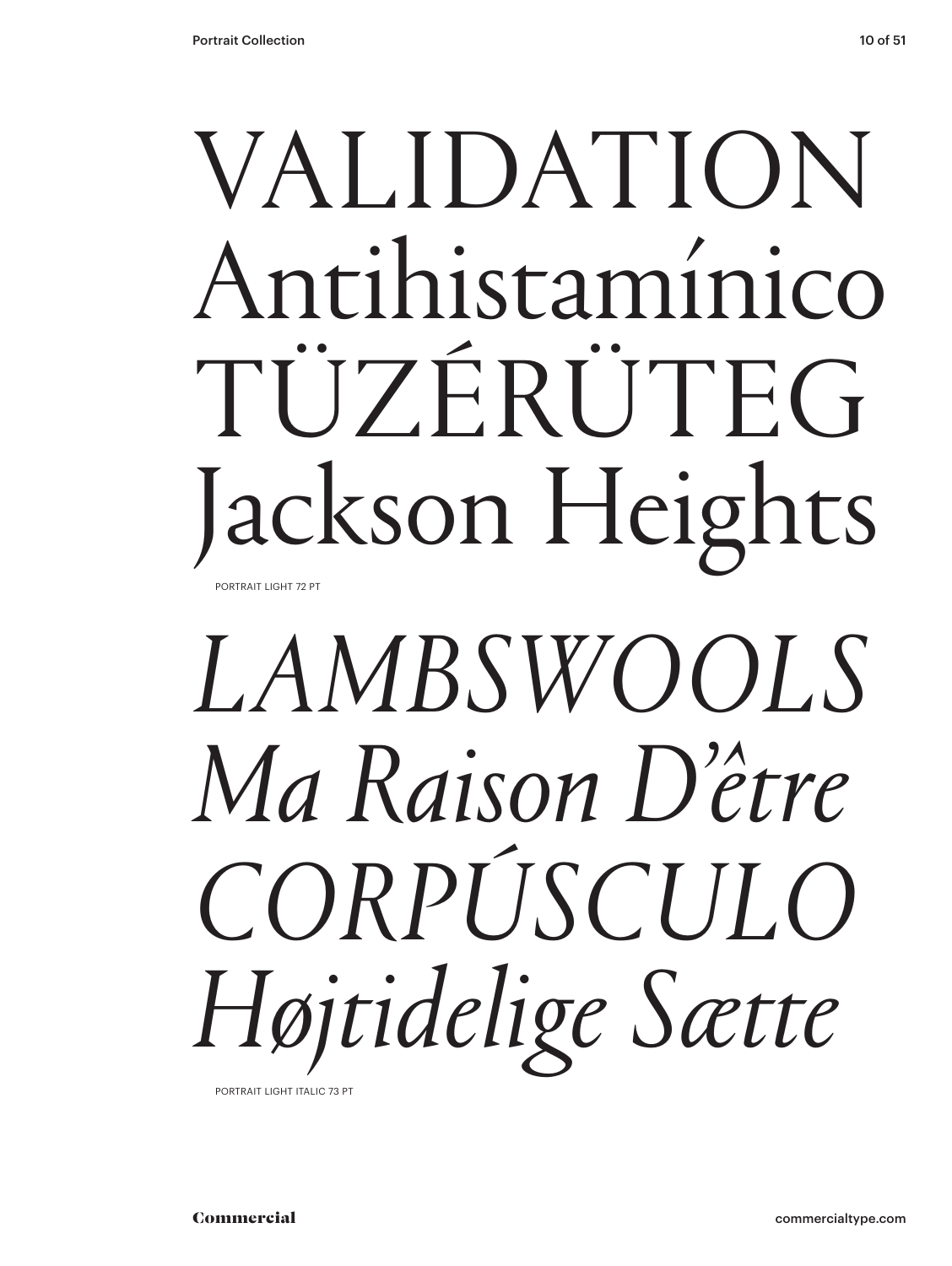### JUDGEMENT Chinese Dinner HURRICANE Baguette Noire PORTRAIT REGULAR 72 PT

## *ROW 42 SEAT 1 Archaic Medicine INKWELL PEN Düzelme değişmiş*

PORTRAIT REGULAR ITALIC 72 PT [STYLITIC 1: K, STYLISTIC 3: W, LINING FIGURES]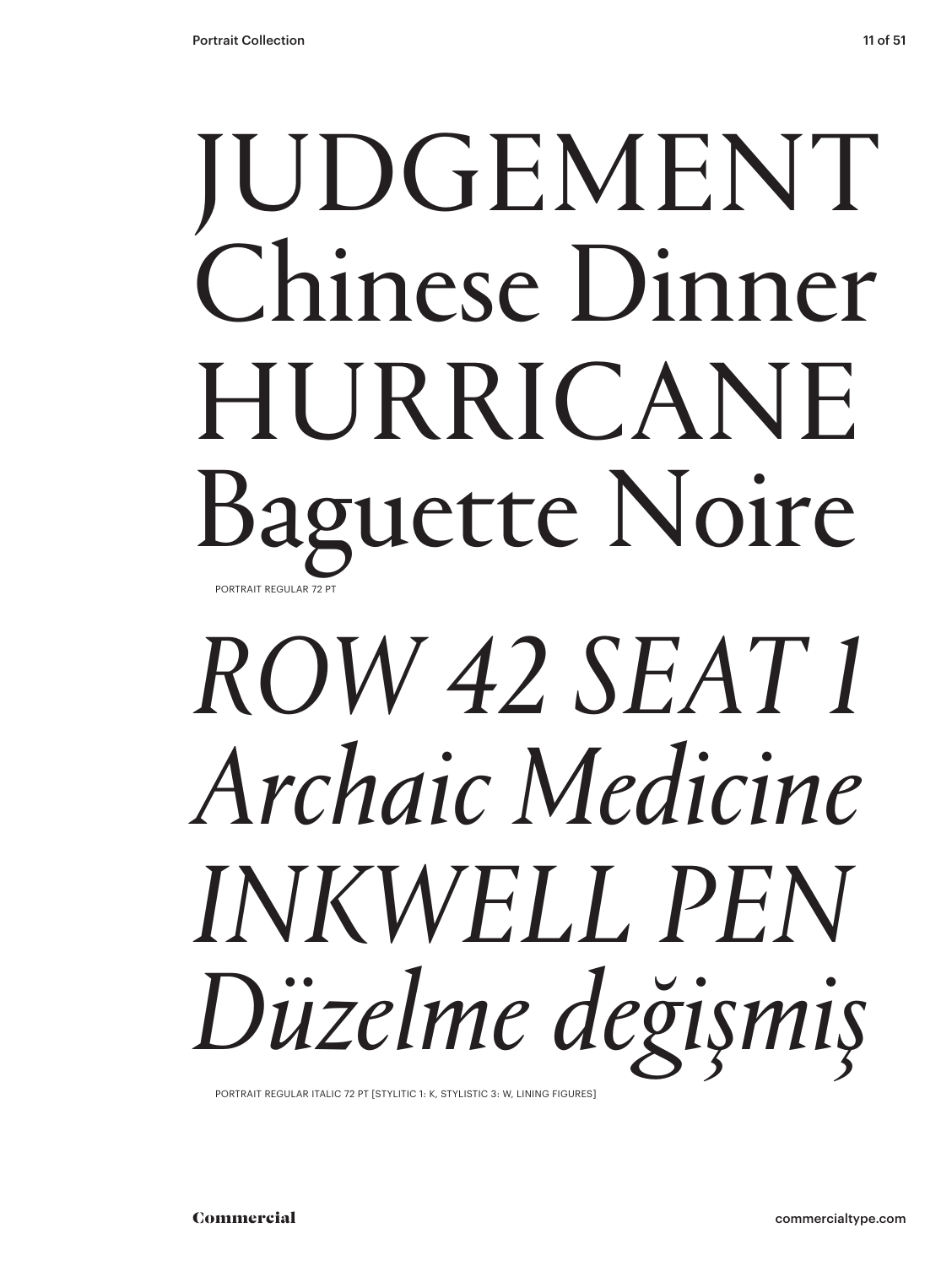### NEIGHBORS Baby Back Ribs GATHERING ⅔ Cup of Sugar PORTRAIT REGULAR NO.2 72 PT

## *PEDAGÓGICO To Study in Paris RADIOACTIVE New Commission*

PORTRAIT REGULAR NO.2 ITALIC 72 PT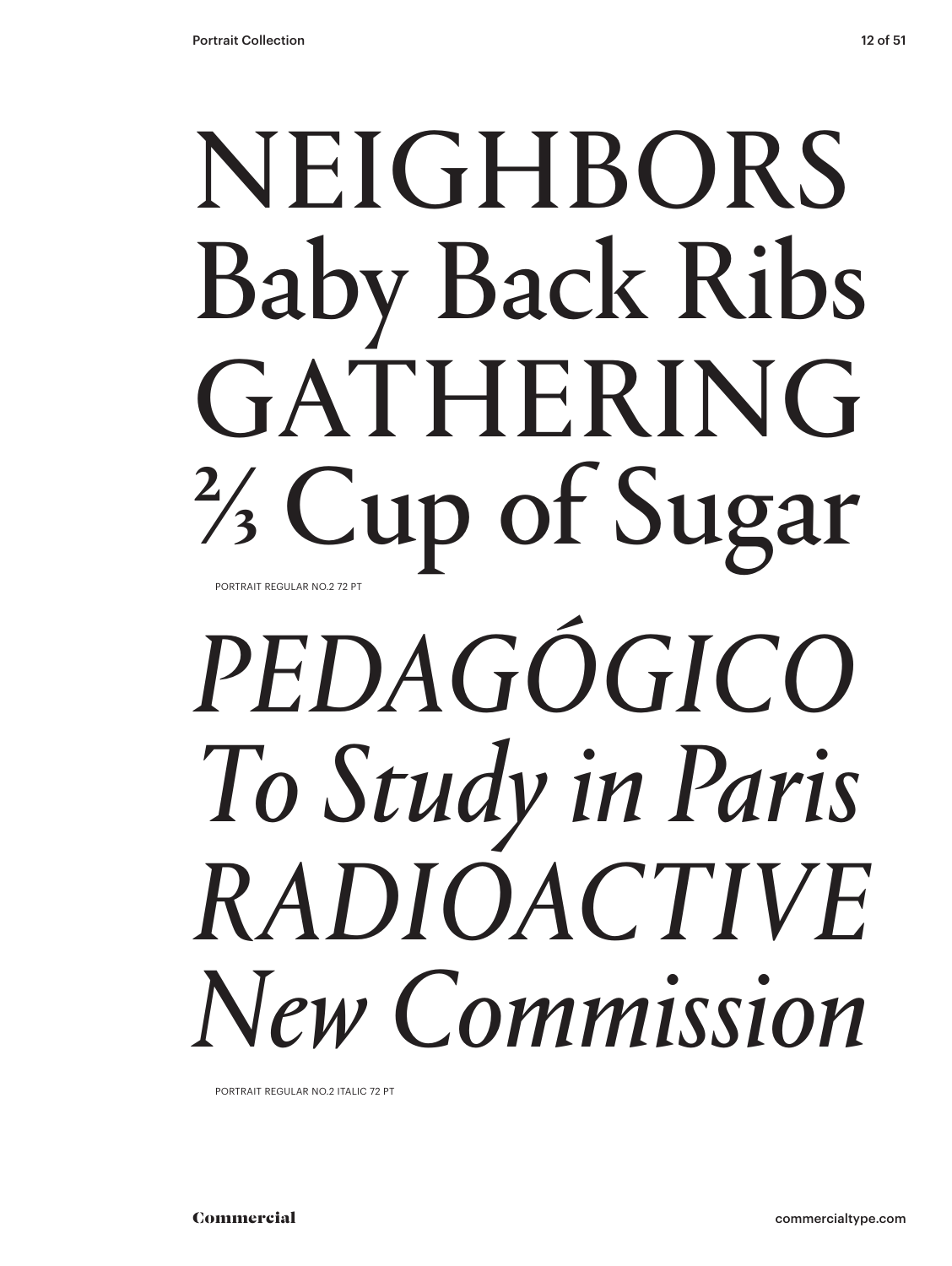### ILLUSTRATE Aggravated lab FRANKFURT ganic Fruits PORTRAIT MEDIUM 72 PT [STYLISTIC 2: K, LIGATURE: gg]

## *GORGEOUSLY Encyclopedically POSTSCRIPTS Ururgroßmutter*

PORTRAIT MEDIUM ITALIC 72 PT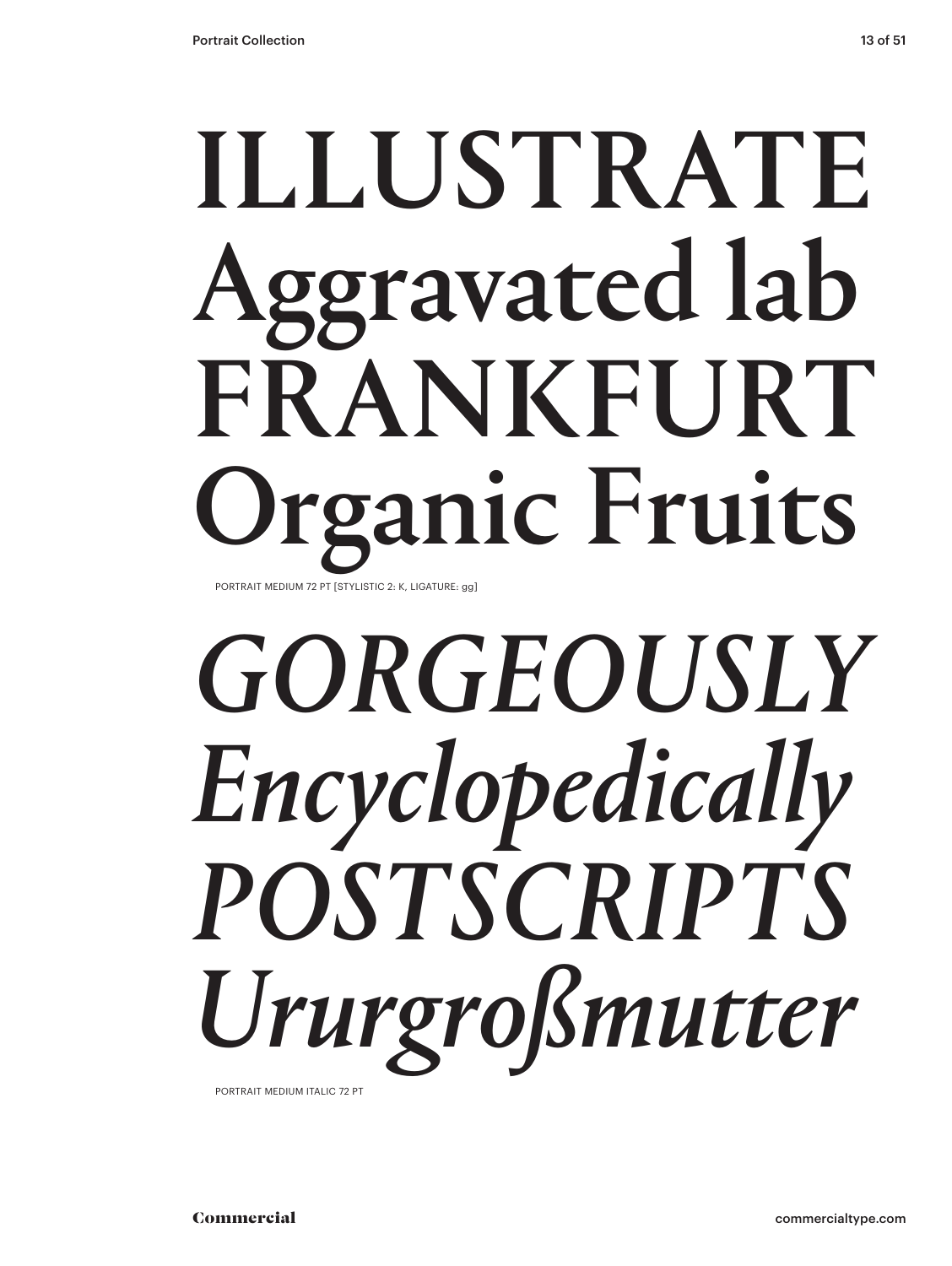# **MOROCCAN**

## **Area Code (31) KOCHAJĄCY Thermometer**

PORTRAIT BOLD 72 PT [LINING FIGURES]

## *Í ERFÐASKRÁ* **7** *Jewel Thieves? INNER DRIVE Secret Admirers*

PORTRAIT BOLD ITALIC 72 PT [OLDSTYLE FIGURES]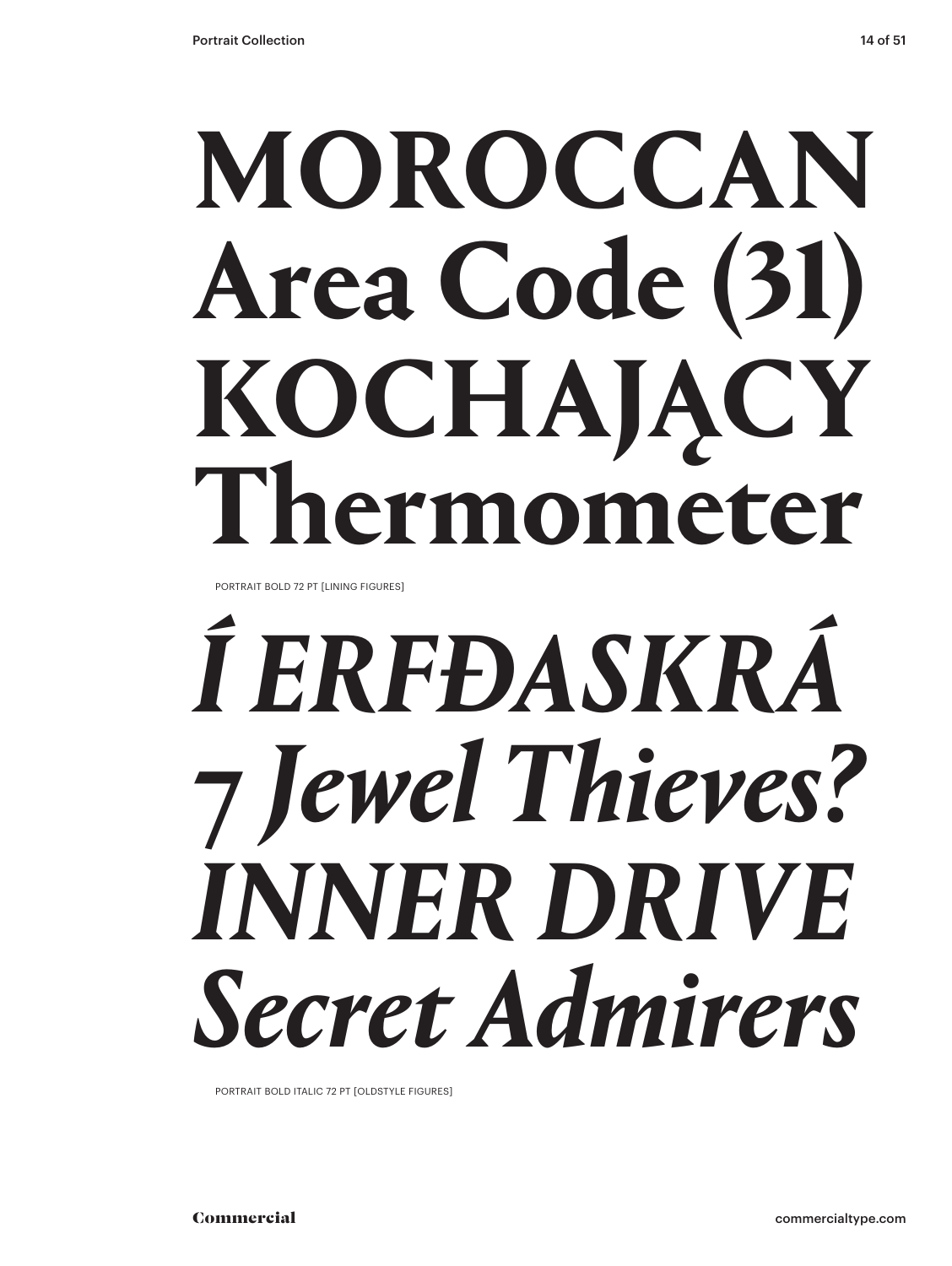## QUESTIONS User Friendly ZOOLOGIST Saint-Étienne

PORTRAIT HEAVY 72 PT [SWASH: Q]

## *CARPE DIEM! Ménage à Trois ICE BREAKER Longitudinally*

PORTRAIT HEAVY ITALIC 72 PT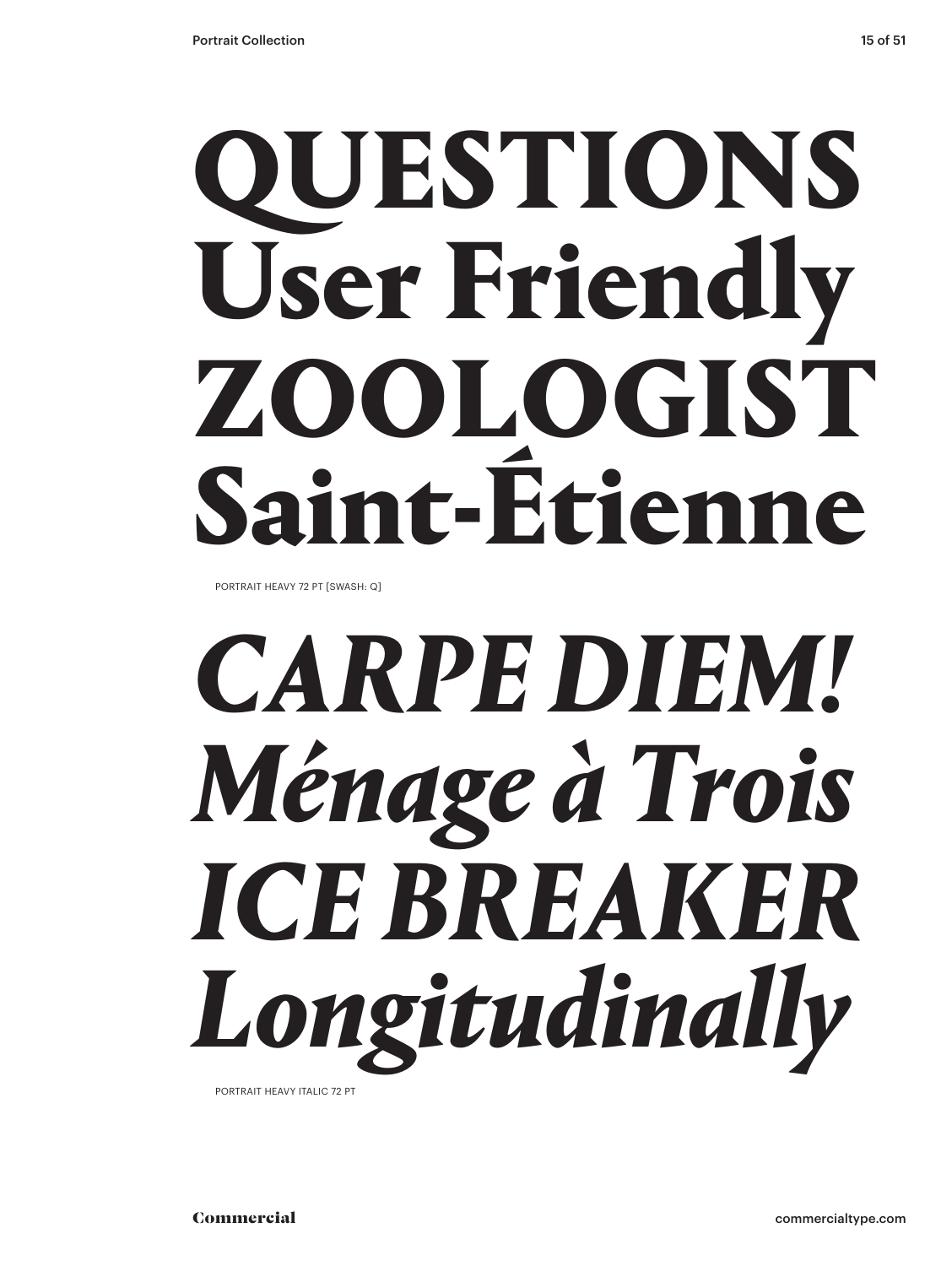### REALISTICALLY HAPPIER La Belle Époque Oubliée à Lille Þar Tíðindamenn Stórblaðanna

PORTRAIT LIGHT 36 PT

*PROFESSIONAL EXELLENCE Performance artists do become rich ¿Por qué no me cuentas tu historia?* PORTRAIT LIGHT ITALIC 36 PT

### CONCENTRATED VALUE Go to the Quarantine Grounds A unique body of literary work

PORTRAIT REGULAR PT 36 PT [SWASH: Q]

*GREATEST CONTRIBUTIONS L'anxiété est une émotion profonde Watching a Philarmonic Orchestra*

PORTRAIT REGULAR ITALIC 36 PT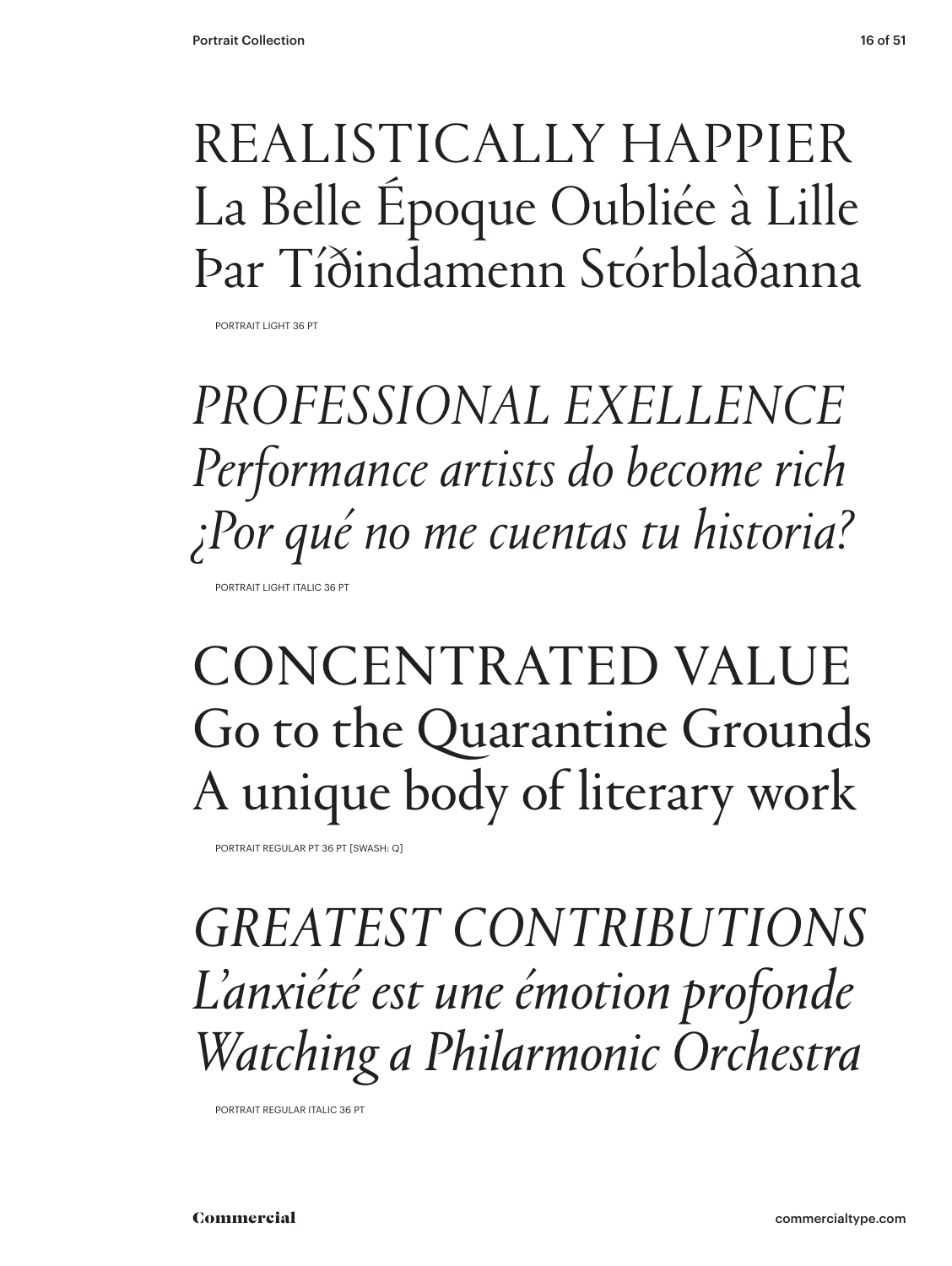### NO STRINGS ATTACHED CAFÉ AU LAIT, in light-browns The Renaissance hermit artist

PORTRAIT REGULAR NO.2 36 PT

### *NET WORTH OF \$1.3 BILLION Very volatile effervescent chemicals Facebook (Nasdaq: FB) Stock Dies*

PORTRAIT REGULAR NO.2 ITALIC 36 PT [LIGATURE: ff, LINING FIGURE]

### BUSINESS TAX REFORMS Visite des Pyrénées-Orientales Late-night rooftops gathering

PORTRAIT MEDIUM 36 PT

*LØSNING PÅ KONFLIKTENE Superhighways reparation budget Hipster High-Art on Display Now*

PORTRAIT MEDIUM ITALIC 36 PT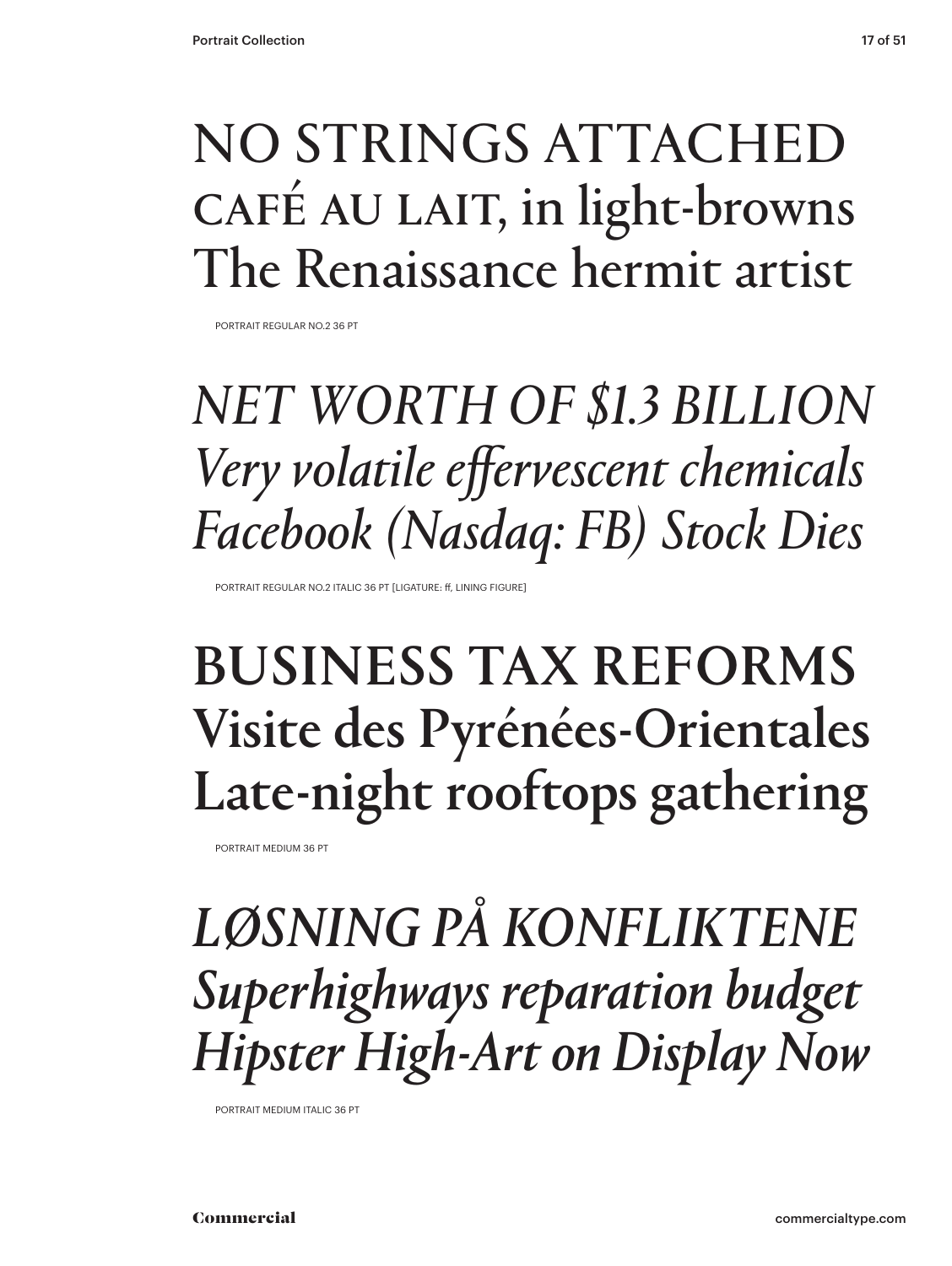### **DESCONGESTIONANTES This is an extraordinary skill What you see is what you get**

PORTRAIT BOLD 36 PT

### *FURNITURE LIQUIDATION Zwieback und Wurst Frühstück Inhouse Motorcycle Repair Shop*

PORTRAIT BOLD ITALIC 36 PT [SWASH: Q]

### WATERMELON DESSERT Made in the Czech Republic This must be our lucky day!

PORTRAIT HEAVY 26 PT

### *FAKE IT TILL YOU MAKE IT Is 40% chance of rain too high? Shuffle the deck & Roll the dice*

PORTRAIT HEAVY ITALIC 36 PT [LIGATUREF ffl, OLDSTYLE FIGURES]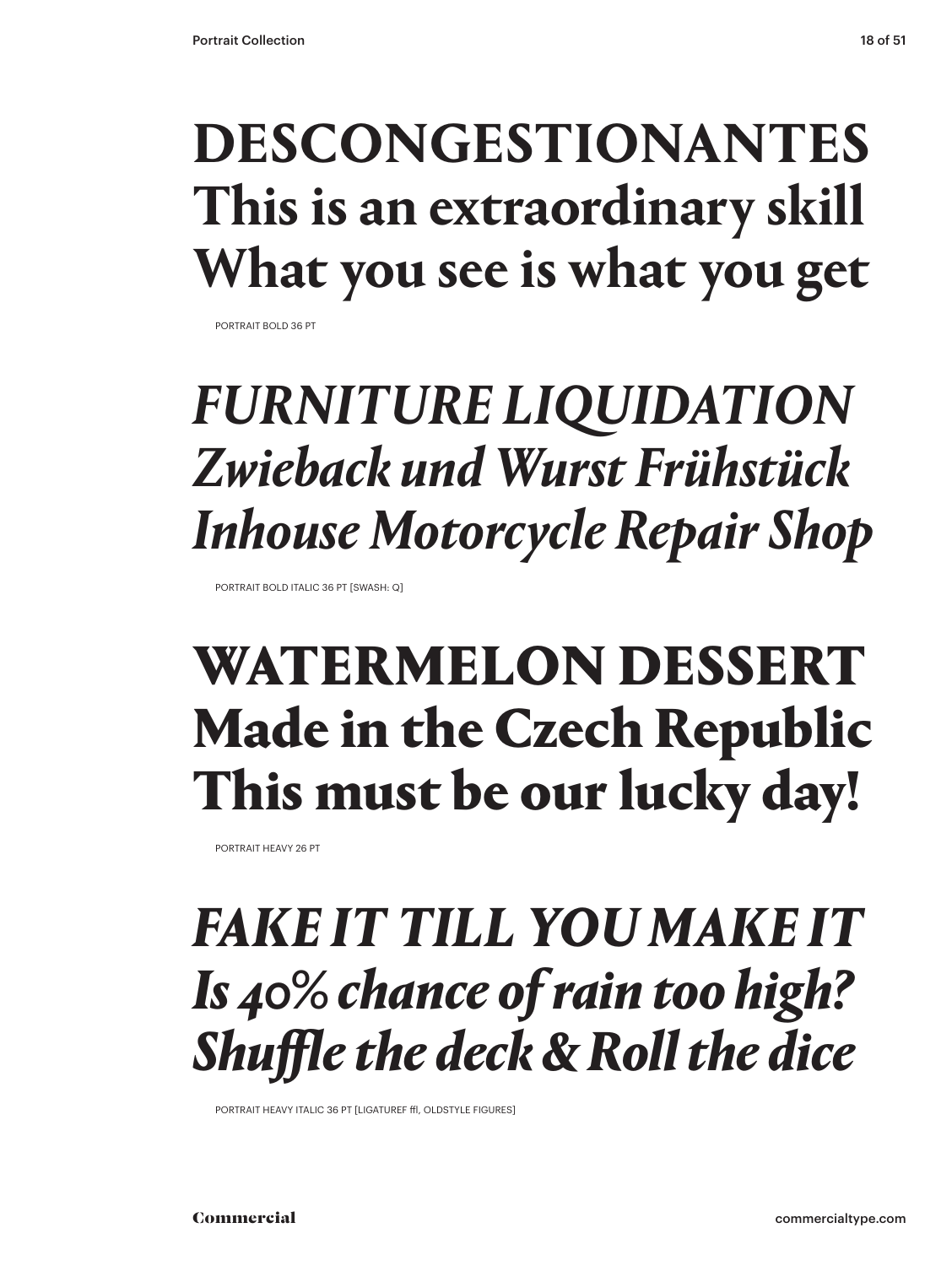PAPIER-MÂCHÉ DES CHAMPS-ÉLYSÉES At the end of the meal, the alcohol was brought It's a beautifully written and deeply vague book *THE ARTICLE, MONDAY, 15 FEBRUARY, 2001 Fornemmede denne forfærdelige ting denne umådelige*

PORTRAIT LIGHT, LIGHT ITALIC 24 PT [LINING FIGURES]

PALÆONTOLOGISTS' CLAIM TO FAME Nunca sabré por qué me dejaste, ni lo pretendo Blinded by essentialism & PLATONIC ideal text *A FIVE-EYED NOZZLE-TOTING FLY SPECIES Human race is the result of the survival of the fittest*

PORTRAIT REGULAR, REGULAR ITALIC 24 PT

95% NITROHYDROCHLORIC ACIDITY The National Institue of Health decodes DNA Neo-Darwinian synthesis was "effectively dead" *DIE ÄUSSERST SCHNELLER MÖBELTRÄGER Vestvågøy is a village in Nordland county in Norway* 

PORTRAIT REGULAR NO. 2,REGULAR NO.2 ITALIC 24 PT [ LIGATURE: ff, LINING FIGURES]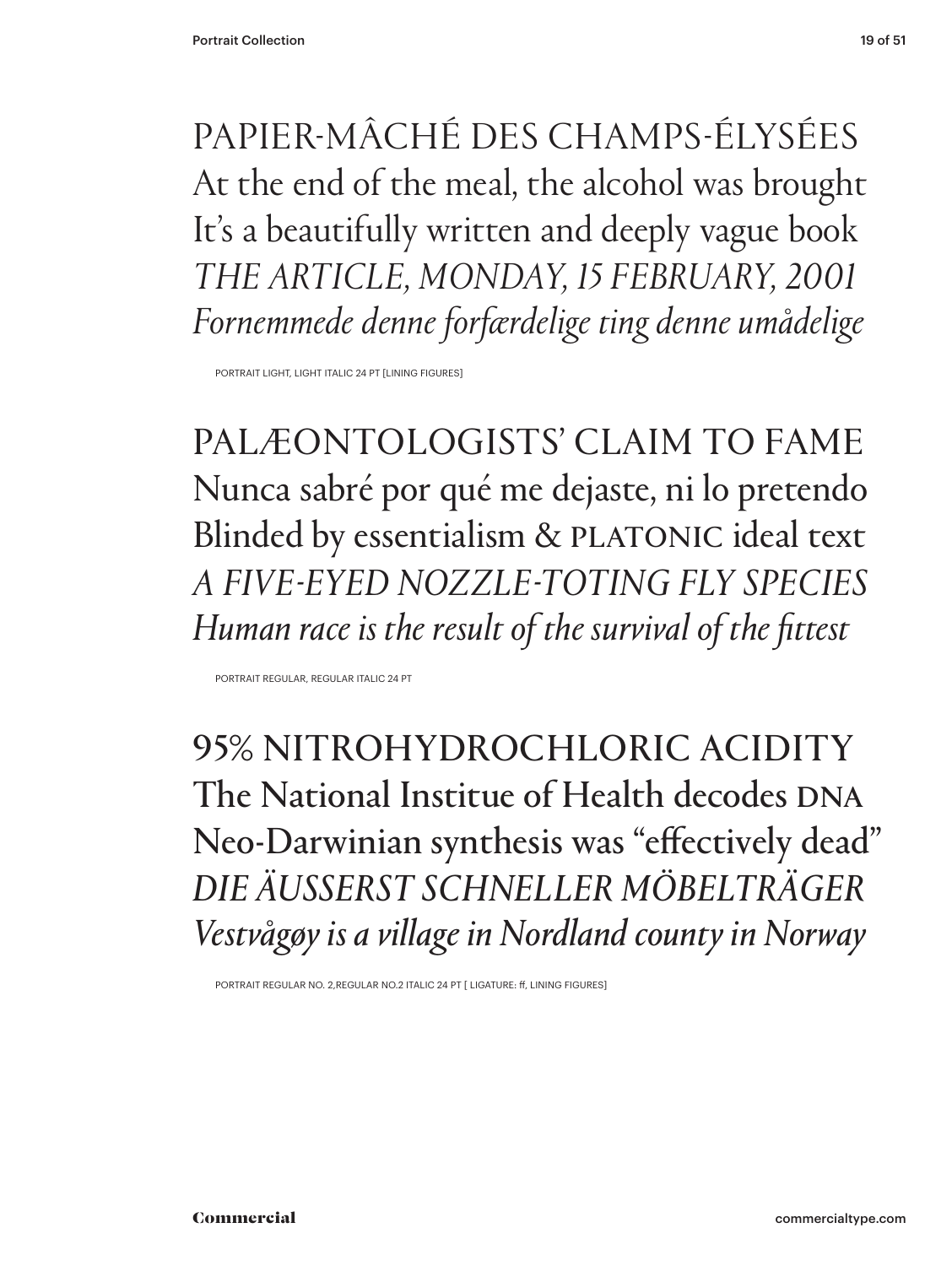### I, HOWEVER, WILL BE GIVING €50,000 The first 33⅓ book was published in February Conveyed by the 17-word message still unclear *ÅNGSTRÖM TO BE USED IN THE SCIENCES Adaptive evolution must be gradual and cumulative*

PORTRAIT MEDIUM, MEDIUM ITALIC 24 PT [OLDSTYLE FIGURES, LINING FIGURES]

**(\$18) SONOMA COAST CHARDONNAY Monument to Oregon's Football Ambitions U.S. adds 62,000 jobs as growth remains idle** *IS SHE OPTIMISTIC ABOUT OUR ABILITY? "Don't cross your bridges before you come to them"*

PORTRAIT BOLD, BOLD ITALIC 24 PT [LINING FIGURES, OLDSTYLE FIGURES]

*ANDRZEJ CHŁODNO PRZYJĘŁA KSIĄŻKĘ*  In the STUDIO, the work had several sizes The pre-cast word is known as stereotype *REGION PROVENCE-ALPES-CÔTE D'AZUR ¿Qué crees que debo hacer? Tú sabrás, dijo ella*

PORTRAIT HEAVY, HEAVY ITALIC 24 PT [STYLISTIC 2: k]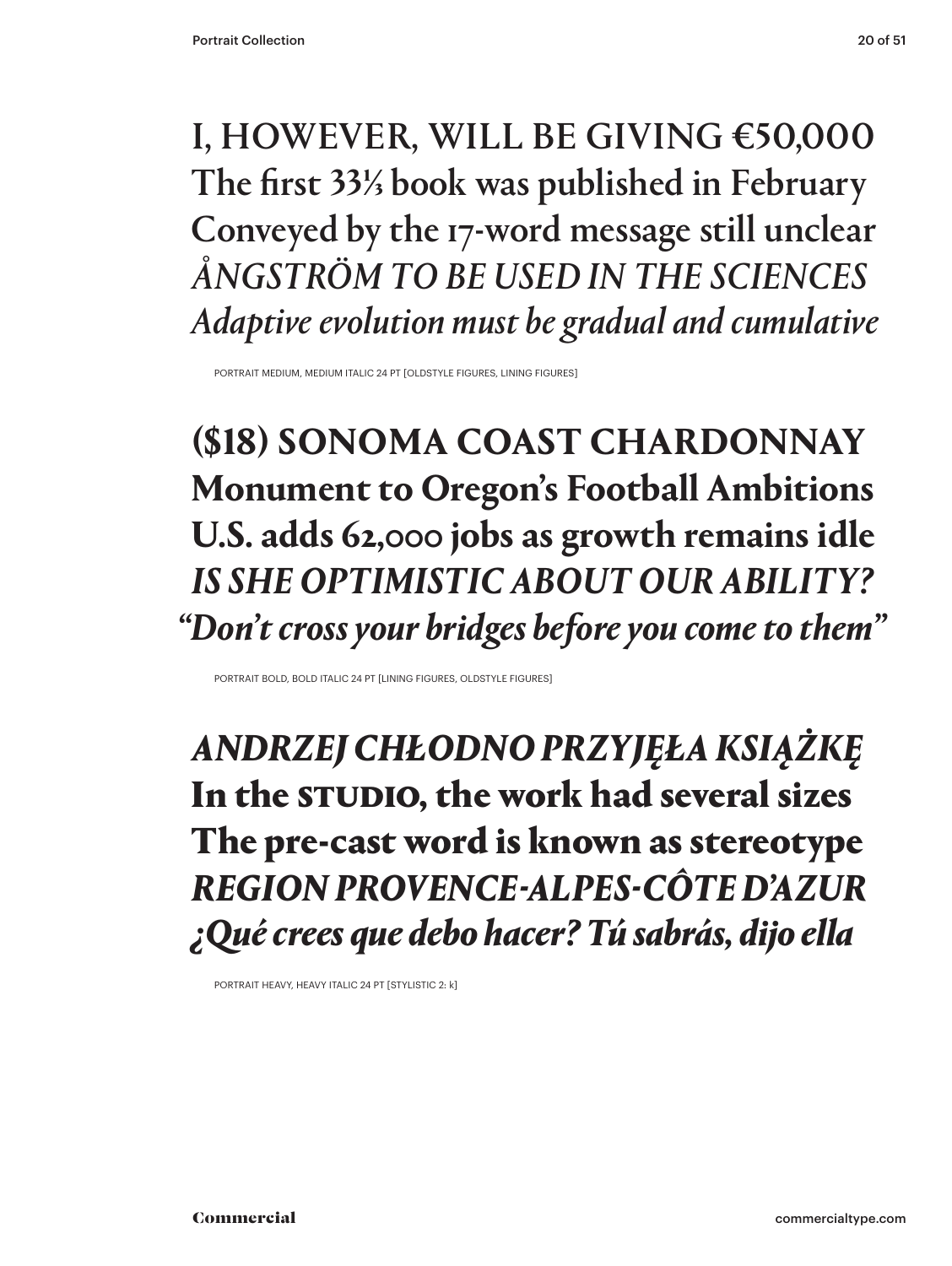### Acknowledgement POTRAIT LIGHT 60PT Backward-looking POTRAIT REGULAR 60PT [STYLISTIC 2: k, STYLISTIC 4: w] hromatographie POTRAIT REGULAR NO.2 60PT Décentralisateurs POTRAIT MEDIUM 60PT **Enigmatography** POTRAIT BOLD 60PT Familiarizations

POTRAIT HEAVY 60PT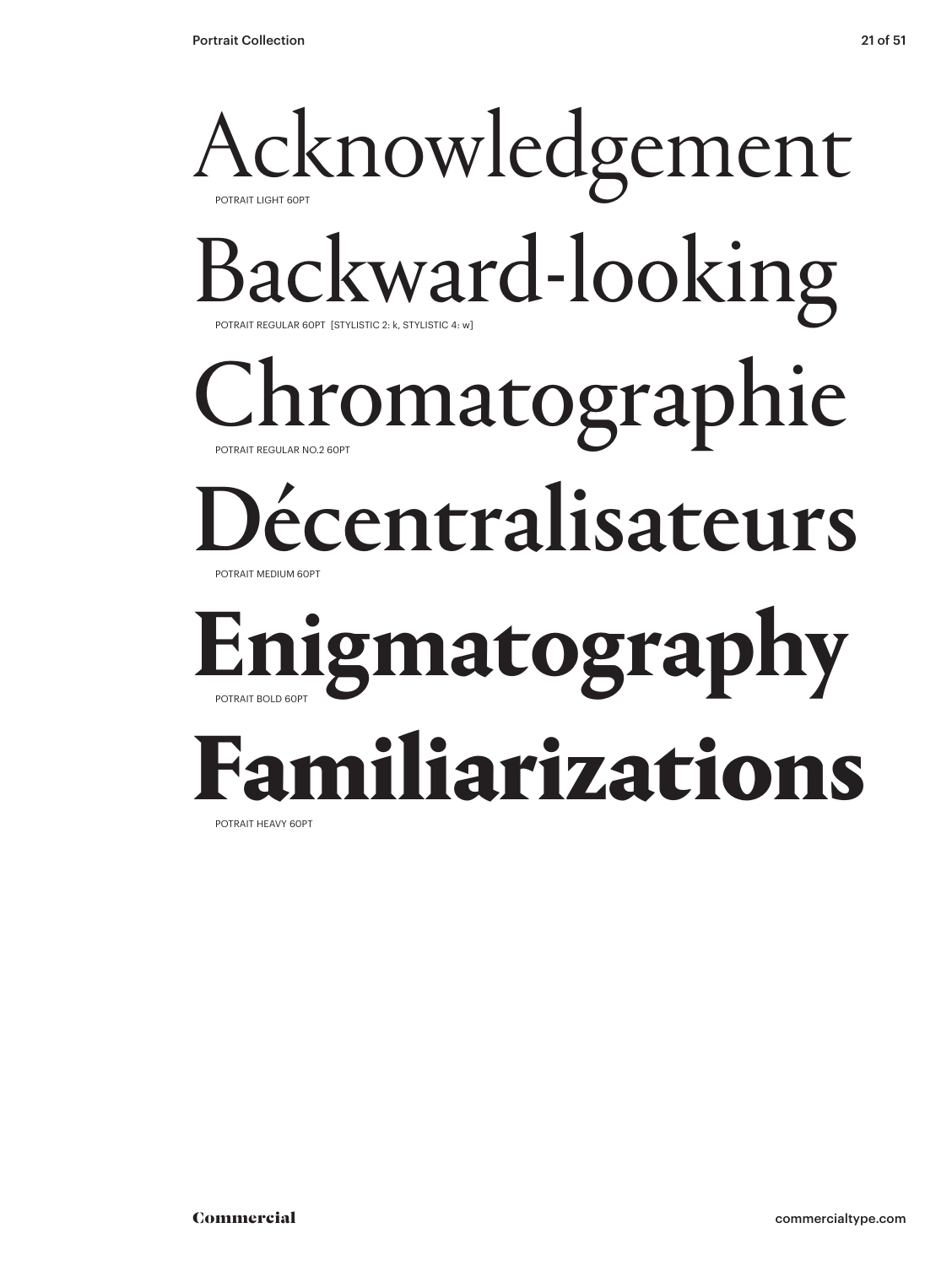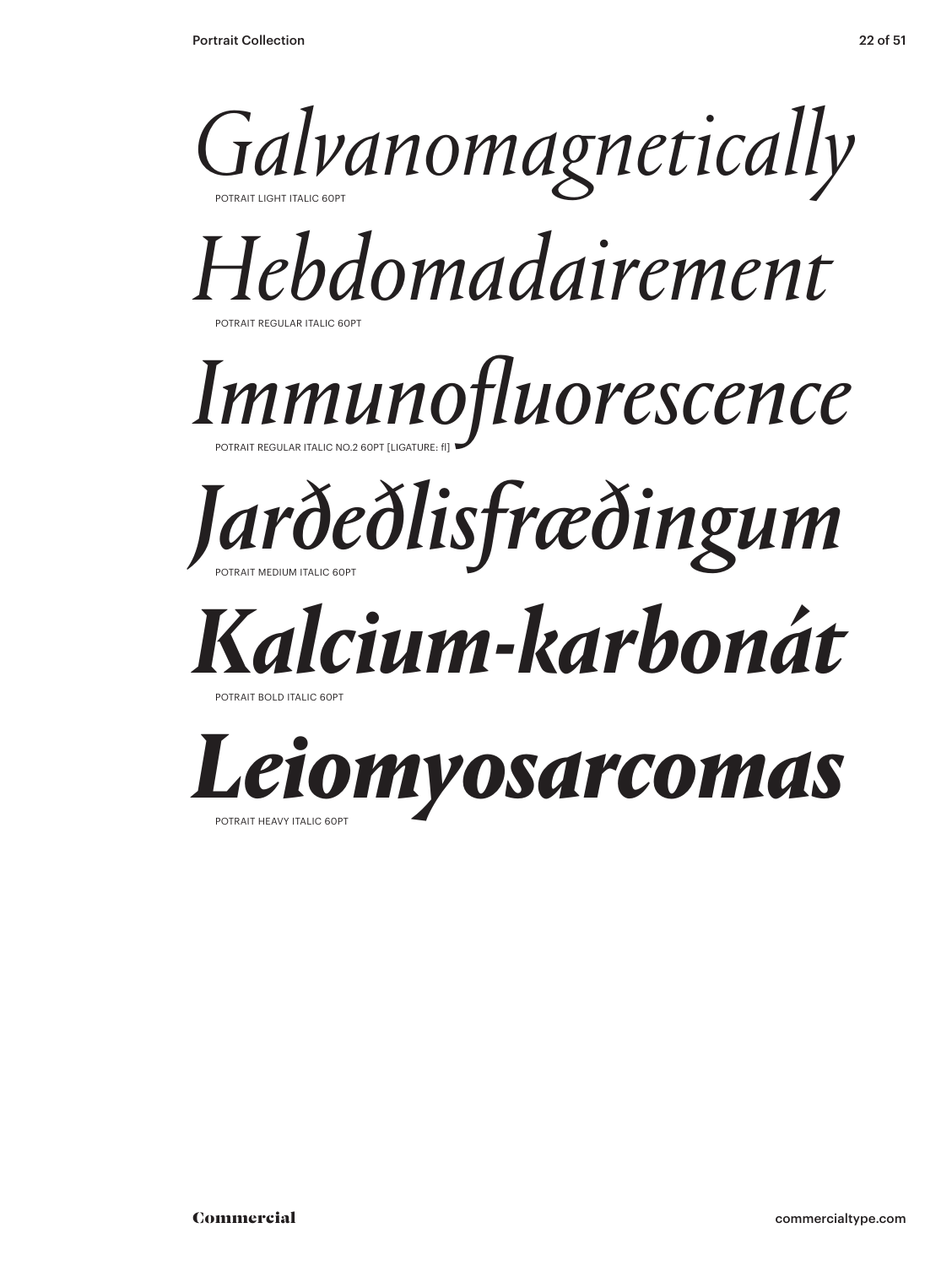## **Portrait Text**

With its relatively small x-height and sparkling texture, Portrait Text is meant to be used for larger sizes than a typical workhorse text face, making it best suited for books where economy is not paramount and the stylish magazines where Portrait first appeared: downtown New York fashion and arts magazine *Document Journal*, and British interior design and style authority *Wallpaper\**.

### **PUBLISHED** 2013

**DESIGNED BY** BERTON HASEBE

**10 STYLES** 5 WEIGHTS W/ ITALICS

### **FEATURES**

SMALL CAPITALS PROPORTIONAL OLDSTYLE/LINING/SMALL CAP FIGURES TABULAR OLDSTYLE/LINING/SMALL CAP FIGURES FRACTIONS SUPERSCRIPT/SUBSCRIPT

Portrait Text resembles the text types attributed by the printing historian Hendrik Vervliet to Constantin and used by the printer Estienne in the 1530s, which had a lighter and more open texture than the text types that preceded them, and marking the move to more elegant type that culminated in the work of Claude Garamont, to whom Constantin's type are often mistakenly attributed. While the stripped-back simplicity of the Latin serifs gives Portrait a cleaner and sharper tone than a typical Renaissance oldstyle-influenced text face, bringing an active personality to text.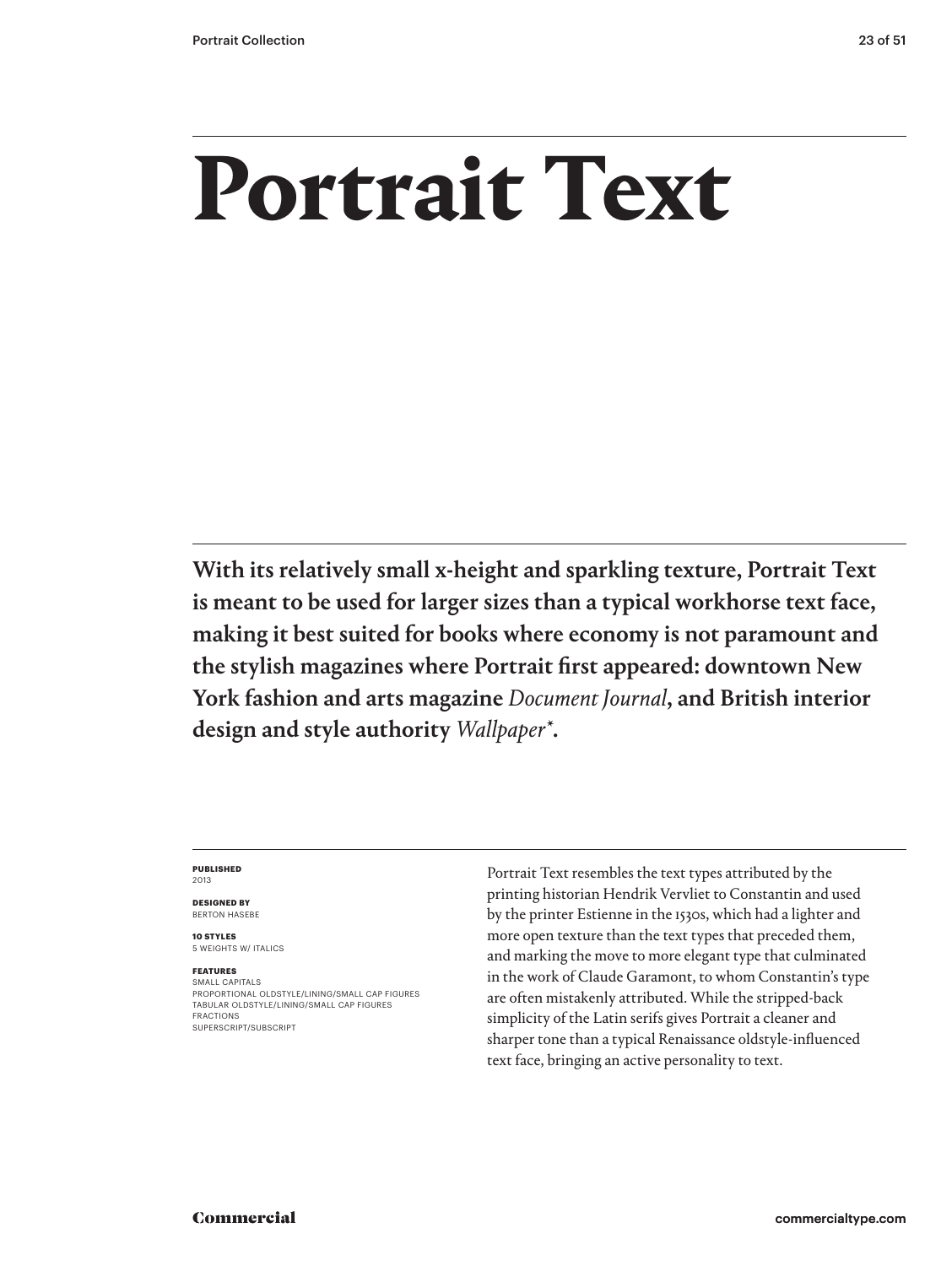Portrait Text Regular *Portrait Text Regular Italic* Portrait Text Regular No. 2 *Portrait Text Regular No. 2 Italic* Portrait Text Medium *Portrait Text Medium Italic* **Portrait Text Bold** *Portrait Text Bold Italic* Portrait Text Heavy *Portrait Text Heavy Italic*

### The Futurist Manifesto *The Futurist Manifesto*  REGULAR & REGULAR ITALIC, 16PT

### The Futurist Manifesto *The Futurist Manifesto* REGULAR NO.2 & REGULAR NO.2 ITALIC, 16PT

Different printing methods – and different taste – make for disparate requirements in the overall color of a block of text, so Berton Hasebe has included two different Regular weights in the Portrait Text family. Portrait Text Regular is lighter and airier, working best at slightly larger sizes and on uncoated paper. Portrait Text Regular No. 2 is noticeably darker, giving it a more forceful presence on coated paper and allowing use at smaller sizes.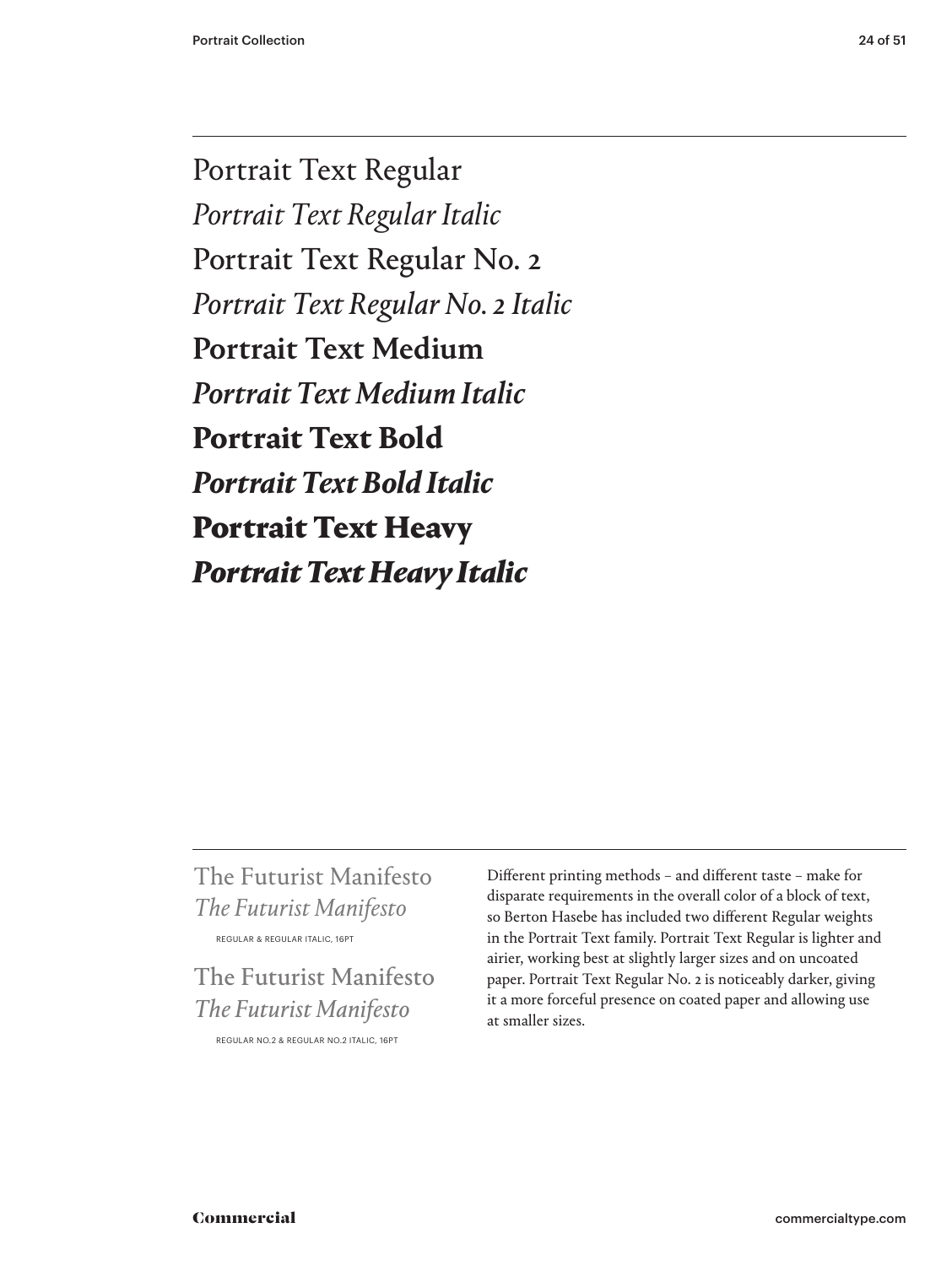MEMES TRAVEL FROM TOP TO BOTTOM ACROSS GENERATIONS Humans are not unique in their capacity for identifying events as recurrent It will always be impossible to know, for all writing is in itself a form of theft *IS IT UNIVERSAL WISDOM? OR IS IT SOME ROMANTIC PSYCHOLOGIES This special voice, of English empiricism, French rationalism and the faith of the times*

PORTRAIT TEXT REGULAR, REGULAR ITALIC, 14 PT

STUDIOS WERE CRANKING OUT MORE THAN 800 PAGES A DAY Tim Doctor gets 1412 mentions and therefore meets all the EOD's criterions Si un document est réédité, nous l'enlèverons immédiatement de notre site *THE SURREALISM HELPED SECULARIZE THE IMAGE OF THE AUTHOR Illusionistic pictures present the viewer with a mental choice of many interpretations*

PORTRAIT TEXT NO. 2 REGULAR, REGULAR NO.2 ITALIC 14 PT [STYLISTIC 1: K, STYLISTIC 3: W, LINING AND OLDSTYLE FIGURES]

REALITY IS DIFFERENT FROM THE ILLUSION OF UNIQUENESS Istnieją również, choć jest to dość rzadkie, bardzo stare ciekawe portrety Kings of juke boxes underestimate the creations of 1929 that killed them *IT IS QUITE OBVIOUS TO THE ENCHANTED CROWD IMITATING THE Everything about a work of art is contrived to force us to perceive it as unique art* 

PORTRAIT TEXT MEDIUM, MEDIUM ITALIC, 14 PT [STYLISTIC 2: k, STYLISTIC 4: w, SWASH: Q, OLDSTYLE FIGURES]

**AS GRADUATE OF 1989, THE IDEA OF AN INFECTED MIND DIED Compilors of the Oxford English Dictionaries operate a very hard task Portraits of the 46% don't match the story told by the narrator's friend** *UN AÑO MUY EXTRAÑO LLENO DE CARAS HUMORÍSTICOS VACÍOS One virus that clones itself too prolfically within entities will soon be detected*

PORTRAIT TEXT BOLD, BOLD ITALIC 14 PT [LINING AND OLDSTYLE FIGURES]

COLLABORATIONS BETWEEN JON & JARRET WERE A SUCCESS Daß nichts für ihn da wäre, KEIN BRIEF, keine Karte, kein Telegramm It was commissioned by the *New York Review of Books* but did not win *ONE MORNING IN MAY 1934, THE ROOM BURNT DOWN IN FLAMES Mr. Knockly was at the back, his head bowed so far over that it was invisible*

PORTRAIT TEXT HEAVY, HEAVY ITALIC, 14 PT [LINING FIGURES]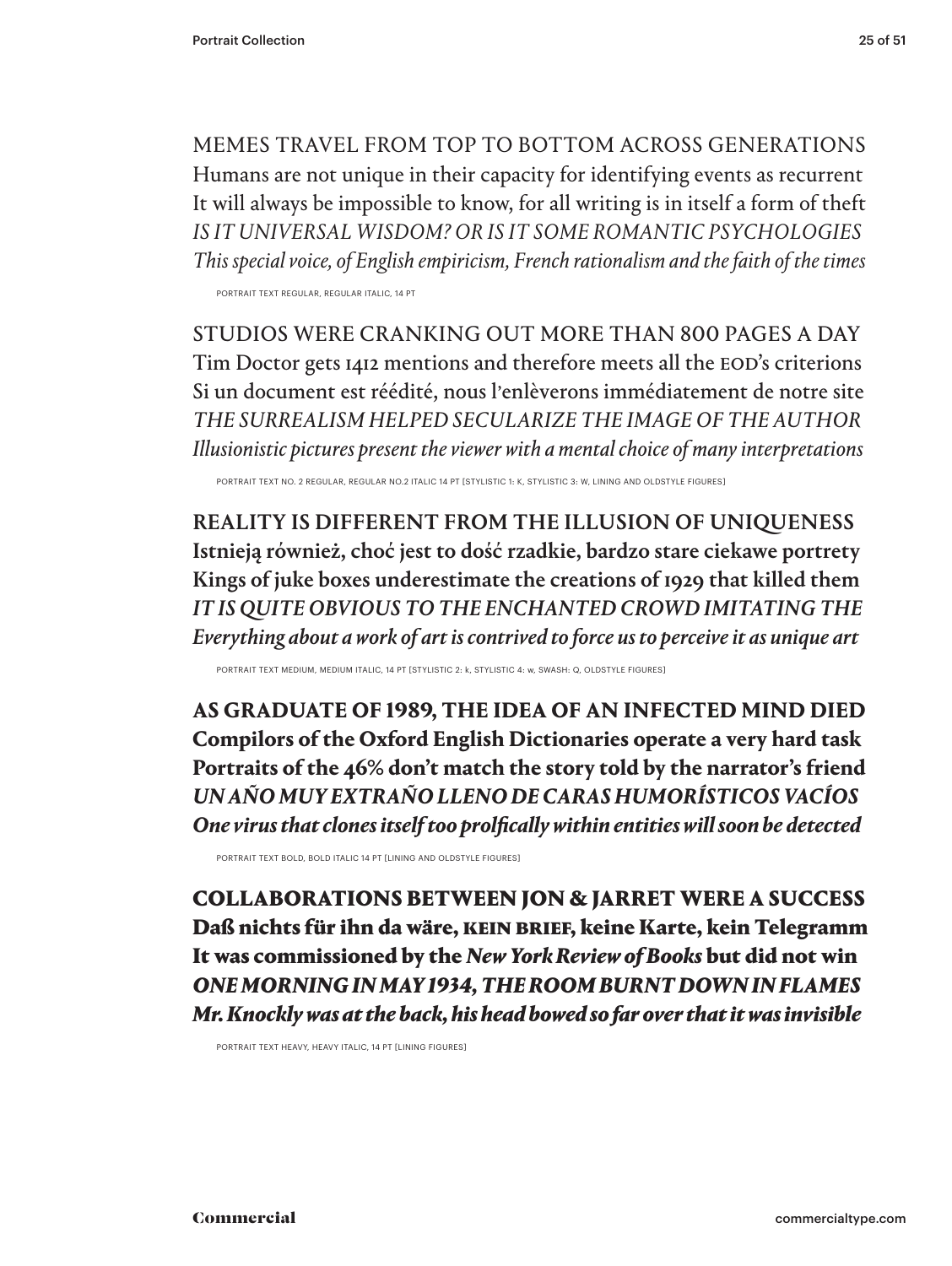TEXT REGULAR, REGULAR ITALIC, BOLD, 14/19 PT

THE SPANISH WAR, which began in 1739, and the French war which soon followed it occasioned further increase of the debt, which, on the 31st of December 1748, after it had been concluded by the **Treaty of Aix-la-Chapelle,**  amounted to  $\text{\textsterling}78,293,313$ . The most profound peace of the seventeen years of continuance had taken no more than £8,328,354. from it. A war of less than nine years' continuance added £31,338,689 to it (Refer to James Postlethwaite's *History of the Public Revenue*). During the administration of Mr. Pelham, the interest of the public debt was reduced from 4% to 3%; or at least measures were taken for reducing it, from four to three per cent; **the sinking fund** was increased, and some part of the public debt was paid off. In 1755, before the breaking out of the late war, the funded debt of Great Britain amounted to £72,289,673. On the 5th of January 1763, at the conclusion of the peace, the funded debt amounted to £122,603,336. The unfunded debt has been stated at £13,927,589. But the expense occasioned by the war did not end with the conclusion of the peace, so that though, on the 5th of January 1764, the funded debt was increased (partly by a new loan, and partly by funding a part of the unfunded debt) to £129,586,78, there still remained (according to the very well informed author of *Considerations on the Trade and Finances of Great Britain*) an unfunded debt which was brought to account in that and the following year of £975,017. In 1764, therefore, the public debt of Great Britain, funded and unfunded together, amounted, according to this author, to £139,516,807. The annuities for lives, too, had been granted as premiums to the subscribers to the new loans in 1757, estimated at fourteen years' purchase, were valued at  $£472,500$ ; and the annuities for long terms of years, granted as premiums REGULAR SMALL CAPS REGULAR BOLD PROPORTIONAL<br>LINING FIGURES REGULAR ITALIC BOLD PROPORTIONAL OLDSTYLE FIGURES REGULAR ITALIC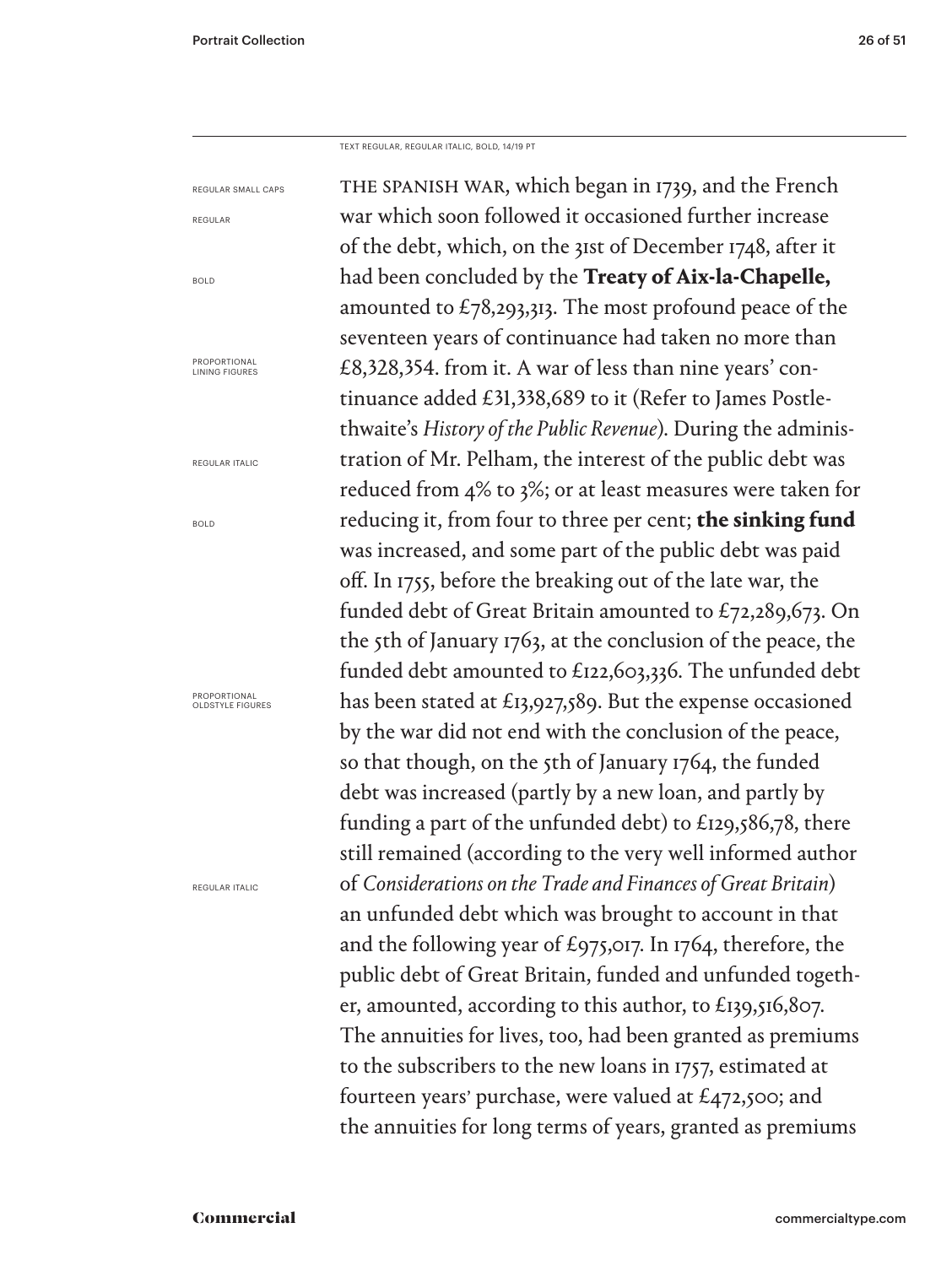BOLD

BOLD

TEXT REGULAR NO.2, REGULAR NO.2 ITALIC, BOLD, 14/19 PT

the spanish war, which began in 1739, and the French war which soon followed it occasioned further increase of the debt, which, on the 31st of December 1748, after it had been concluded by the **Treaty of Aix-la-Chapelle,**  amounted to  $\text{\textsterling}78,293,313$ . The most profound peace of the seventeen years of continuance had taken no more than £8,328,354. from it. A war of less than nine years' continuance added £31,338,689 to it (Refer to James Postlethwaite's *History of the Public Revenue*). During the administration of Mr. Pelham, the interest of the public debt was reduced from 4% to 3%; or at least measures were taken for reducing it, from four to three per cent; **the sinking fund** was increased, and some part of the public debt was paid off. In 1755, before the breaking out of the late war, the funded debt of Great Britain amounted to £72,289,673. On the 5th of January 1763, at the conclusion of the peace, the funded debt amounted to £122,603,336. The unfunded debt has been stated at £13,927,589. But the expense occasioned by the war did not end with the conclusion of the peace, so that though, on the 5th of January 1764, the funded debt was increased (partly by a new loan, and partly by funding a part of the unfunded debt) to £129,586,78, there still remained (according to the very well informed author of *Considerations on the Trade and Finances of Great Britain*) an unfunded debt which was brought to account in that and the following year of £975,017. In 1764, therefore, the public debt of Great Britain, funded and unfunded together, amounted, according to this author, to £139,516,807. The annuities for lives, too, had been granted as premiums to the subscribers to the new loans in 1757, estimated at fourteen years' purchase, were valued at  $\mathcal{L}_{472,500}$ ; and the annuities for long terms REGULAR NO.2 SMALL CAPS REGULAR NO.2 PROPORTIONAL<br>LINING FIGURES REGULAR NO.2 ITALIC PROPORTIONAL OLDSTYLE FIGURES REGULAR NO.2 ITALIC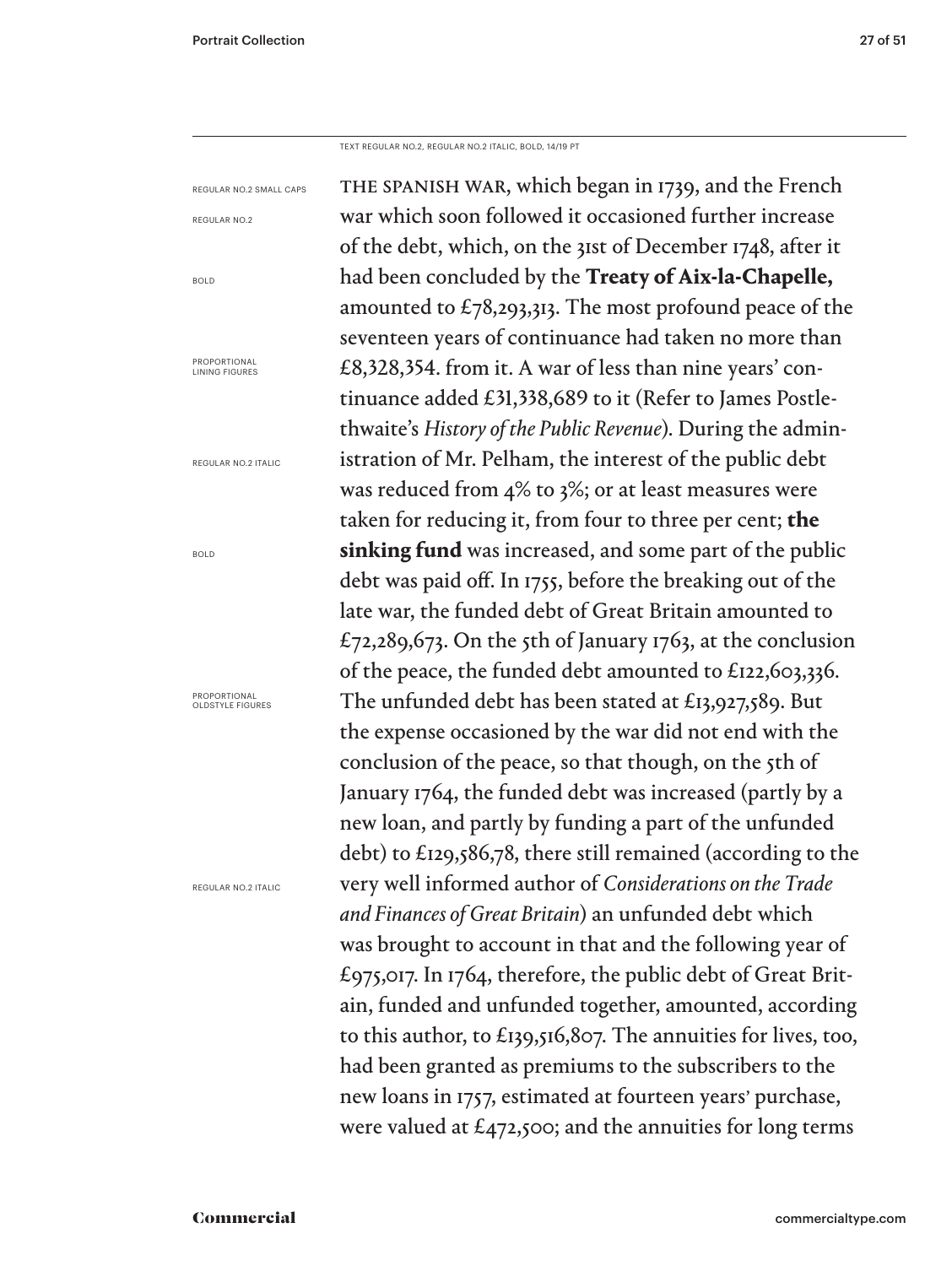The old English East India Company was established in 1600 and granted a Royal Charter by Queen Elizabeth. In the first twelve voyages which they fitted out for India, they appear to have traded mainly in cotton, silk, indigo dye, salt, saltpetre, tea and opium. In 1612, they united into a joint stock. Their charter was exclusive, and though not confirmed by Act of Parliament, was in those days supposed to convey a real exclusive privilege.

### **Exclusive privilege of the Royal Charter**

For many years, therefore, they were not much disturbed by interlopers. Their capital, which never exceeded £744,000, and of which £50 was a share, was not so exorbitant, nor their dealings that extensive, as to afford either a pretext for gross negligence and profusion, or a cover to gross malversation. Notwithstanding some extraordinary losses, occasioned partly by the malice of the Dutch East India Company, and partly by other accidents, they carried on for many years a successful trade. But in process of time, when the principles of liberty were better understood, it became every day more and more doubtful how far a Royal Charter, not confirmed by *Act of Parliament,* could convey an exclusive privilege. Upon all these questions the decisions of the courts of justice were not uniform, but varied with the authority of government and the humours of the times. Interlopers multiplied upon them, and towards the end of the reign of Charles II, through the whole of that of James II and during a part of that of William III, reduced them to great distress. In 1698, a proposal was made to Parliament of advancing two millions to government at eight per cent, provided the subscribers were erected into a new East India Company with exclusive privileges. The old East India Company offered seven hundred thousand

TEXT REGULAR, REGULAR ITALIC, BOLD, 11/14 PT TEXT REGULAR NO.2, REGULAR NO.2 ITALIC, BOLD, 11/14 PT

The old English East India Company was established in 1600 and granted a Royal Charter by Queen Elizabeth. In the first twelve voyages which they fitted out for India, they appear to have traded mainly in cotton, silk, indigo dye, salt, saltpetre, tea and opium. In 1612, they united into a joint stock. Their charter was exclusive, and though not confirmed by Act of Parliament, was in those days supposed to convey a real exclusive privilege.

### **Exclusive privilege of the Royal Charter**

For many years, therefore, they were not much disturbed by interlopers. Their capital, which never exceeded £744,000, and of which £50 was a share, was not so exorbitant, nor their dealings that extensive, as to afford either a pretext for gross negligence and profusion, or a cover to gross malversation. Notwithstanding some extraordinary losses, occasioned partly by the malice of the Dutch East India Company, and partly by other accidents, they carried on for many years a successful trade. But in process of time, when the principles of liberty were better understood, it became every day more and more doubtful how far a Royal Charter, not confirmed by *Act of Parliament,* could convey an exclusive privilege. Upon all these questions the decisions of the courts of justice were not uniform, but varied with the authority of government and the humours of the times. Interlopers multiplied upon them, and towards the end of the reign of Charles II, through the whole of that of James II and during a part of that of William III, reduced them to great distress. In 1698, a proposal was made to Parliament of advancing two millions to government at eight per cent, provided the subscribers were erected into a new East India Company with exclusive privileges. The old East India Company offered seven hundred thousand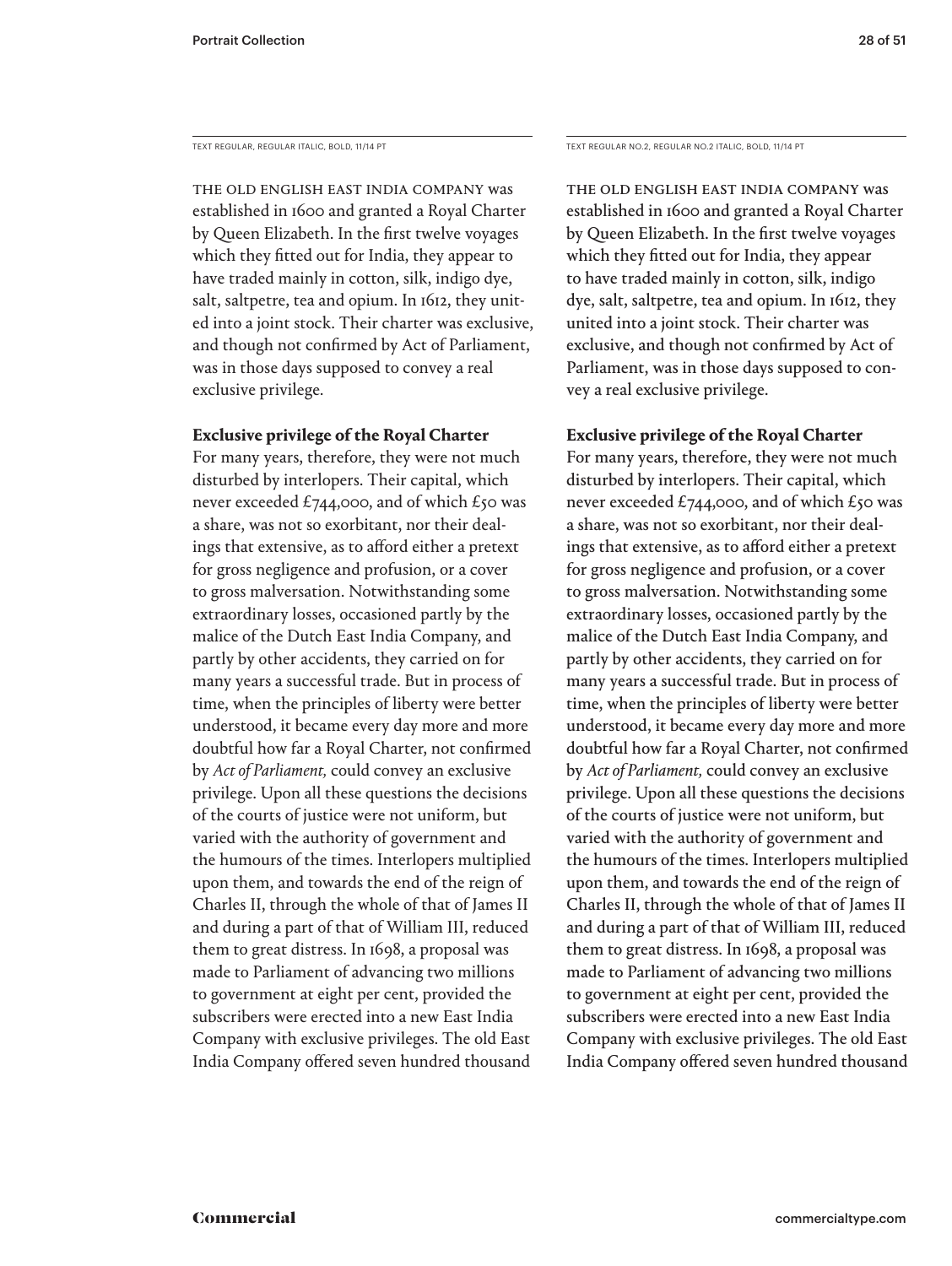TEXT MEDIUM, MEDIUM ITALIC, HEAVY, 11/14 PT

The old English East India Company was established in 1600 and granted a Royal Charter by Queen Elizabeth. In the first twelve voyages which they fitted out for India, they appear to have traded mainly in cotton, silk, indigo dye, salt, saltpetre, tea and opium. In 1612, they united into a joint stock. Their charter was exclusive, and though not confirmed by Act of Parliament, was in those days supposed to convey a real exclusive privilege.

### Exclusive privilege of the Royal Charter

For many years, therefore, they were not much disturbed by interlopers. Their capital, which never exceeded £744,000, and of which £50 was a share, was not so exorbitant, nor their dealings so extensive, as to afford either a pretext for gross negligence and profusion, or a cover to gross malversation. Notwithstanding some extraordinary losses, occasioned partly by the malice of the Dutch East India Company, and partly by other accidents, they carried on for many years a successful trade. But in process of time, when the principles of liberty were better understood, it became every day more and more doubtful how far a Royal Charter, not confirmed by *Act of Parliament,* could convey an exclusive privilege. Upon all these questions the decisions of the courts of justice were not uniform, but varied with the authority of government and the humours of the times. Interlopers multiplied upon them, and towards the end of the reign of Charles II, through the whole of that of James II and during a part of that of William III, reduced them to great distress. In 1698, a proposal was made to Parliament of advancing two millions to government at eight per cent, provided the subscribers were erected into a new East India Company with exclusive

TEXT BOLD, BOLD ITALIC, 11/14 PT

**The old English East India Company was established in 1600 and granted a Royal Charter by Queen Elizabeth. In the first twelve voyages which they fitted out for India, they appear to have traded mainly in cotton, silk, indigo dye, salt, saltpetre, tea and opium. In 1612, they united into a joint stock. Their charter was exclusive, and though not confirmed by Act of Parliament, was in those days supposed to convey a real exclusive privilege.** 

*Exclusive privilege of the Royal Charter* **For many years, therefore, they were not much disturbed by interlopers. Their capital, which never exceeded £744,000, and of which £50 was a share, was not so exorbitant, nor their dealings so extensive, as to afford either a pretext for gross negligence and profusion, or a cover to gross malversation.** 

TEXT HEAVY, HEAVY ITALIC, 11/14 PT

The old English East India Company was established in 1600 and granted a Royal Charter by Queen Elizabeth. In the first twelve voyages which they fitted out for India, they appear to have traded mainly in cotton, silk, indigo dye, salt, saltpetre, tea and opium. In 1612, they united into a joint stock. Their charter was exclusive, and though not confirmed by Act of Parliament, was in those days supposed to convey a real exclusive privilege.

*Exclusive privilege of the Royal Charter* For many years, therefore, they were not much disturbed by interlopers. Their capital, which never exceeded  $£744,000$ , and of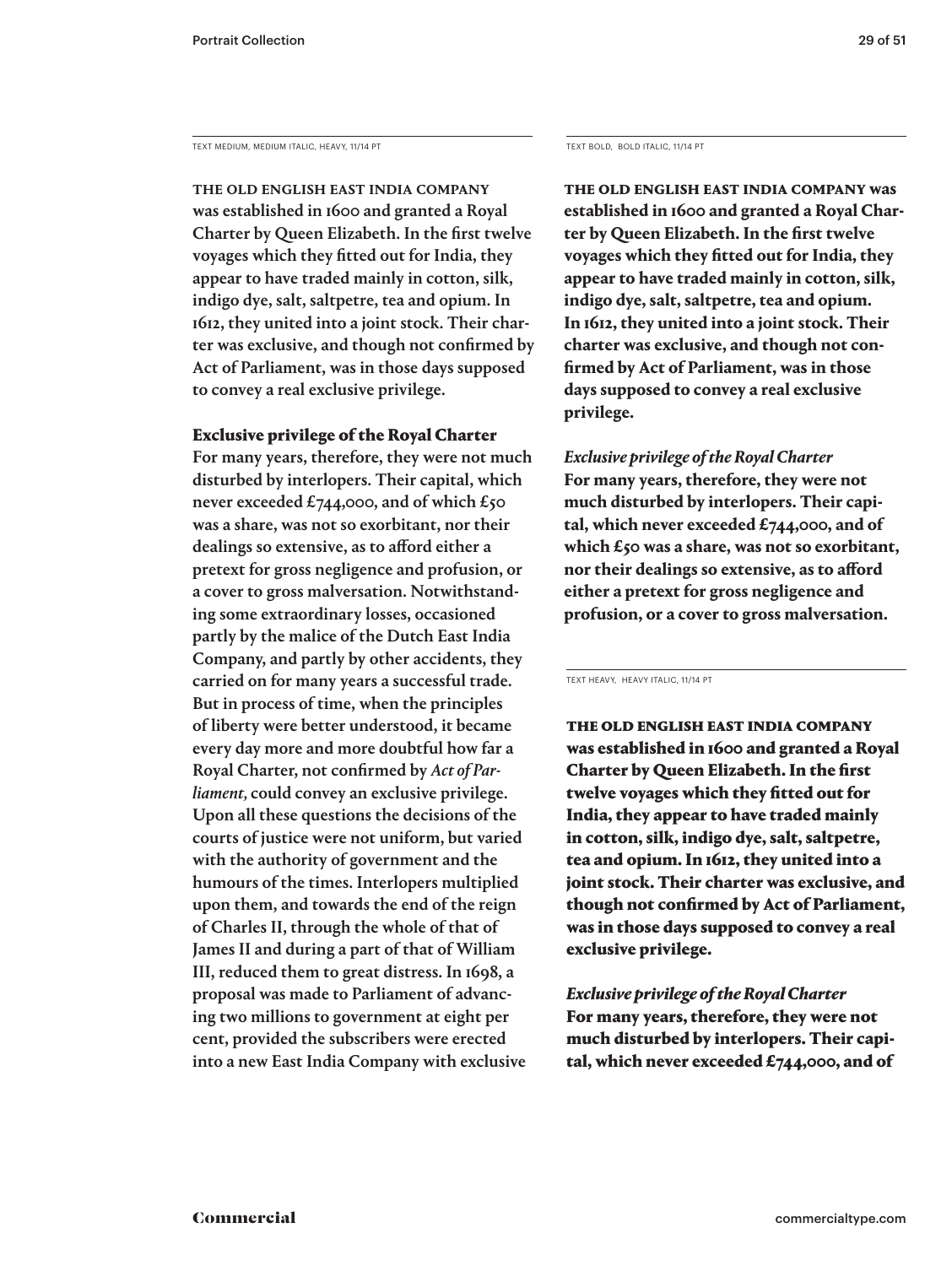The old English East India Company was established in 1600 and granted a Royal Charter by Queen Elizabeth. In the first twelve voyages which they fitted out for India, they appear to have traded mainly in cotton, silk, indigo dye, salt, saltpetre, tea and opium. In 1612, they united into a joint stock. Their charter was exclusive, and though not confirmed by Act of Parliament, was in those days supposed to convey a real exclusive privilege.

**Exclusive privilege of the Royal Charter**

For many years, therefore, they were not much disturbed by interlopers. Their capital, which never exceeded £744,000, and of which £50 was a share, was not so exorbitant, nor their dealings that extensive, as to afford either a pretext for gross negligence and profusion, or a cover to gross malversation. Notwithstanding some extraordinary losses, occasioned partly by the malice of the Dutch East India Company, and partly by other accidents, they carried on for many years a successful trade. But in process of time, when the principles of liberty were better understood, it became every day more and more doubtful how far a Royal Charter, not confirmed by *Act of Parliament,* could convey an exclusive privilege. Upon all these questions the decisions of the courts of justice were not uniform, but varied with the authority of government and the humours of the times. Interlopers multiplied upon them, and towards the end of the reign of Charles II, through the whole of that of James II and during a part of that of William III, reduced them to great distress.

### **Ramifications of the proposal of 1698**

In 1698, a proposal was made to Parliament of advancing two millions to government at eight per cent, provided the subscribers were erected into a *new East India Company* with exclusive privileges. The old East India Company offered seven hundred thousand pounds, nearly the amount of their capital, at four per cent upon the same conditions. But such was at that time the state of public credit, that it was more convenient for government to borrow two millions at eight per cent than seven hundred thousand pounds

TEXT REGULAR, REGULAR ITALIC, BOLD, 10/13 PT TEXT REGULAR NO.2, REGULAR NO.2 ITALIC, BOLD, 10/13 PT

The old English East India Company was established in 1600 and granted a Royal Charter by Queen Elizabeth. In the first twelve voyages which they fitted out for India, they appear to have traded mainly in cotton, silk, indigo dye, salt, saltpetre, tea and also opium. In 1612, they united into a joint stock. Their charter was exclusive, and though not confirmed by Act of Parliament, was in those days supposed to convey a real exclusive privilege.

**Exclusive privilege of the Royal Charter**

For many years, therefore, they were not much disturbed by interlopers. Their capital, which never exceeded £744,000, and of which £50 was a share, was not so exorbitant, nor their dealings so extensive, as to afford either a pretext for gross negligence and profusion, or a cover to gross malversation. Notwithstanding some extraordinary losses, occasioned partly by the malice of the Dutch East India Company, and partly by other accidents, they carried on for many years a successful trade. But in process of time, when the principles of liberty were better understood, it became every day more and more doubtful how far a Royal Charter, not confirmed by *Act of Parliament,* could convey an exclusive privilege. Upon all these questions the decisions of the courts of justice were not uniform, but varied with the authority of government. Interlopers multiplied upon them, and towards the end of the reign of Charles II, through the whole of that of James II and during a part of that of William III, reduced them to great distress.

### **Ramifications of the proposal of 1698**

In 1698, a proposal was made to Parliament of advancing two millions to government at eight per cent, provided the subscribers were erected into a *new East India Company* with exclusive privileges. The old East India Company offered seven hundred thousand pounds, nearly the amount of their capital, at four per cent upon the same conditions. But such was at that time the state of public credit, that it was more convenient for government to borrow two millions at eight per cent than seven hundred thousand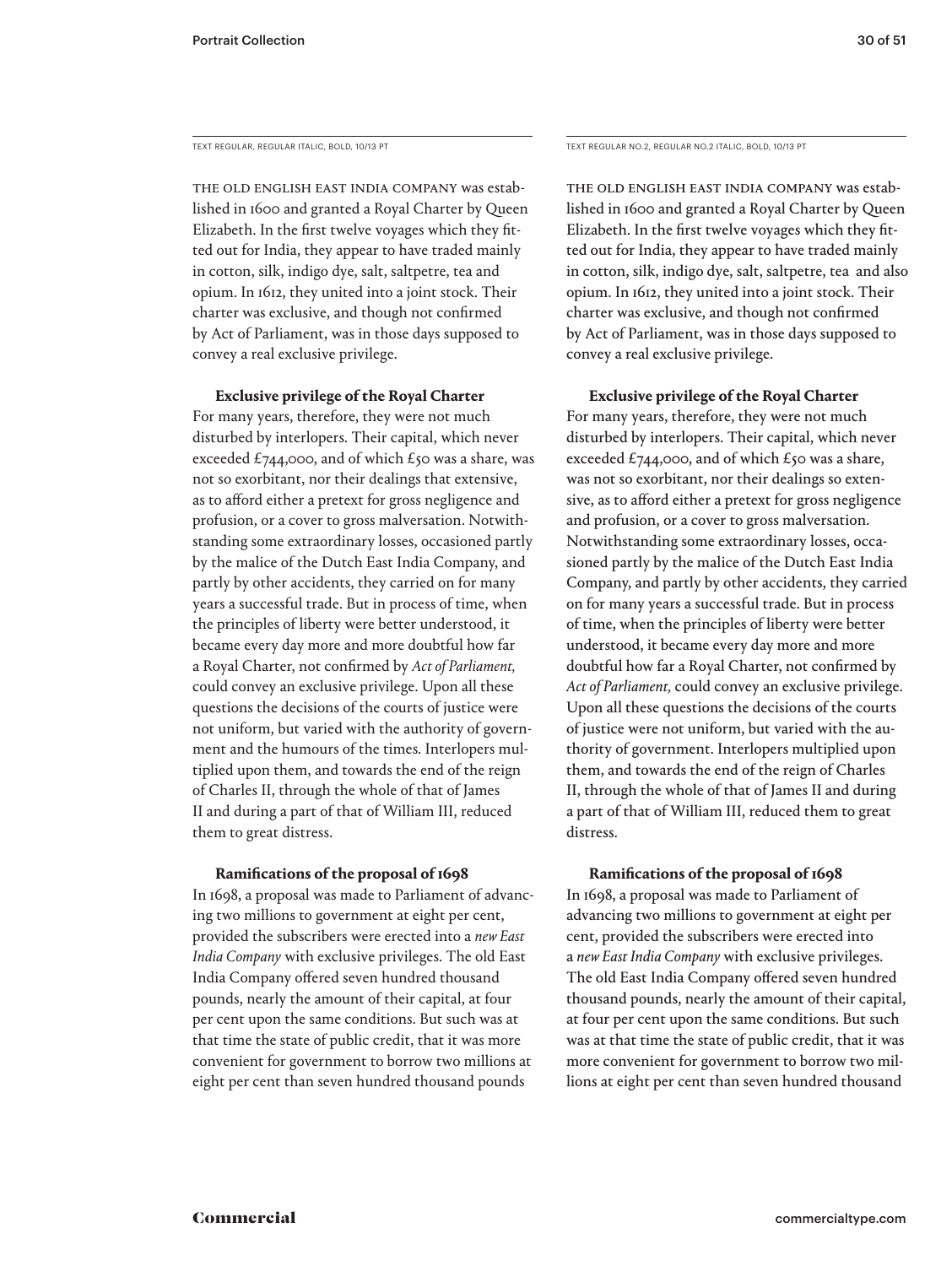TEXT MEDIUM, MEDIUM ITALIC, HEAVY, 10/13 PT TEXT BOLD, BOLD ITALIC, 10/13 PT

The old English East India Company was established in 1600 and granted a Royal Charter by Queen Elizabeth. In the first twelve voyages which they fitted out for India, they appear to have traded mainly in cotton, silk, indigo dye, salt, saltpetre, tea and also opium. In 1612, they united into a joint stock. Their charter was exclusive, and though not confirmed by Act of Parliament, was in those days supposed to convey a real exclusive privilege.

Exclusive privilege of the Royal Charter

For many years, therefore, they were not much disturbed by interlopers. Their capital, which never exceeded £744,000, and of which £50 was a share, was not so exorbitant, nor their dealings so extensive, as to afford either a pretext for gross negligence and profusion, or a cover to gross malversation. Notwithstanding some extraordinary losses, occasioned partly by the malice of the Dutch East India Company, and partly by other accidents, they carried on for many years a successful trade. But in process of time, when the principles of liberty were better understood, it became every day more and more doubtful how far a Royal Charter, not confirmed by *Act of Parliament,* could convey an exclusive privilege. Upon all these questions the decisions of the courts of justice were not uniform, but varied with the authority of government. Interlopers multiplied upon them, and towards the end of the reign of Charles II, through the whole of that of James II and during a part of that of William III, reduced them to great distress.

### Ramifications of the proposal of 1698

In 1698, a proposal was made to Parliament of advancing two millions to government at eight per cent, provided the subscribers were erected into a *new East India Company* with exclusive privileges. The old East India Company offered seven hundred thousand pounds, nearly the amount of their capital, at four per cent upon the same conditions. But such was at that time the state of public credit, that it was more convenient for government to borrow two millions at eight per cent than seven

**The old English East India Company was established in 1600 and granted a Royal Charter by Queen Elizabeth. In the first twelve voyages which they fitted out for India, they appear to have traded mainly in cotton, silk, indigo dye, salt, saltpetre, tea and also opium. In 1612, they united into a joint stock. Their charter was exclusive, and though not confirmed by Act of Parliament, was in those days supposed to convey a real exclusive privilege.** 

### *Exclusive privilege of the Royal Charter*

**For many years, therefore, they were not much disturbed by interlopers. Their capital, which never exceeded £744,000, and of which £50 was a share, was not so exorbitant, nor their dealings so extensive, as to afford either a pretext for gross negligence and profusion, or a cover to gross malversation. Notwithstanding some extraordinary losses, occasioned partly by the malice of the Dutch East India Company.**

TEXT HEAVY, HEAVY ITALIC, 10/13 PT

The old English East India Company was established in 1600 and granted a Royal Charter by Queen Elizabeth. In the first twelve voyages which they fitted out for India, they appear to have traded mainly in cotton, silk, indigo dye, salt, saltpetre, tea and opium. In 1612, they united into a joint stock. Their charter was exclusive, and though not confirmed by Act of Parliament, was in those days supposed to convey a real exclusive privilege.

### *Exclusive privilege of the Royal Charter*

For many years, therefore, they were not much disturbed by interlopers. Their capital, which never exceeded £744,000, and of which £50 was a share, was not so exorbitant, nor their dealings so extensive, as to afford either a pretext for gross negligence and profusion, or a cover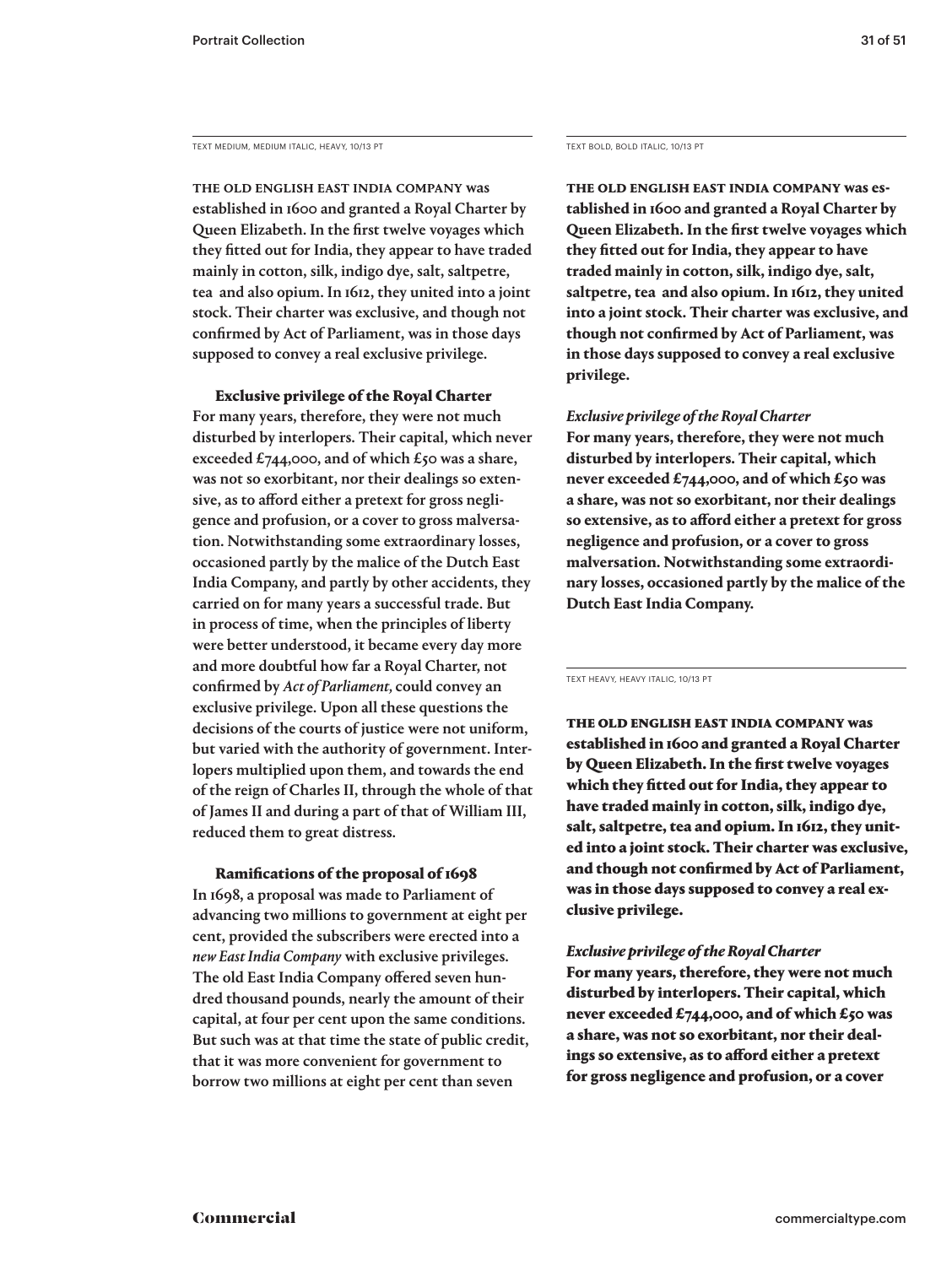TEXT REGULAR, REGULAR ITALIC, BOLD, 9/11 PT

The old English East India Company was established in 1600 and granted a Royal Charter by Queen Elizabeth. In the first twelve voyages which they fitted out for India, they appear to have traded mainly in cotton, silk, indigo dye, salt, saltpetre, tea and opium. In 1612, they united into a joint stock. Their charter was exclusive, and though not confirmed by Act of Parliament, was in those days supposed to convey a real exclusive privilege.

### **Exclusive privilege of the Royal Charter**

For many years, therefore, they were not much disturbed by interlopers. Their capital, which never exceeded £744,000, and of which £50 was a share, was not so exorbitant, nor their dealings that extensive, as to afford either a pretext for gross negligence and profusion, or a cover to gross malversation. Notwithstanding some extraordinary losses, occasioned partly by the malice of the Dutch East India Company, and partly by other accidents, they carried on for many years a successful trade. But in process of time, when the principles of liberty were better understood, it became every day more and more doubtful how far a Royal Charter, not confirmed by *Act of Parliament,* could convey an exclusive privilege. Upon all these questions the decisions of the courts of justice were not uniform, but varied with the authority of government and the humours of the times. Interlopers multiplied upon them, and towards the end of the reign of Charles II, through the whole of that of James II and during a part of that of William III, reduced them to great distress.

### **Ramifications of the proposal of 1698**

In 1698, a proposal was made to Parliament of advancing two millions to government at eight per cent, provided the subscribers were erected into a new East India Company with exclusive privileges. The old East India Company offered seven hundred thousand pounds, nearly the amount of their capital, at four per cent upon the same conditions. But such was at that time the state of public credit, that it was more convenient for government to borrow two millions at eight per cent than seven hundred thousand pounds at four. The proposal of the new subscribers was accepted, and a *new East India Company* established in consequence. The old East India Company, however, had a right to continue their trade till 1701. They had, at the same time, in the name of their treasurer, subscribed, very artfully, three hundred and fifteen thousand pounds into the stock of the new. By a negligence in the expression of the Act of Parliament which vested the East India trade in the subscribers to this loan of two millions, it did not appear evident that they were all obliged to unite into a joint stock. A few private traders, whose subscriptions amounted TEXT REGULAR NO.2, REGULAR NO.2 ITALIC, BOLD, 9/11 PT

The old English East India Company was established in 1600 and granted a Royal Charter by Queen Elizabeth. In the first twelve voyages which they fitted out for India, they appear to have traded mainly in cotton, silk, indigo dye, salt, saltpetre, tea and opium. In 1612, they united into a joint stock. Their charter was exclusive, and though not confirmed by Act of Parliament, was in those days supposed to convey a real exclusive privilege.

### **Exclusive privilege of the Royal Charter**

For many years, therefore, they were not much disturbed by interlopers. Their capital, which never exceeded £744,000, and of which £50 was a share, was not so exorbitant, nor their dealings that extensive, as to afford either a pretext for gross negligence and profusion, or a cover to gross malversation. Notwithstanding some extraordinary losses, occasioned partly by the malice of the Dutch East India Company, and partly by other accidents, they carried on for many years a successful trade. But in process of time, when the principles of liberty were better understood, it became every day more and more doubtful how far a Royal Charter, not confirmed by *Act of Parliament,* could convey an exclusive privilege. Upon all these questions the decisions of the courts of justice were not uniform, but varied with the authority of government and the humours of the times. Interlopers multiplied upon them, and towards the end of the reign of Charles II, through the whole of that of James II and during a part of that of William III, reduced them to great distress.

### **Ramifications of the proposal of 1698**

In 1698, a proposal was made to Parliament of advancing two millions to government at eight per cent, provided the subscribers were erected into a new East India Company with exclusive privileges. The old East India Company offered seven hundred thousand pounds, nearly the amount of their capital, at four per cent upon the same conditions. But such was at that time the state of public credit, that it was more convenient for government to borrow two millions at eight per cent than seven hundred thousand pounds at four. The proposal of the new subscribers was accepted, and a *new East India Company* established in consequence. The old East India Company, however, had a right to continue their trade till 1701. They had, at the same time, in the name of their treasurer, subscribed, very artfully, three hundred and fifteen thousand pounds into the stock of the new. By a negligence in the expression of the Act of Parliament which vested the East India trade in the subscribers to this loan of two millions, it did not appear evident that they were all obliged to unite into a joint stock. A few private traders, whose subscriptions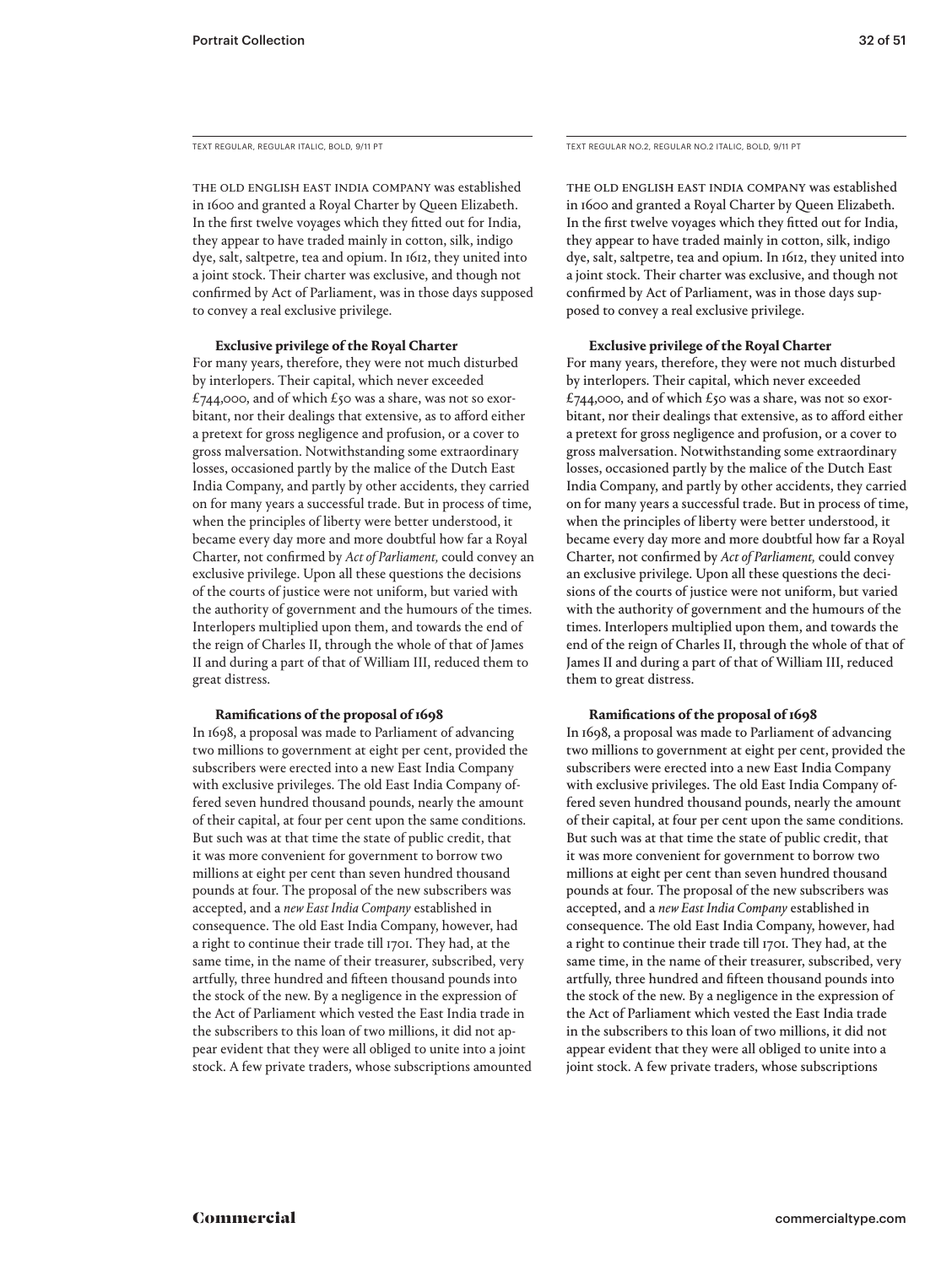TEXT MEDIUM, MEDIUM ITALIC, HEAVY, 9/12 PT

The old English East India Company was established in 1600 and granted a Royal Charter by Queen Elizabeth. In the first twelve voyages which they fitted out for India, they appear to have traded mainly in cotton, silk, indigo dye, salt, saltpetre, tea and also opium. In 1612, they united into a joint stock. Their charter was exclusive, and though not confirmed by Act of Parliament, was in those days supposed to convey a real exclusive privilege.

### Exclusive privilege of the Royal Charter

For many years, therefore, they were not much disturbed by interlopers. Their capital, which never even exceeded £744,000, and of which £50 was a share, was not so exorbitant, nor their dealings so extensive, as to afford either a pretext for gross negligence and profusion, or a cover to gross malversation. Notwithstanding some extraordinary losses, occasioned partly by the malice of the Dutch East India Company, and partly by other accidents, they carried on for many years a successful trade. But in process of time, when the principles of liberty were better understood, it became every day more and more doubtful how far a Royal Charter, not confirmed by *Act of Parliament,* could convey an exclusive privilege. Upon all these questions the decisions of the courts of justice were not uniform, but varied with the authority of government and the humours of the times. Interlopers multiplied upon them, and towards the end of the reign of Charles II, through the whole of that of James II and during a part of that of William III, reduced them to great distress.

### Ramifications of the proposal of 1698

In 1698, a proposal was made to Parliament of advancing two millions to government at eight per cent, provided the subscribers were erected into a new East India Company with exclusive privileges. The old East India Company offered seven hundred thousand pounds, nearly the amount of their capital, at four per cent upon the same conditions. But such was at that time the state of public credit, that it was more convenient for government to borrow two millions at eight per cent than seven hundred thousand pounds at four. The proposal of the new subscribers was accepted, and a *new East India Company* established in consequence. The old East India Company, however, had a right to continue their trade till 1701. They had, at the same time, in the name of their treasurer, subscribed, very artfully, three hundred and fifteen thousand pounds into the stock of the new. By a negligence in the expression of the Act of Parliament which vested the East India trade in the subscribers to this loan of two millions, it did not appear evident that

TEXT BOLD, BOLD ITALIC, 9/12 PT

**The old English East India Company was established in 1600 and granted a Royal Charter by Queen Elizabeth. In the first twelve voyages which they fitted out for India, they appear to have traded mainly in cotton, silk, indigo dye, salt, saltpetre, tea and also opium. In 1612, they united into a joint stock. Their charter was exclusive, and though not confirmed by Act of Parliament, was in those days supposed to convey a real exclusive privilege.** 

### *Exclusive privilege of the Royal Charter*

**For many years, therefore, they were not much disturbed by interlopers. Their capital, which never even exceeded £744,000, and of which £50 was a share, was not so exorbitant, nor their dealings so extensive, as to afford either a pretext for gross negligence and profusion, or a cover to gross malversation. Notwithstanding some extraordinary losses, occasioned partly by the malice of the Dutch East India Company, and partly by other accidents, they carried on for many years a successful trade.**

TEXT HEAVY, HEAVY ITALIC, 9/12 PT

The old English East India Company was established in 1600 and granted a Royal Charter by Queen Elizabeth. In the first twelve voyages which they fitted out for India, they appear to have traded mainly in cotton, silk, indigo dye, salt, saltpetre, tea and also opium. In 1612, they united into a joint stock. Their charter was exclusive, and though not confirmed by Act of Parliament, was in those days supposed to convey a real exclusive privilege.

### *Exclusive privilege of the Royal Charter*

For many years, therefore, they were not much disturbed by interlopers. Their capital, which never even exceeded £744,000, and of which £50 was a share, was not so exorbitant, nor their dealings so extensive, as to afford either a pretext for gross negligence and profusion, or a cover to gross malversation. Notwithstanding some extraordinary losses, occasioned partly by the malice of the Dutch East India Company, and partly by other accidents, they carried on for many years a successful trade. But in process of time, when the principles of liberty were better understood, it became every day more and more doubtful how far a Royal Charter, not confirmed by Act of Parliament, could convey an exclusive privilege. Upon all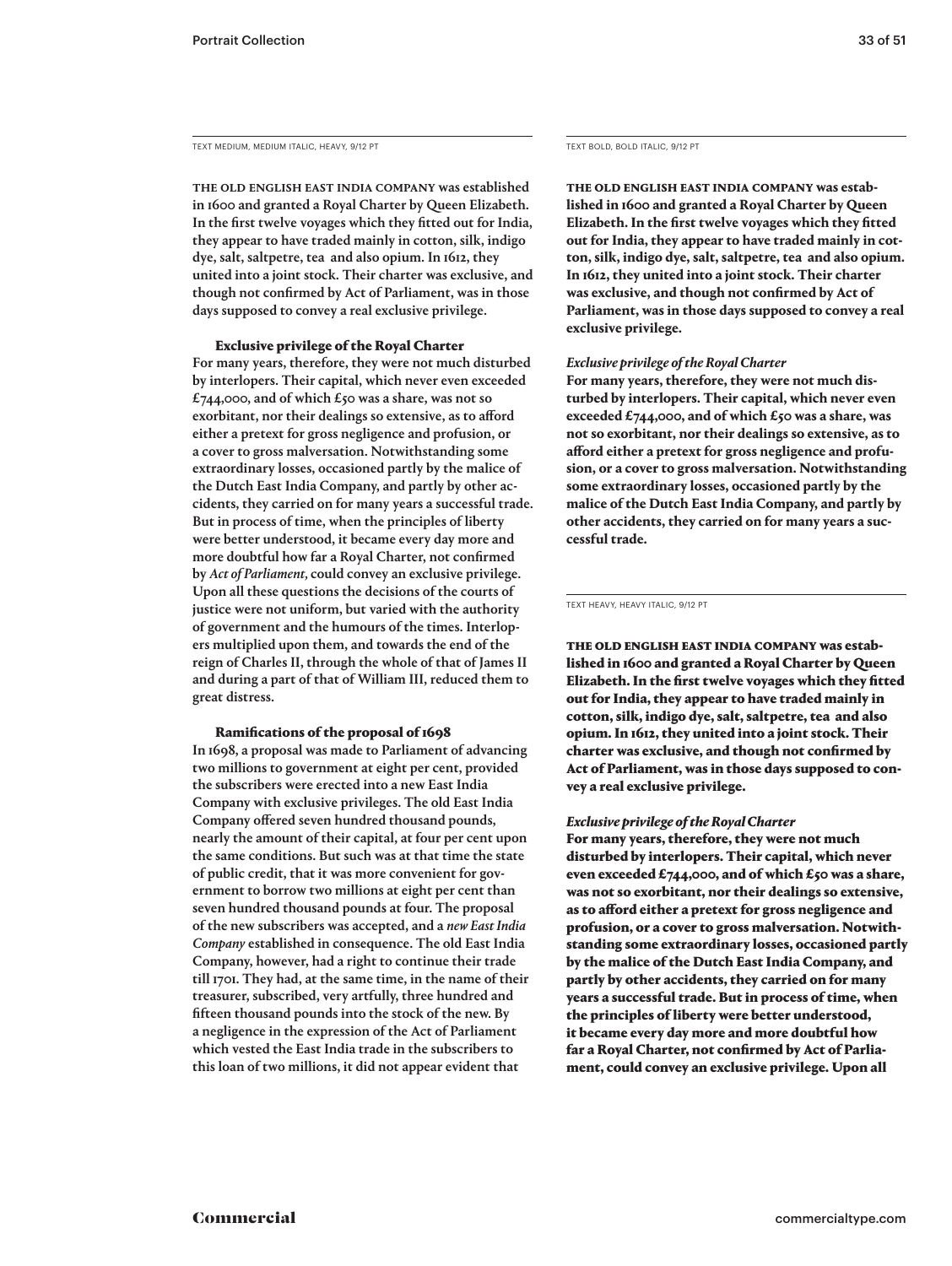## Portrait Condensed

Triangular serifs and extremely condensed proportions go hand in hand, as evidenced by the compressed Latins that were a mainstay of newspaper display typography through the 20th century. This idea inspired the emphatically and exaggeratedly narrow Portrait Condensed.

### **PUBLISHED** 2013

**DESIGNED BY** BERTON HASEBE

**5 WEIGHTS**

### **FEATURES**

PROPORTIONAL LINING FIGURES FRACTIONS SUPERSCRIPT/SUBSCRIPT

This family's energetic rhythm also takes cues from French design in the 1950s, particularly the work of iconic designer Roger Excoffon and his collaborator François Ganeau, especially in the design of Vendôme Condensed, which, like Portrait, had also used Renaissance French typefaces as an starting point. Portrait Condensed retains the small x-height of the rest of the collection, which gives the family distinction and drama through its elongated ascenders and descenders.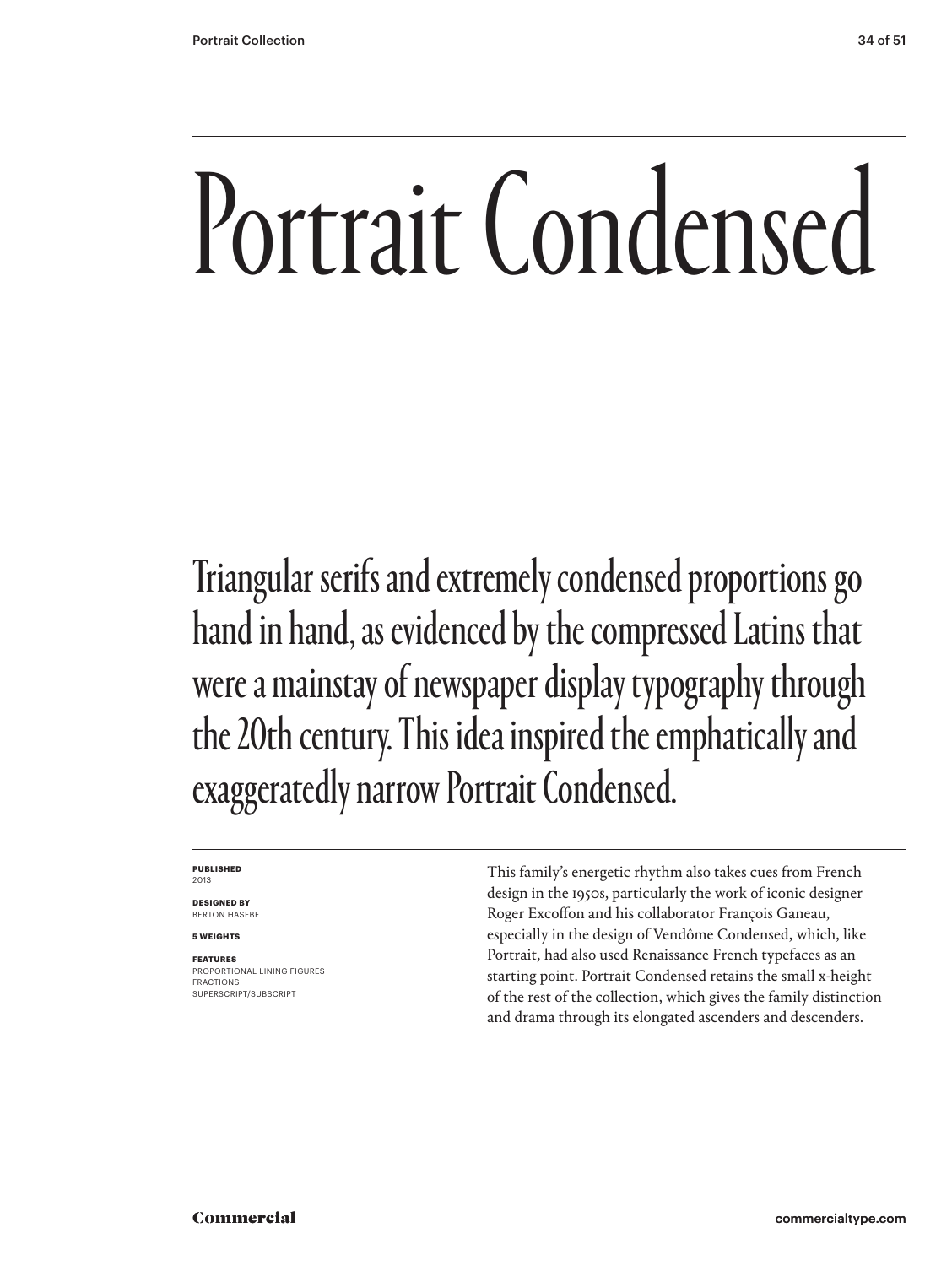### Portrait Condensed Light Portrait Condensed Regular Portrait Condensed Medium **Portrait Condensed Bold** Portrait Condensed Heavy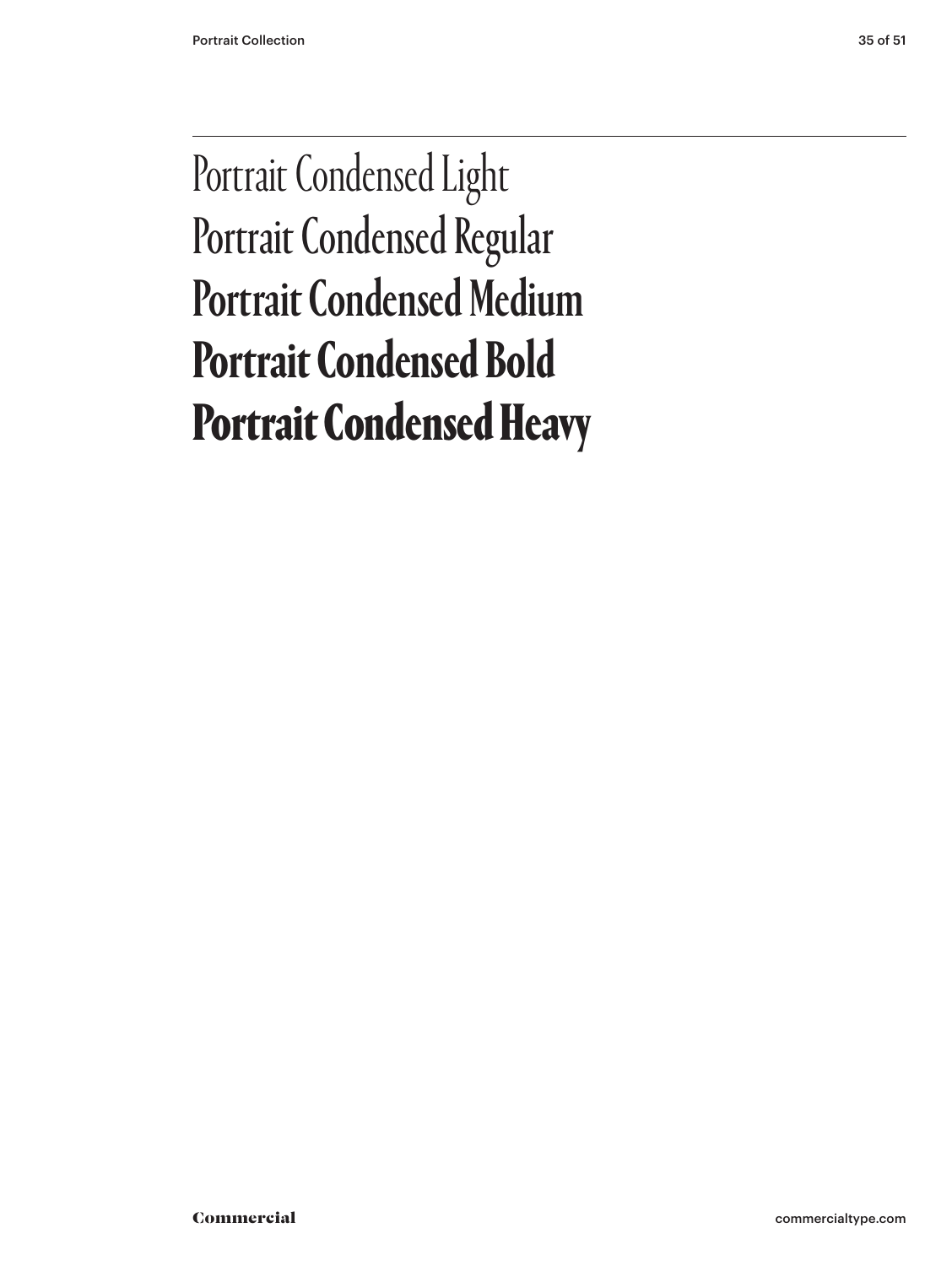# Entrée & Desserts SHOPPING CRAZE Two Arrests in NY

PORTRAIT CONDENSED LIGHT 100 PT [STYLISTIC 4: w]

# Particularly Hard FOLLOW UP MSG 4 Civil Procedures

PORTRAIT CONDENSED REGULAR 100 PT [STYLISTIC 3: W]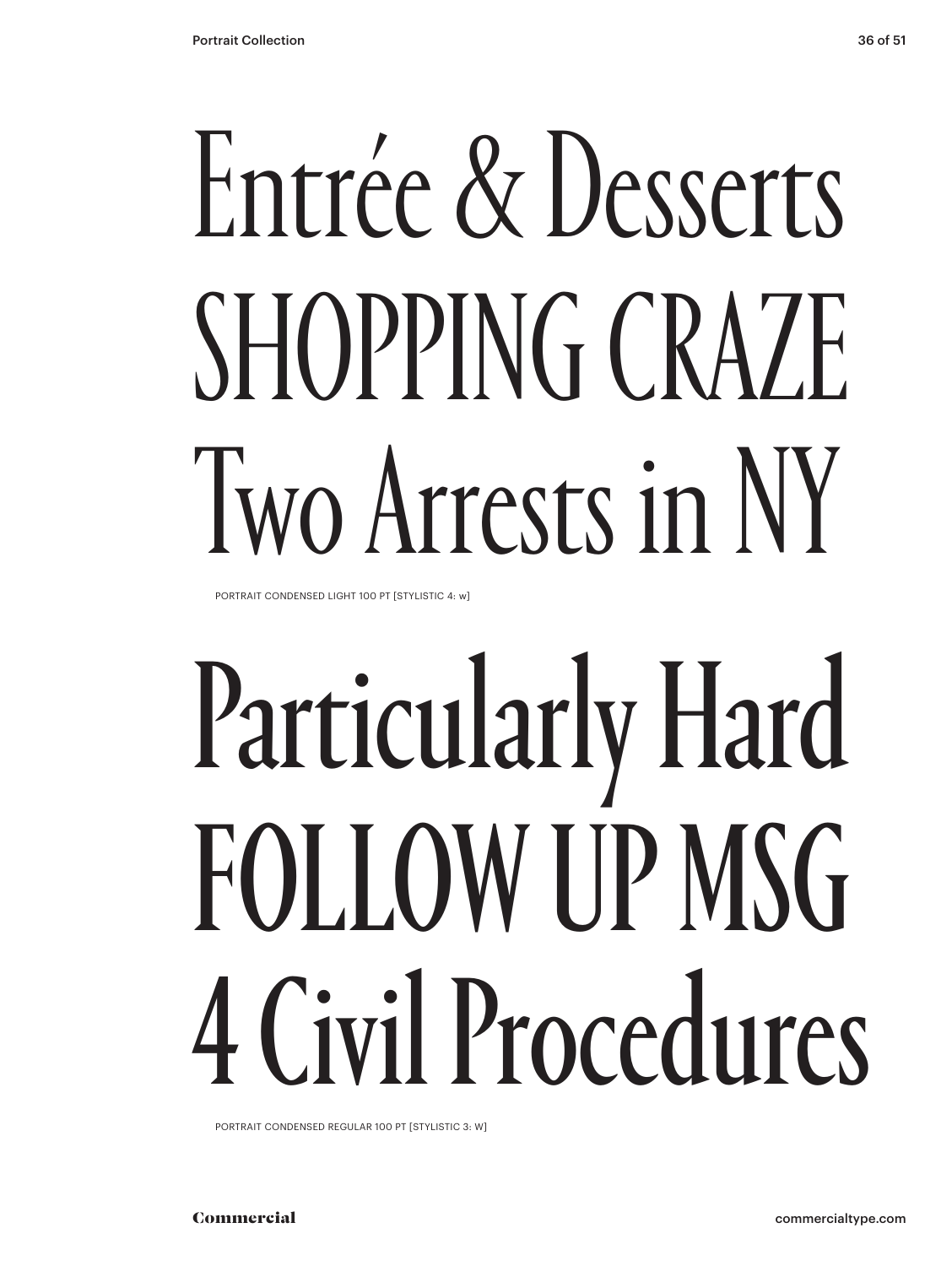# Fehér Fürdő Mat ALLIUMPHOBIA Net Profit: \$3.2M

PORTRAIT CONDENSED MEDIUM 100 PT [LIGATURE fi]

# **Wie heißen Sie? CONTAINS OATS Time Travellers**

PORTRAIT CONDENSED BOLD 100 PT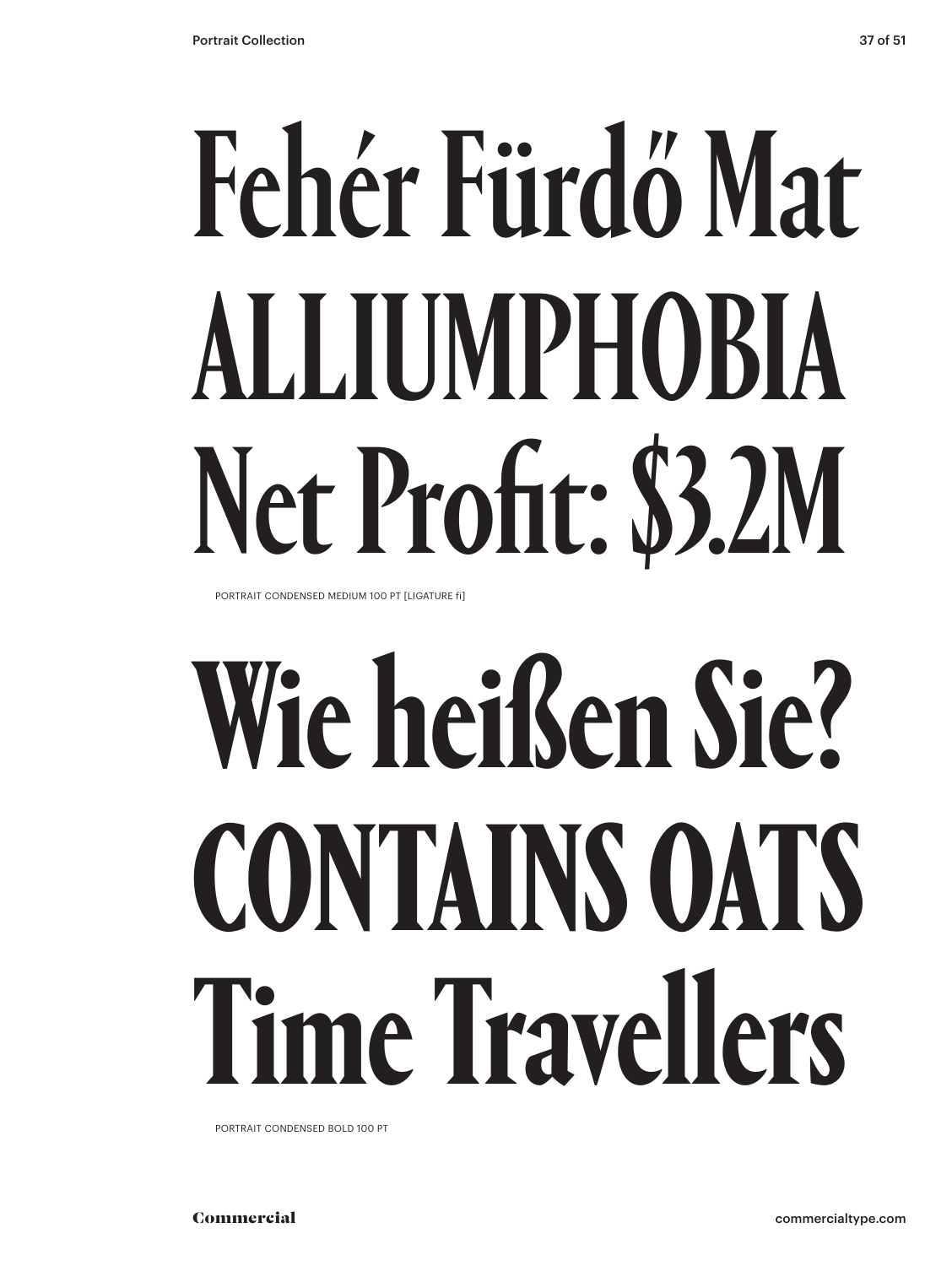## A tout à l'heure OLYMPIC PARK Shuffle playlist PORTRAIT CONDENSED HEAVY 100 PT [LIGATURE ffl]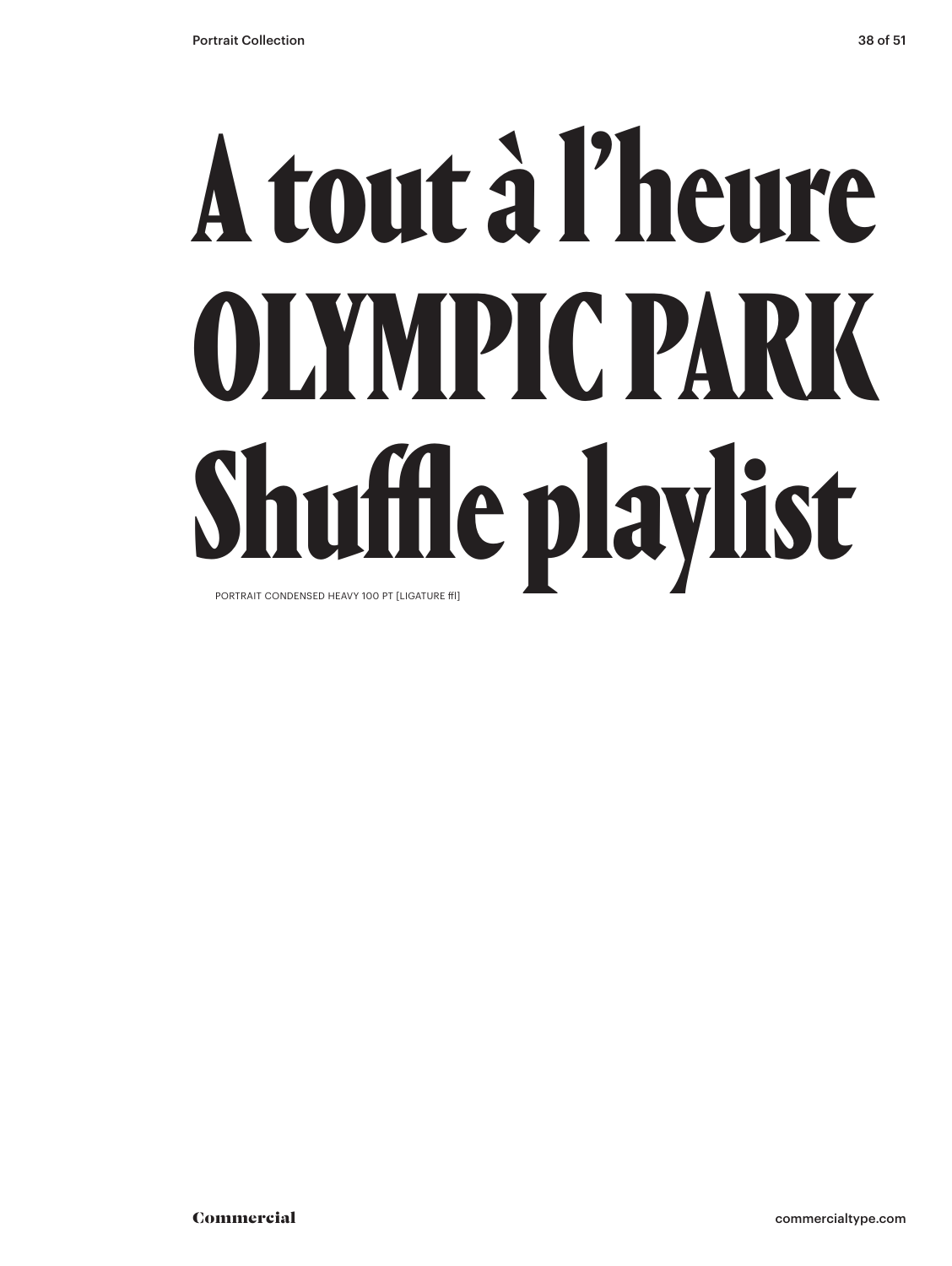### CREATIVE ALTERNATIVES A Lifelong Resident of NY ONE EPHEMERAL TRUTH Distinguished Instructors PORTRAIT CONDENSED LIGHT 72 PT

## NAMÓWIĆ SIĘ POZWALA 54 floors of pure granite DON'T ROCK THE BOAT Connection speed at: 8%

PORTRAIT CONDENSED REGULAR 72 PT [LIGATURE: fl]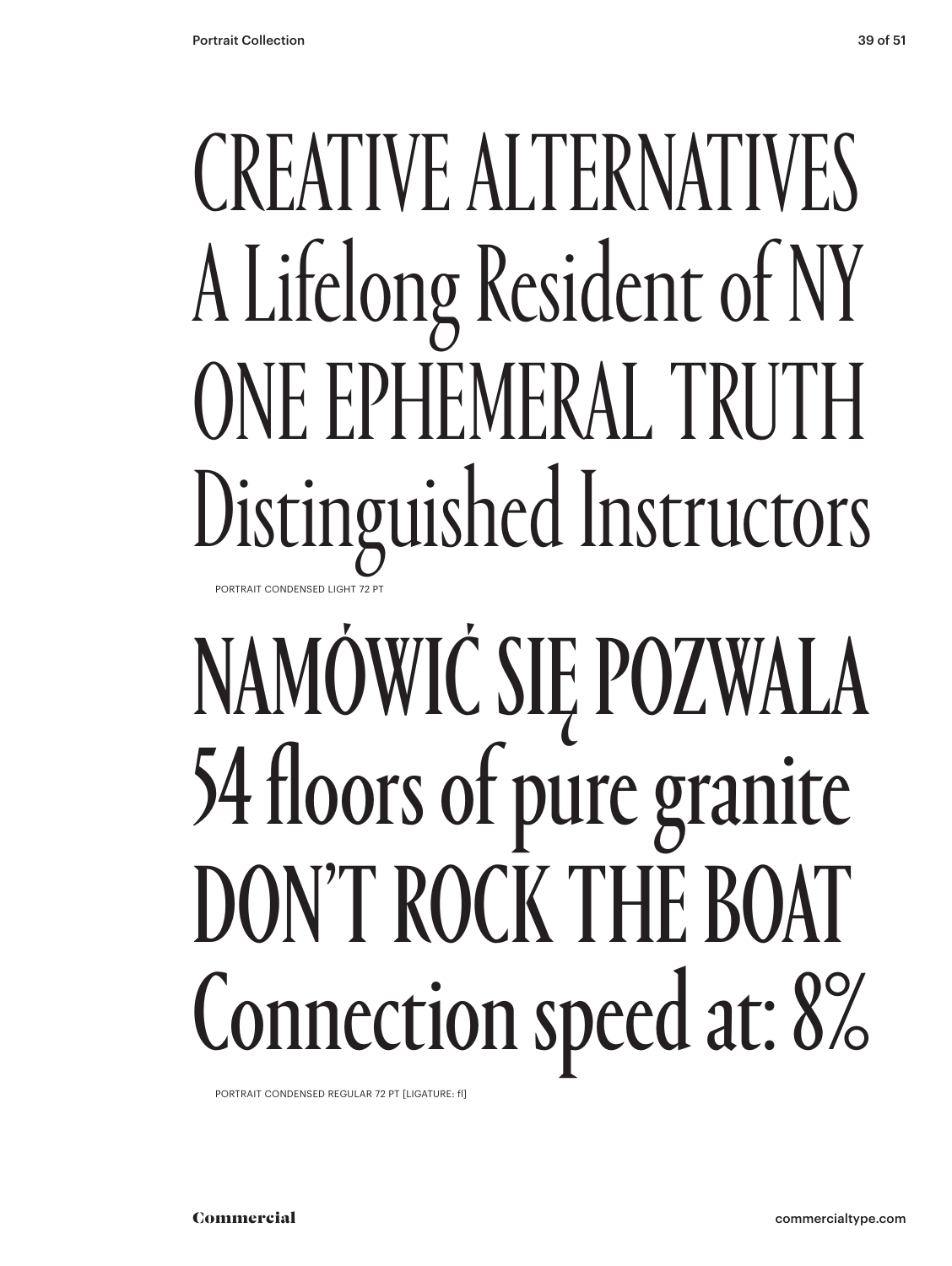## KÖYHÄSSÄ MÖKISSÄÄN Las Señoras y Los Niños ZEITGEIST OF THE 1260 Your tête-à-tête brunch

PORTRAIT CONDENSED MEDIUM 72 PT

## **THE CELEBRITY GENE Constructed Rhetoric MODERN RECORDING Trupul său împărătesc**

PORTRAIT CONDENSED BOLD 72 PT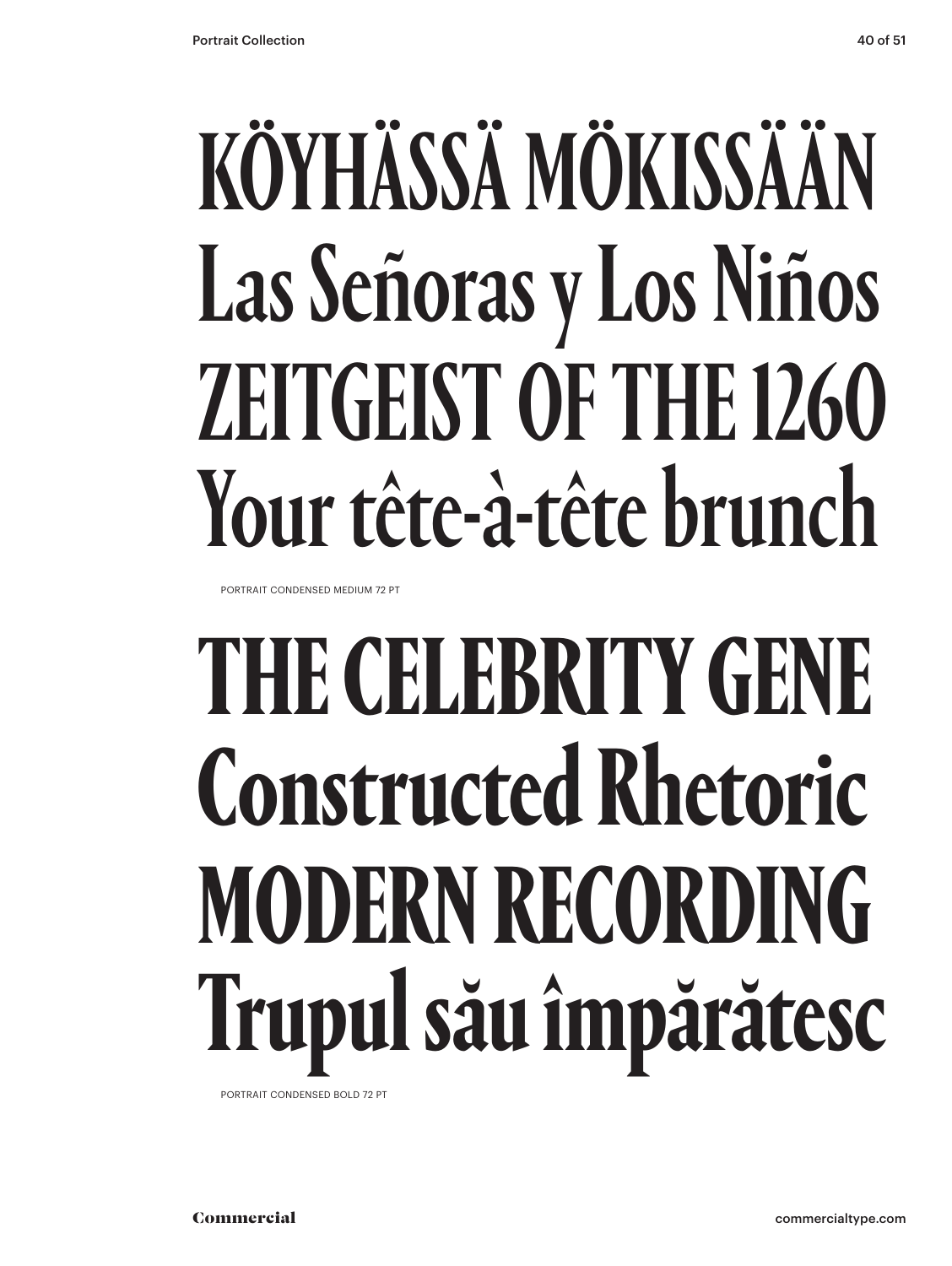## HIDDEN STRENGTHS Better Fan Efficiency COUNTERINTUITIVE Ihre Satzungsgemäß

PORTRAIT CONDENSED HEAVY 72 PTT [LIGATURE: ffi]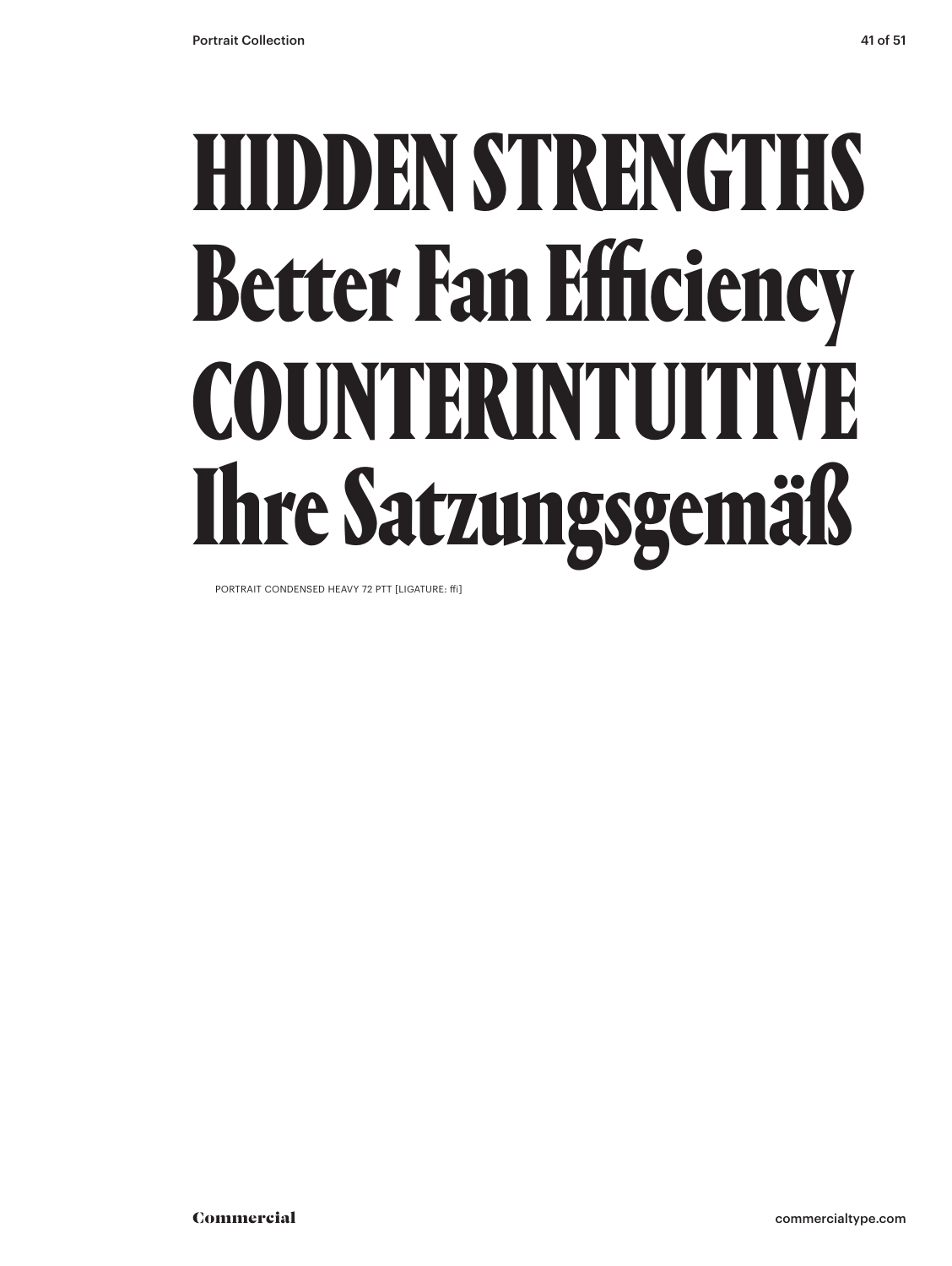### A NEW YORK TIMES BOOK REVIEW EDITOR'S PICK No artificial flavors and colorants, no preservatives

PORTRAIT CONDENSED LIGHT 36 PT [STYLISTIC 1: K, LIGATURE: fl]

### CRAZY SCIENTIFIC THEORIES NOBODY BELIEVES Un Orchestre de 1200, mixe l'Orient à l'Occident

PORTRAIT CONDENSED REGULAR 36 PT

### Ô RAGE! Ô DÉSESPOIR! Ô VIEILLESSE ENNEMIE! Update, 11:50 a.m. Pacific: 35 dolphins have died

PORTRAIT CONDENSED MEDIUM 36 PT

### **RELAÇÁO EUA/RÚSSIA "CONGELA" EN SÉRIO The product, then, would only be 2% faster**

PORTRAIT CONDENSED BOLD 36 PT

### IT WAS ALWAYS AN EASY STORY TO WRITE New Hazelnut Wafer Cookies: 8.2 oz (232g)

PORTRAIT CONDENSED HEAVY 36 PT [STYLISTIC 3: W]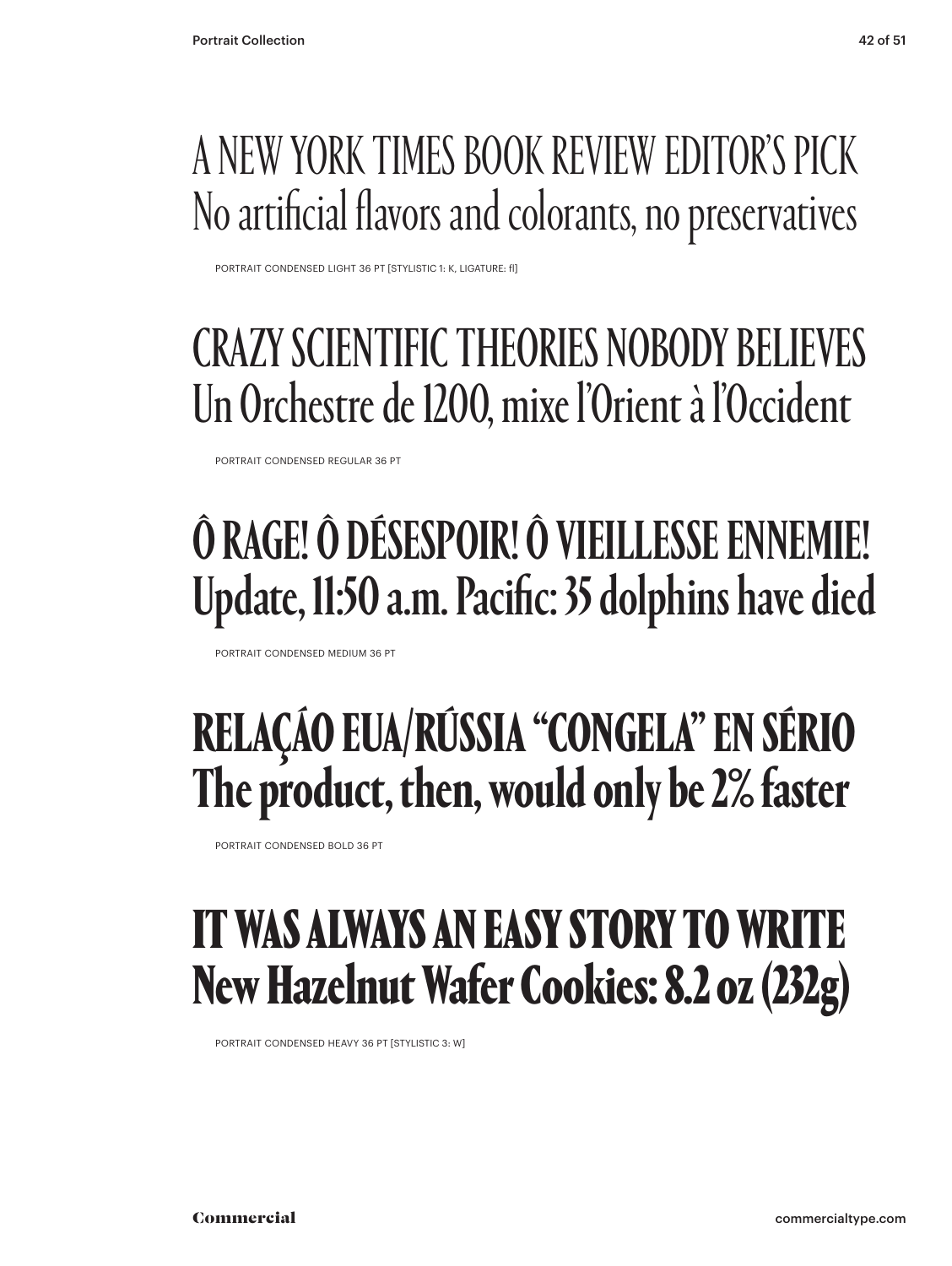We always pass further into the labyrinth of Roman mythological etymology CAN YOU ESTIMATE THE TOTAL REVENUE FROM 2012 OLYMPIC TICKET SALE Reasons for this shift are connected with the emergence of the printing press

PORTRAIT CONDENSED LIGHT 24 PT

Something that is counted or measured, named and/or labeled, is owned ELEMENTS OF THE POLITICAL RIGHT APPROPRIATED AND REPRESENTED Johann Herder coined the term Volks-lied ("folk song") two centuries ago

PORTRAIT CONDENSED REGULAR 24 PT [STYLISTIC 2: k]

Les sociétés internet devraient surmonter les «Obstacles Techniques» WHEN SHE GROWS UP, HER AMBITION IS TO BECOME A TOOTH FAIRY A dziś już nieco drżąca ręka dociska drewnianą śrubę prasy, nawisłych

PORTRAIT CONDENSED MEDIUM 24 PT

**Only the wilfully blind could fail to implicate the divisive force of COMPUTER VIRUS: MODEL FOR INFORMATIONAL EPIDEMIOLOGY religion in most, if not all, of the violent enmities on earth today**

PORTRAIT CONDENSED BOLD 24 PT

### Stock Price rises from ¥29.4 to ¥30.5 in five days; a total of 103.7% ¿QUIÉN VA A PAGAR POR MÍ LOS VEINTE Y DOS AÑOS DE CÁRCEL? I hope he thinks very carefully before he believes a word he says

PORTRAIT CONDENSED HEAVY 24 PT [LIGATURE: fi]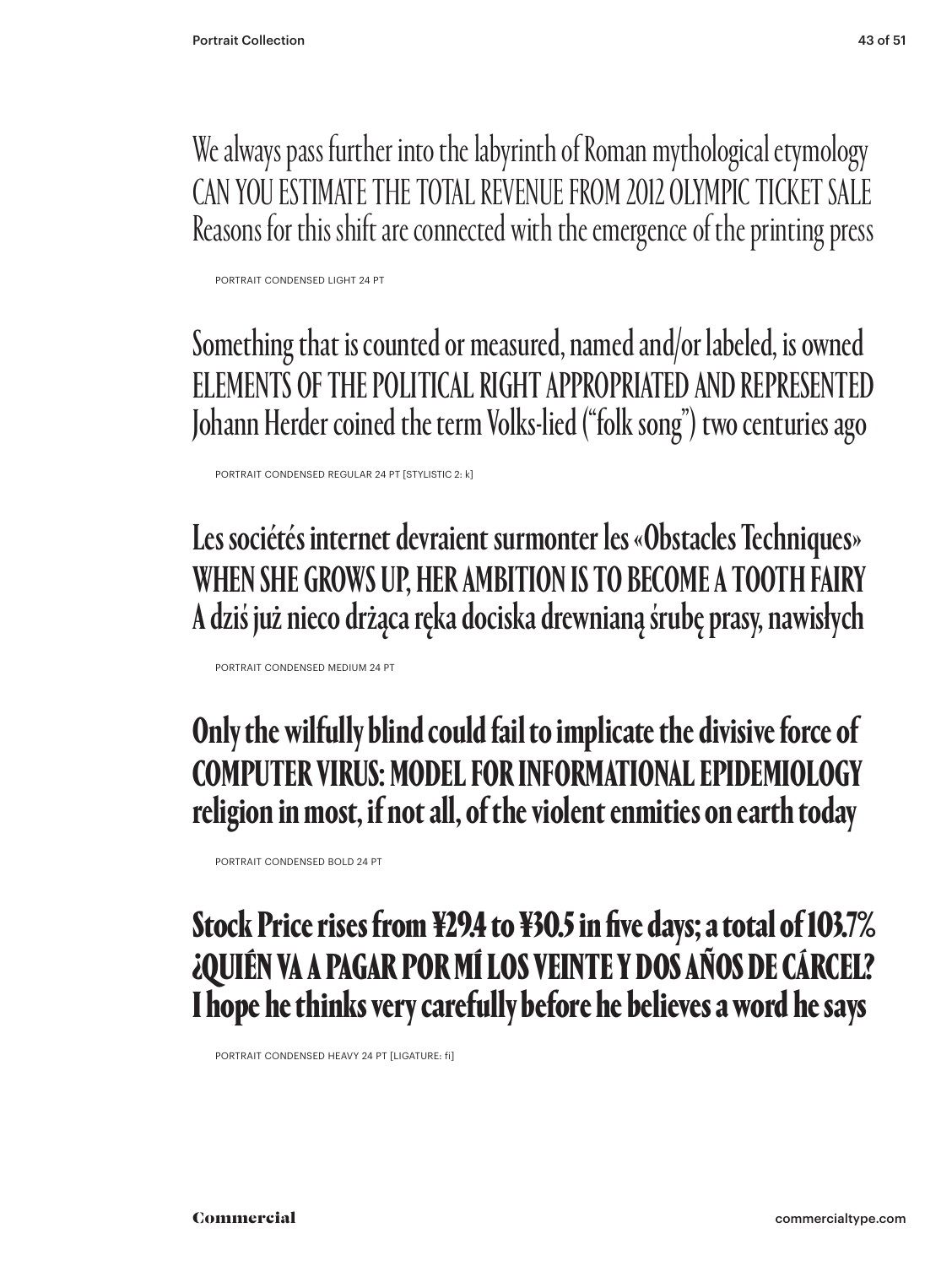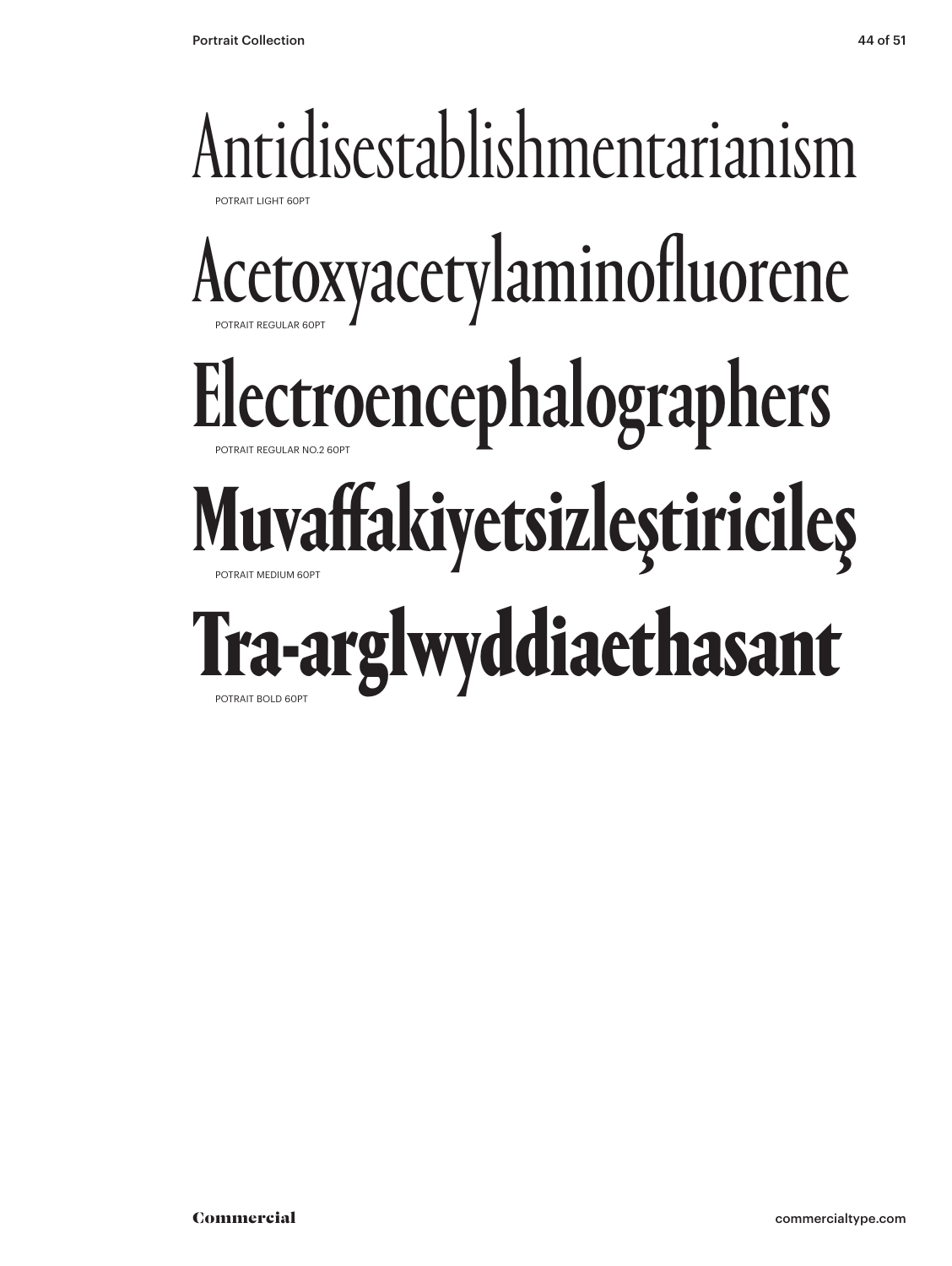## PORTRAIT INLINE

### Portrait Inline is a beautiful, DECORATIVE ADDITION TO COLLECTION, BUILDING OI INSCRIPTIONAL QUALITY OF capital proportions.

### **PUBLISHED** 2013

**DESIGNED BY** BERTON HASEBE

**2 STYLES**

### **FEATURES**

SMALL CAPITALS FRACTIONS SUPERSCRIPT/SUBSCRIPT Portrait Inline Regular takes the minimalism present in the rest of the collection to its logical extreme: sharply tapering outer strokes play against monoline inner strokes, with all extraneous detailing stripped away. The Inline Sans takes the structure of the Inline Serif, exposing the geometric underpinnings of the proportions, while adding a dimensional element through its overlapping strokes.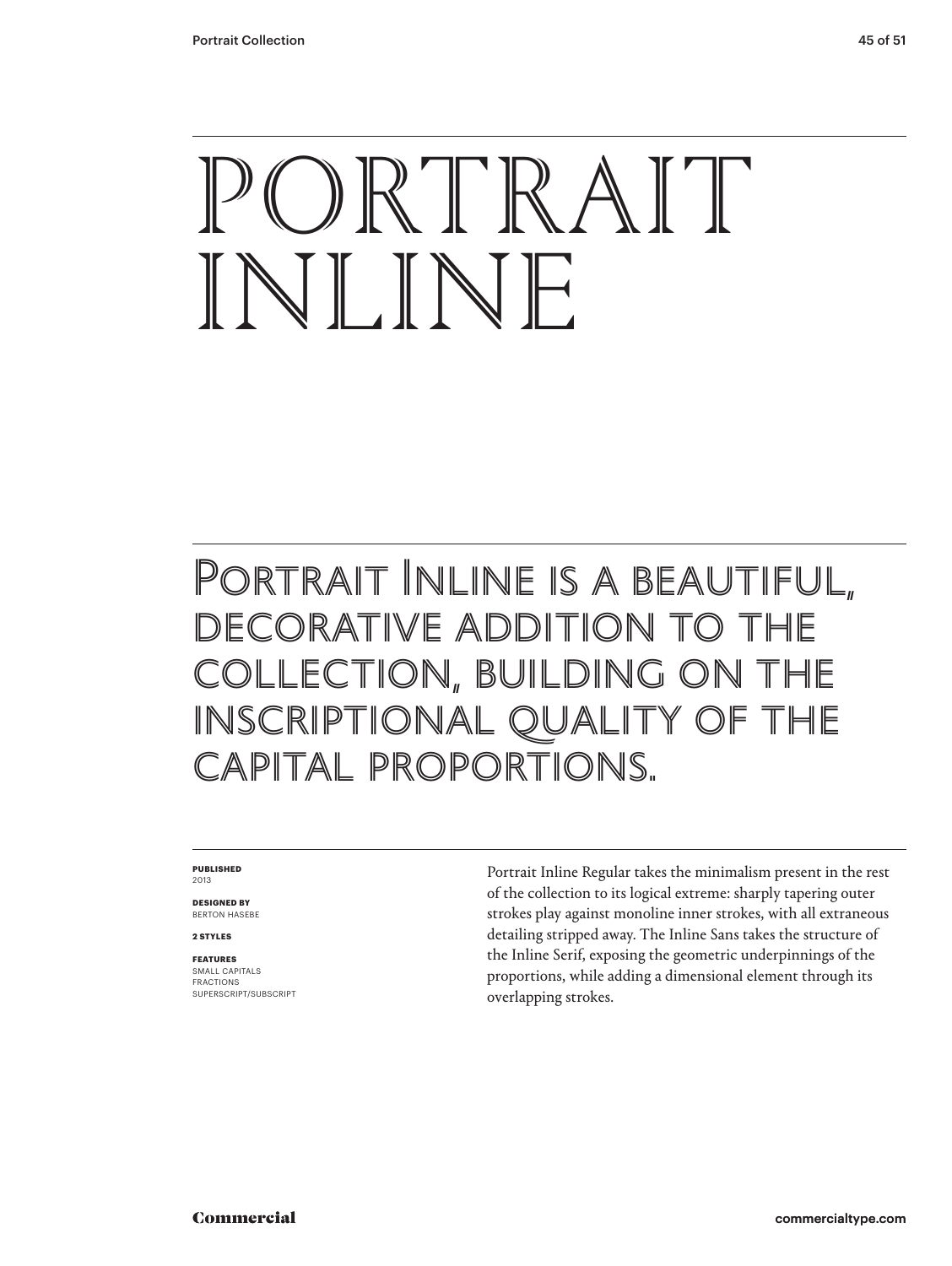### Portrait Inline Regular Portrait Inline Sans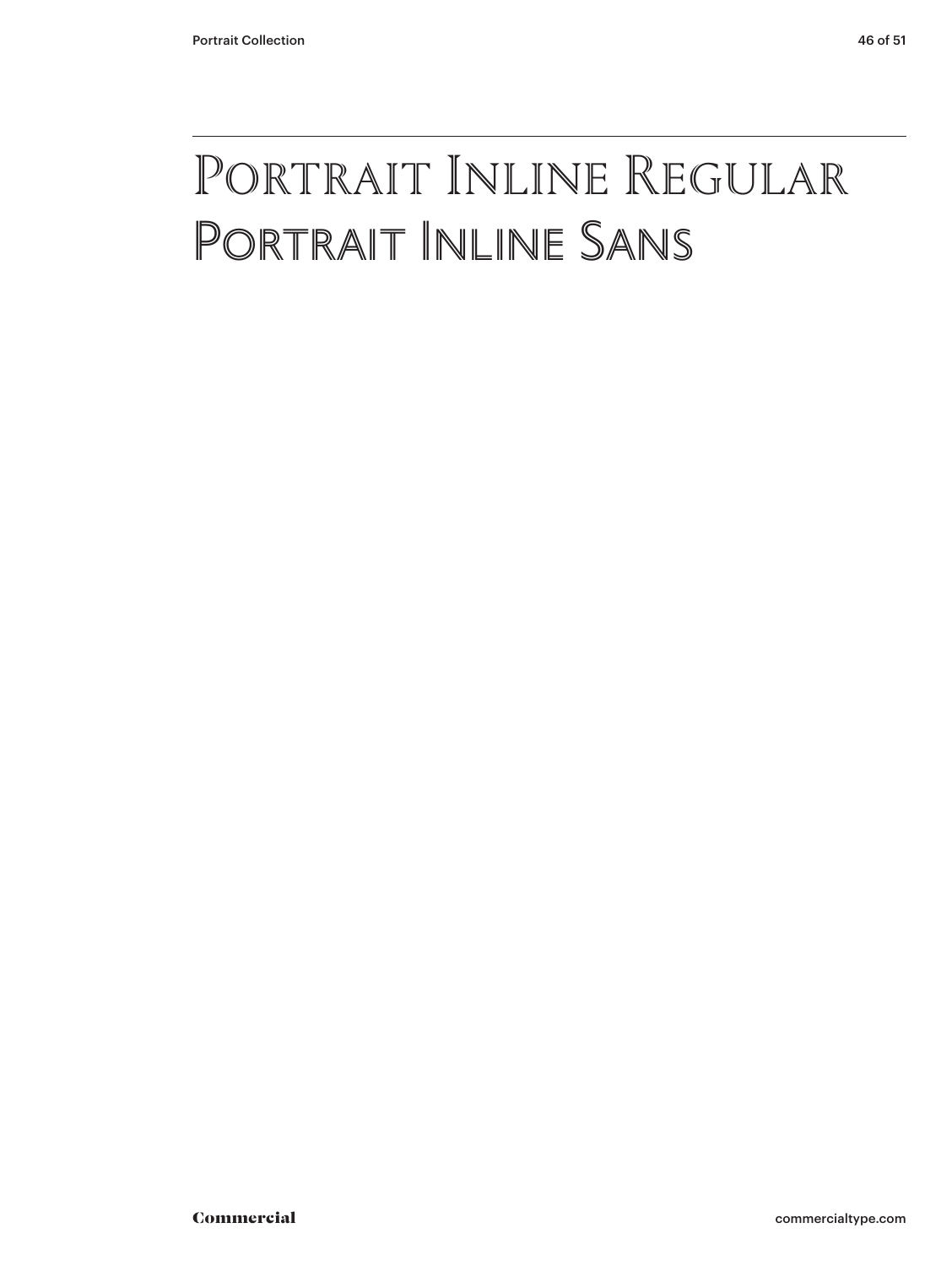

PORTRAIT INLINE REGULAR 150 PT



PORTRAIT INLINE SANS 150 PT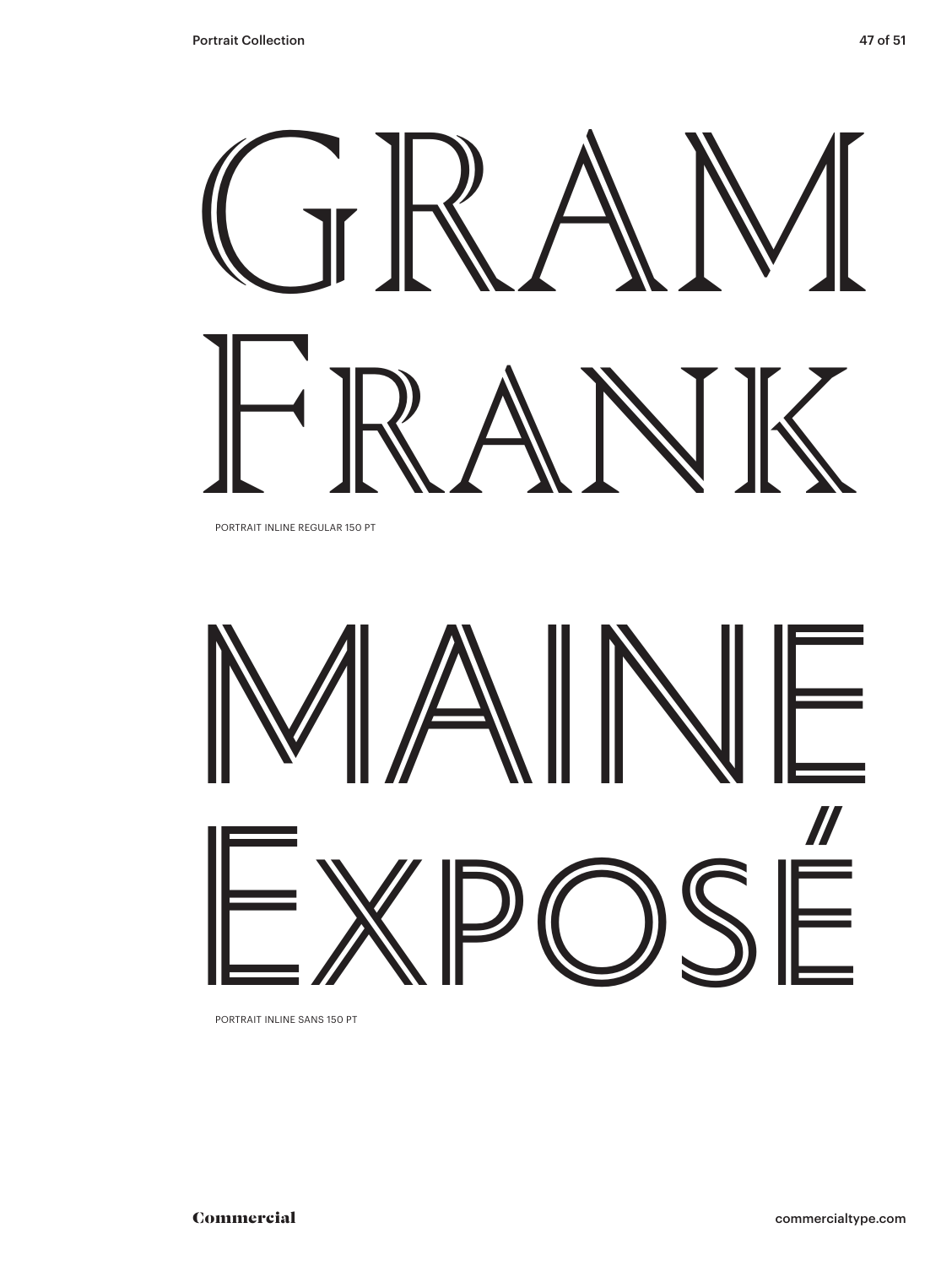

PORTRAIT INLINE REGULAR 80 PT

## EVOLUTION FORÊT VIERGE INSISTENTLY URTY-EIGHT

PORTRAIT INLINE SANS 80 PT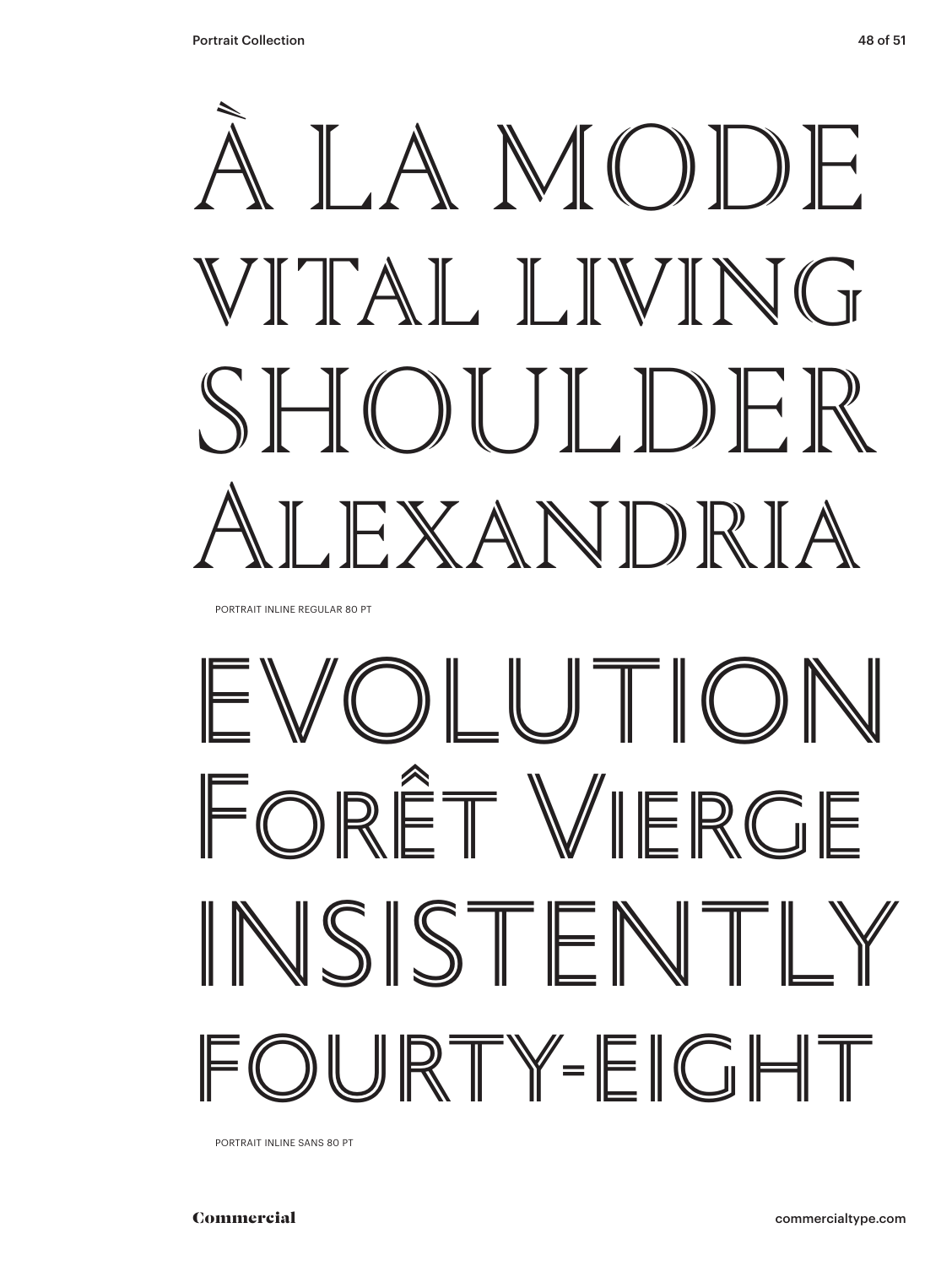SOCIETAL STRUCTURE Balanced E�uilibriums ÞAÐ VAR ÁRIÐ 1866, AÐ GRAVITY & ATTRACTIONS KALEIDOSCOPIC HU A Mental Dysfuntcion NGERE END

PORTRAIT INLINE REGULAR 40 PT [SWASH: Q]

### PATRIOT & FLAG-WAVER The Continental Divid ⅔ DES GARÇONS LISENT Boston-Influenced Form TIEŽ JE DÔLEŽITÉ VEDIEŤ Un Service à la Française ESTIONNAIRE

PORTRAIT INLINE SANS 40 PT [STYLISTIC 3: W, SWASH: Q]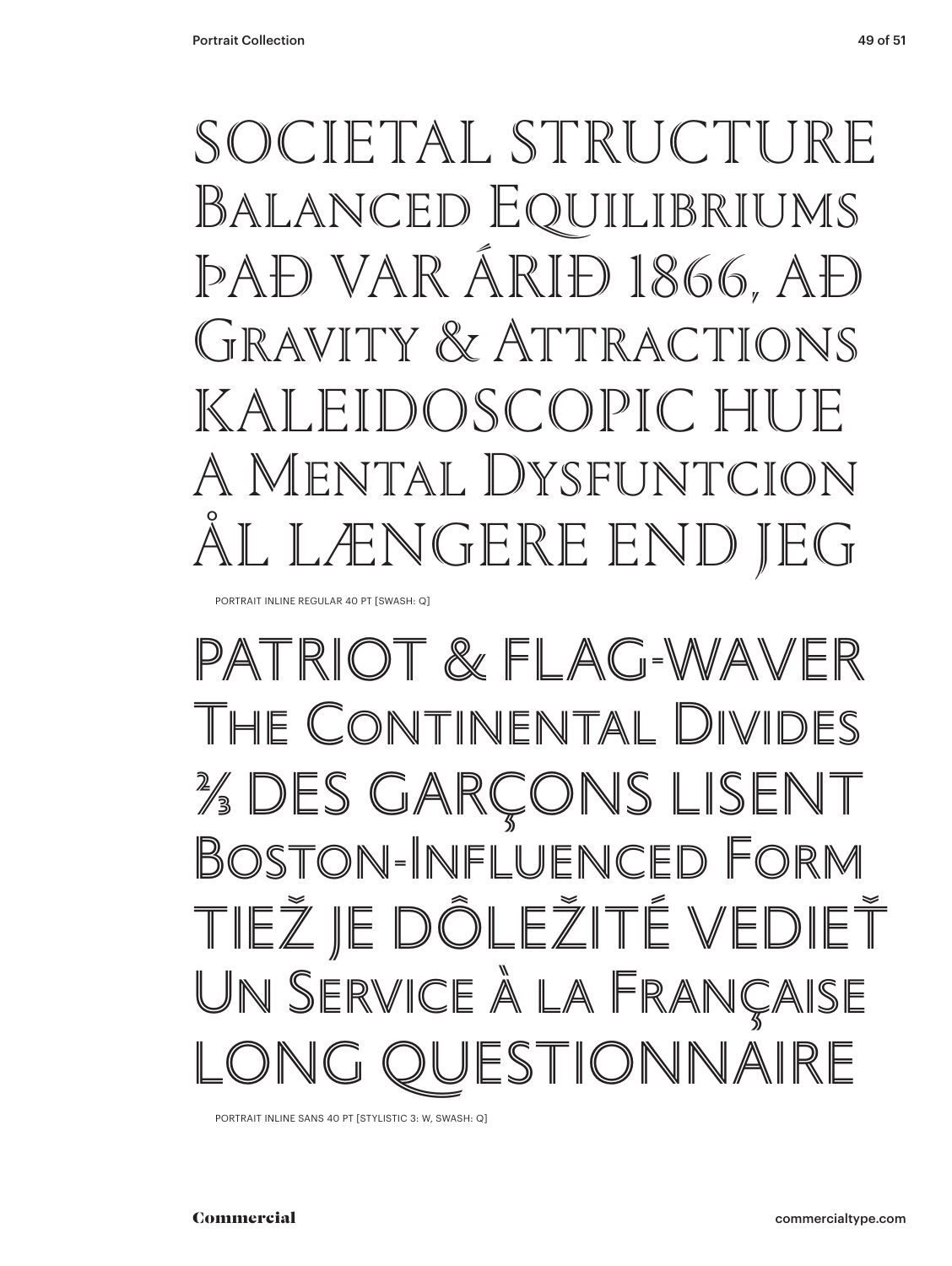

POTRAIT INLINE SANS 84PT